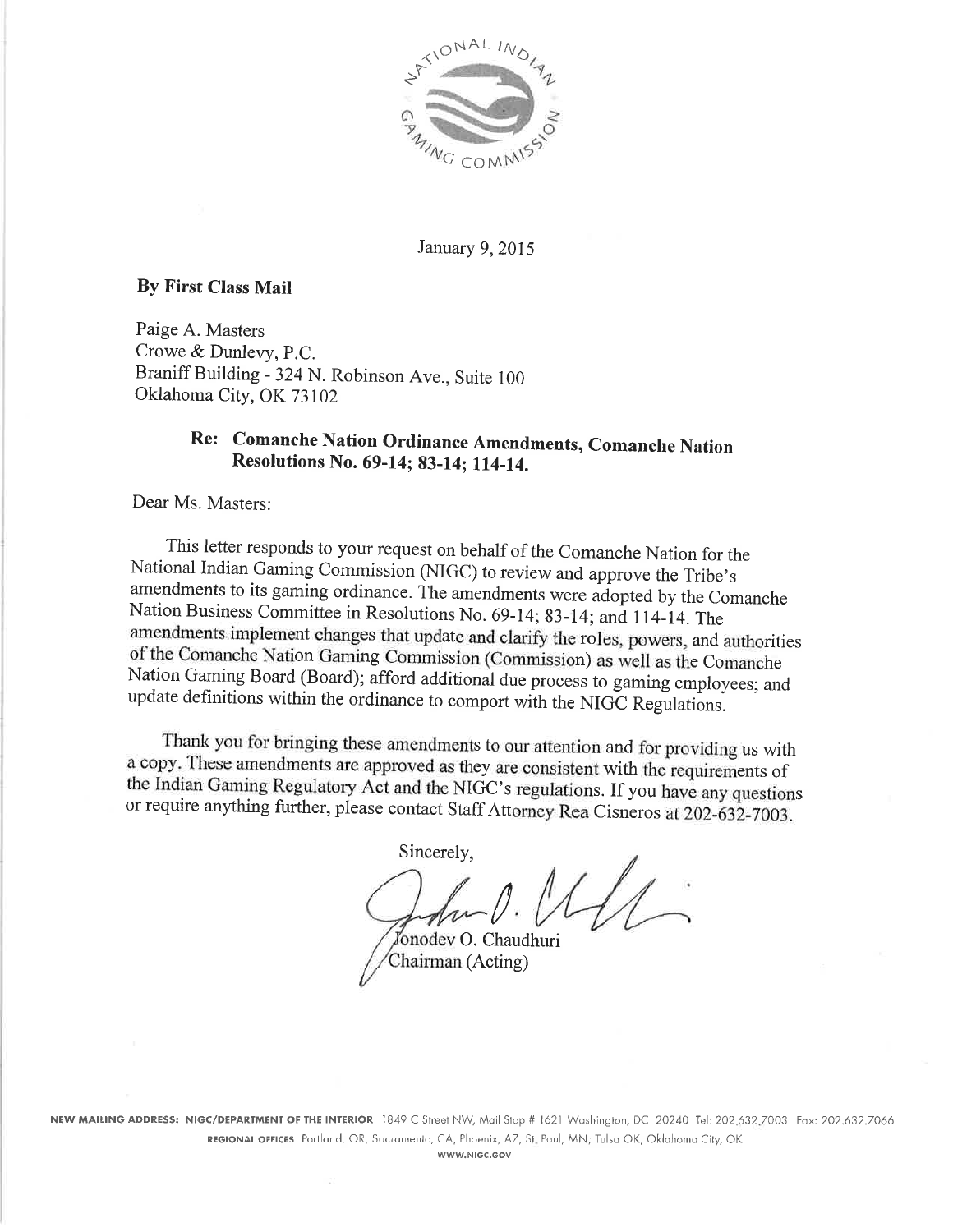# COMANCHE NATION GAMING ORDINANCE

# AS REVISED, CODIFIED, AND AMENDED THROUGH [date of NIGC approval]

(History: Enacted by Comanche Business Committee (CBC) Resolution No. 56-09, approved by National Indian Gaming Commission (NIGC) on May 18, 2009; amended by CBC Resolution No. 111-09, amendment approved by NIGC on September 21, 2009; amended by CBC Resolutions No. 69-14, 83-14, and [##-14], amendments approved by NIGC on [date])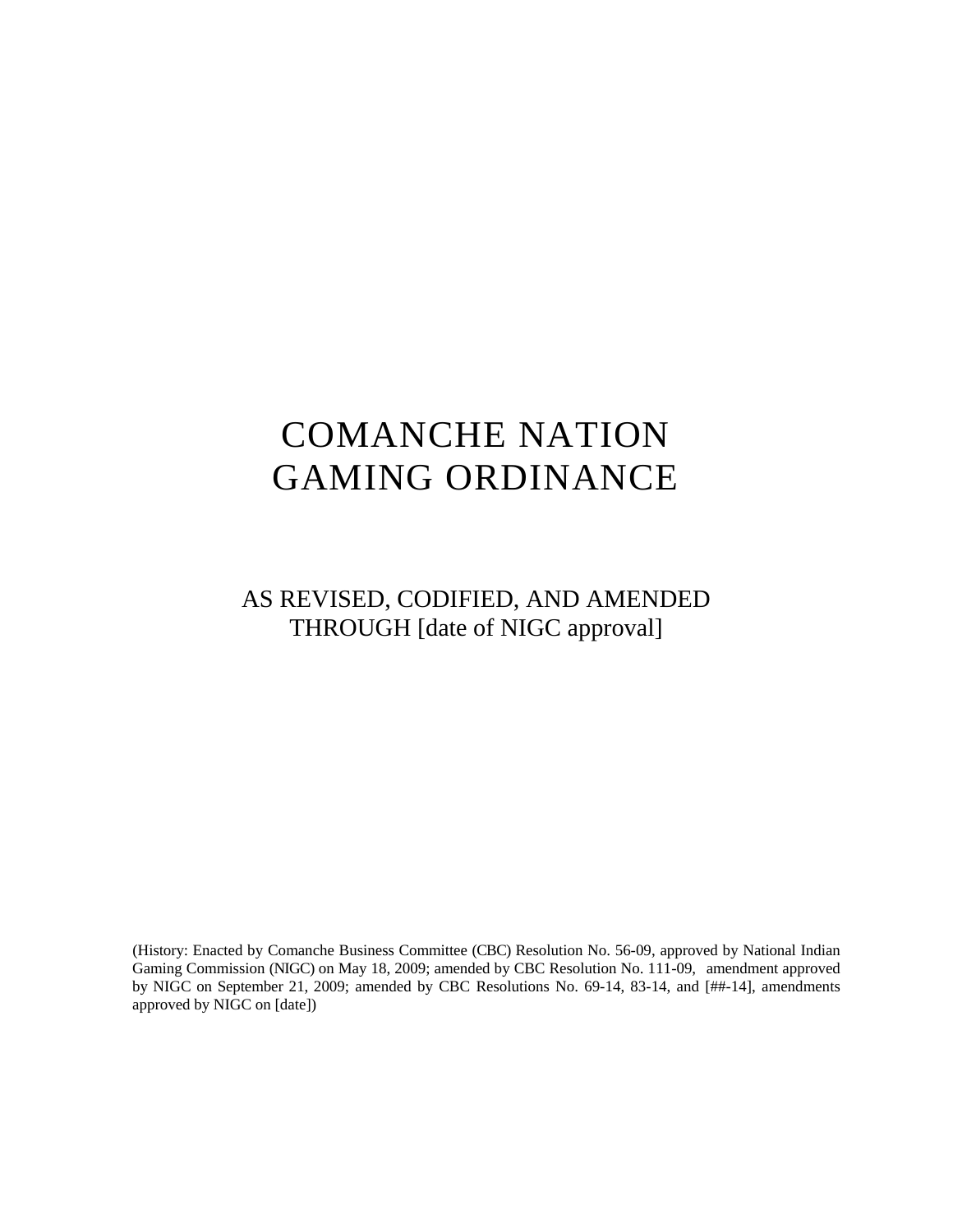# **COMANCHE NATION GAMING ORDINANCE**

Table of Contents

| <b>Part 100</b>           | <b>GENERAL PROVISIONS</b> |  |
|---------------------------|---------------------------|--|
| Section 101               |                           |  |
| Section 102               |                           |  |
| Section 103               |                           |  |
| Section 104               |                           |  |
| Section 105               |                           |  |
| Section 106               |                           |  |
| Section 107               |                           |  |
| Section 108               |                           |  |
| Section 109               |                           |  |
| Section 110               |                           |  |
| Section 111               |                           |  |
| Section 112               |                           |  |
| Section 113               |                           |  |
| Sections 114-199 Reserved |                           |  |

#### Part 200 GAMING BOARD OF DIRECTORS

| Section 201 |                           |  |
|-------------|---------------------------|--|
| Section 202 |                           |  |
| Section 203 |                           |  |
| Section 204 |                           |  |
| Section 205 |                           |  |
| Section 206 |                           |  |
| Section 207 |                           |  |
| Section 208 |                           |  |
| Section 209 |                           |  |
| Section 210 |                           |  |
| Section 211 |                           |  |
| Section 212 |                           |  |
| Section 213 |                           |  |
| Section 214 |                           |  |
| Section 215 |                           |  |
| Section 216 |                           |  |
| Section 217 |                           |  |
| Section 218 |                           |  |
| Section 219 |                           |  |
|             | Sections 220-229 Reserved |  |
| Section 230 |                           |  |
| Section 231 |                           |  |
| Section 232 |                           |  |
| Section 233 |                           |  |
| Section 234 |                           |  |
| Section 235 |                           |  |
| Section 236 |                           |  |
| Section 237 |                           |  |
|             | Sections 238-299 Reserved |  |

#### Part 300 COMANCHE NATION GAMING COMMISSION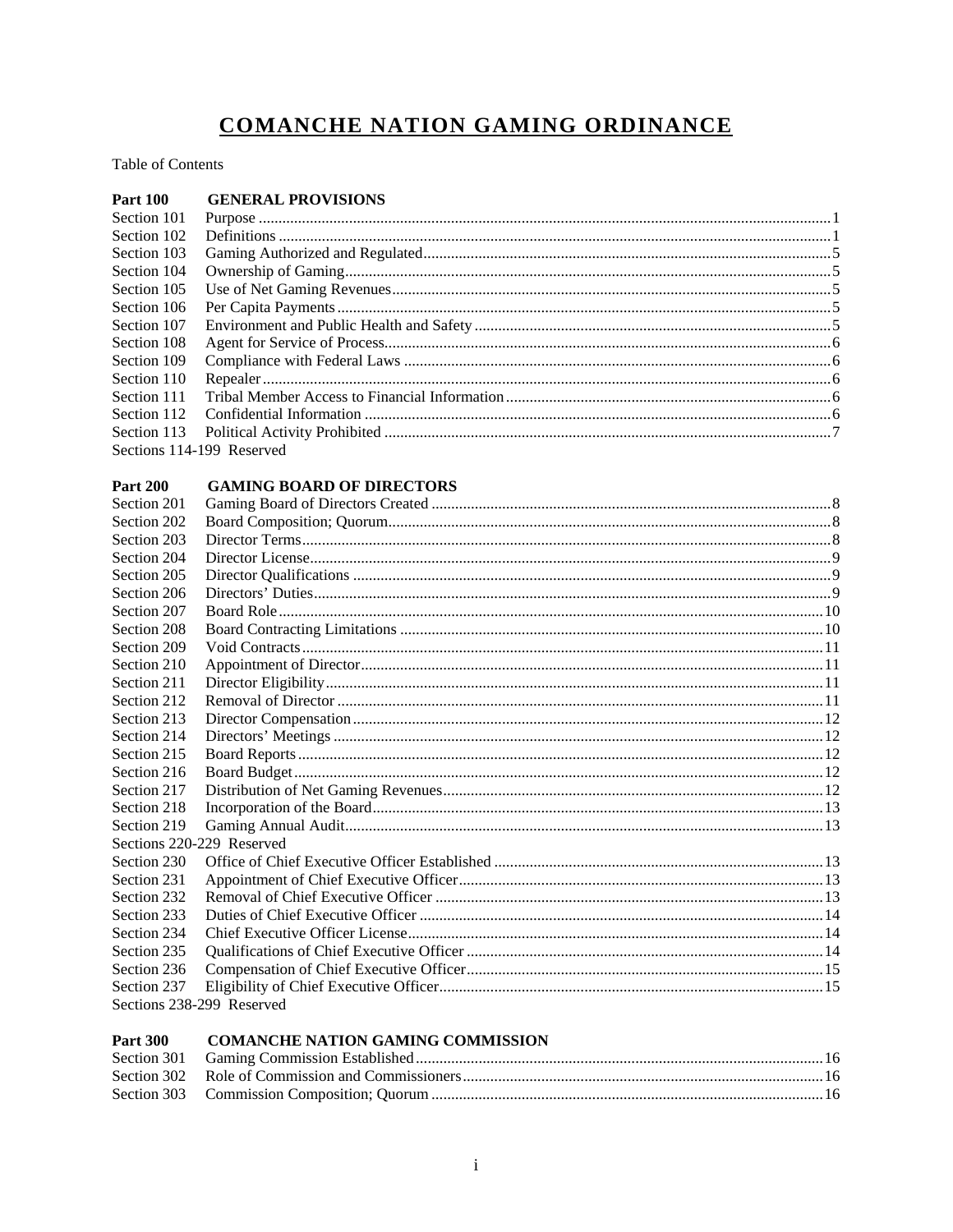| Section 304 |                           |  |
|-------------|---------------------------|--|
| Section 305 |                           |  |
| Section 306 |                           |  |
| Section 307 |                           |  |
| Section 308 |                           |  |
| Section 309 |                           |  |
| Section 310 |                           |  |
| Section 311 |                           |  |
| Section 312 |                           |  |
| Section 313 |                           |  |
| Section 314 |                           |  |
| Section 315 |                           |  |
| Section 316 |                           |  |
| Section 317 |                           |  |
| Section 318 |                           |  |
| Section 319 |                           |  |
| Section 320 |                           |  |
| Section 321 |                           |  |
|             | Sections 322-329 Reserved |  |
| Section 330 |                           |  |
| Section 331 |                           |  |
| Section 332 |                           |  |
| Section 333 |                           |  |
| Section 334 |                           |  |
| Section 335 |                           |  |
| Section 336 |                           |  |
| Section 337 |                           |  |
|             | Sections 338-399 Reserved |  |

| <b>Part 400</b> | <b>LICENSING</b> |
|-----------------|------------------|
|                 |                  |

| 0 | <b>LICENSING</b> |
|---|------------------|
|   |                  |

| Section 401               |  |
|---------------------------|--|
| Section 402               |  |
| Section 403               |  |
| Section 404               |  |
| Section 405               |  |
| Section 406               |  |
| Section 407               |  |
| Section 408               |  |
| Section 409               |  |
| Section 410               |  |
| Section 411               |  |
| Section 412               |  |
| Section 413               |  |
| Sections 414-499 Reserved |  |

Part 500 ETHICS

| Sections 506-599 Reserved |  |  |
|---------------------------|--|--|

# Part 600 BOARD OF REVIEW FOR EMPLOYEE DISPUTES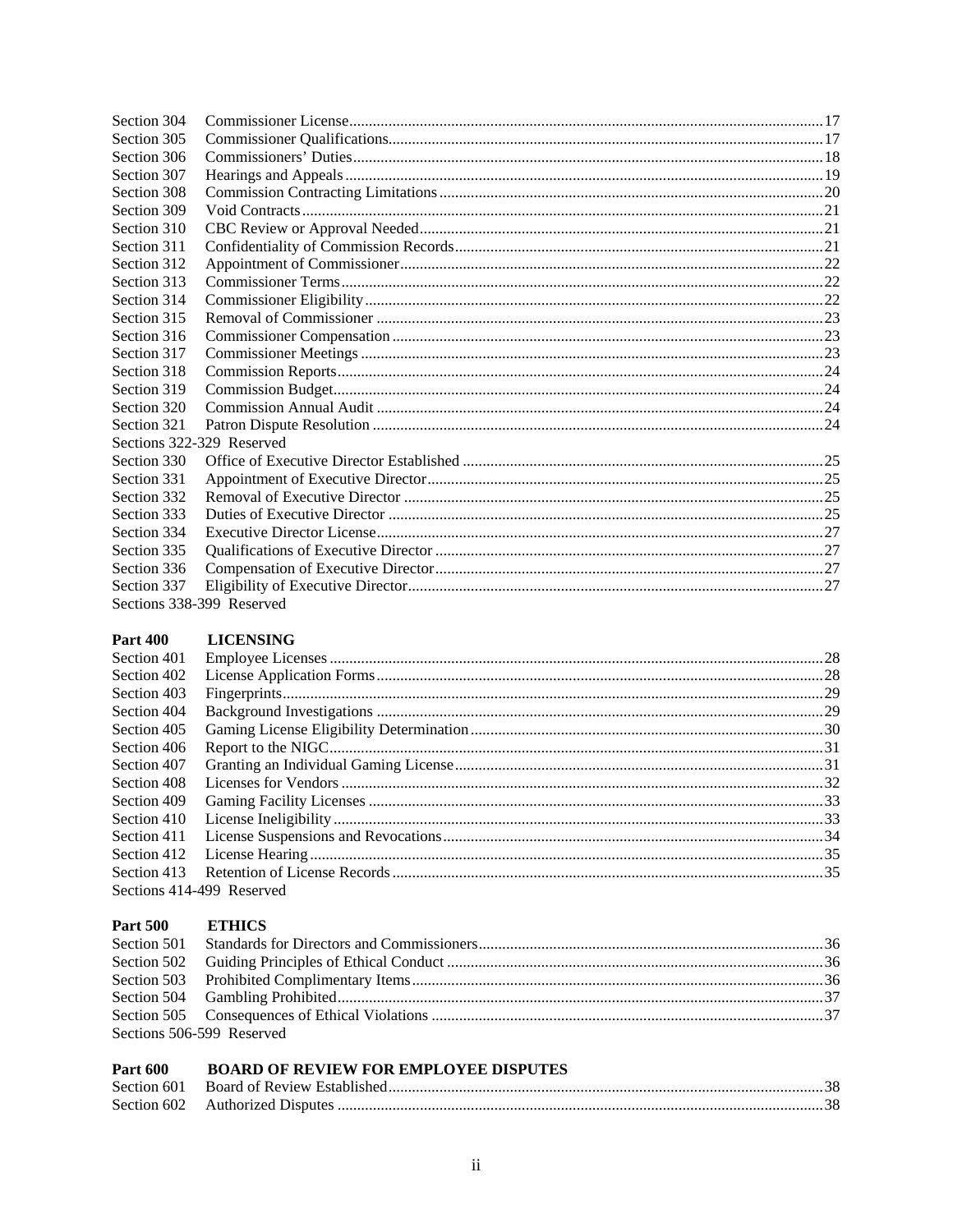| Section 609 |  |
|-------------|--|
| Section 610 |  |
| Section 611 |  |
|             |  |
|             |  |
|             |  |
|             |  |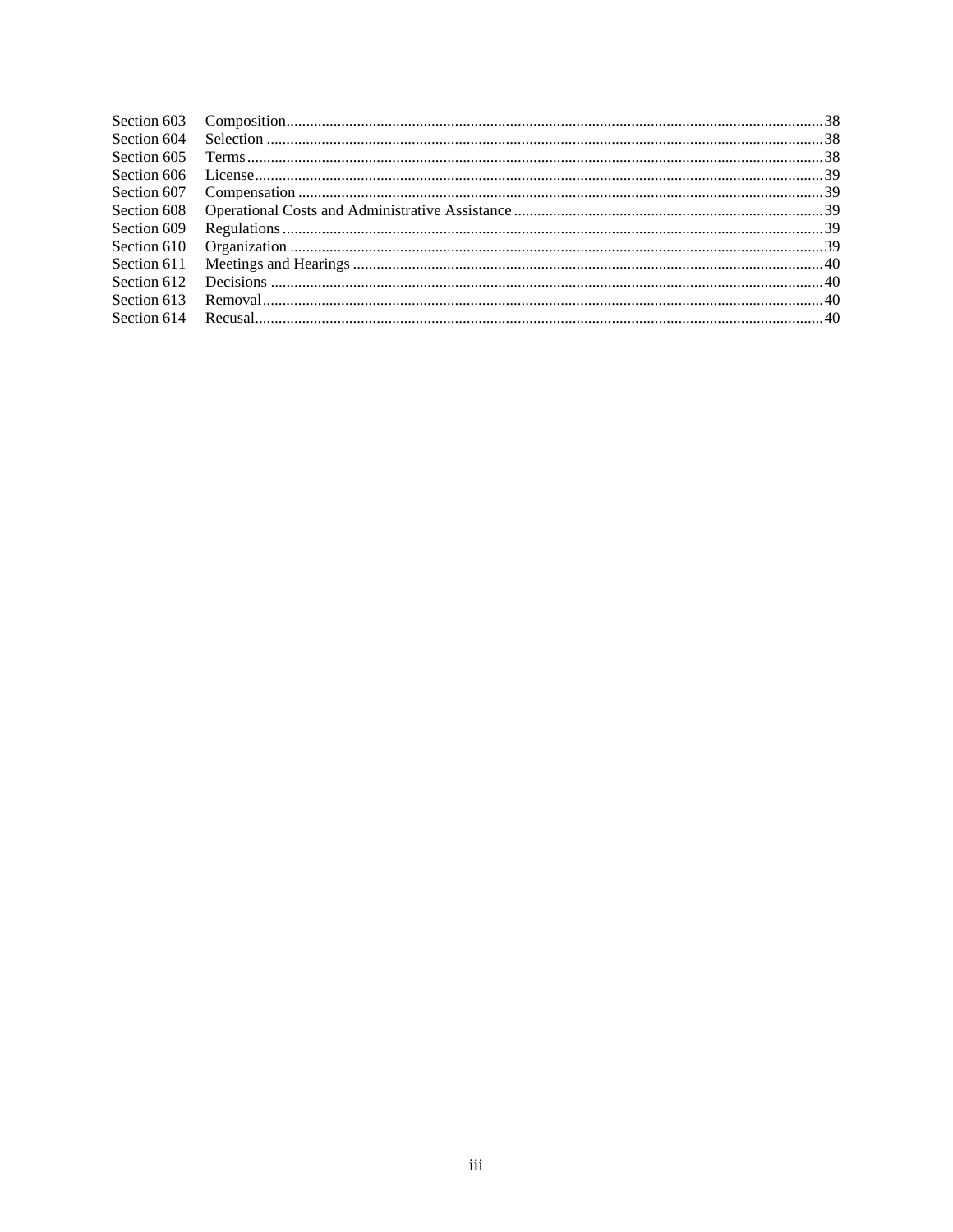# **PART 100. GENERAL PROVISIONS**

#### **Section 101. Purpose**

The Comanche Business Committee, empowered by Article VI § 7(j) of the Comanche Nation Constitution to enact ordinances and codes, hereby enacts this Gaming Ordinance in order to govern Class II and Class III Gaming on the Nation's Indian lands.

#### **Section 102. Definitions**

Unless a different meaning is clearly indicated in this Ordinance, the terms used herein shall have the same meaning as set forth in the Indian Gaming Regulatory Act , 25 U.S.C. § 2701 *et seq.*, and its regulations, 25 C.F.R. § 501 *et seq.*, or as either may be amended. Capitalized words and phrases used in this Ordinance shall have the meanings respectively ascribed to them in this Section.

- (A) **Board of Directors** or **Board** means the Comanche Nation Gaming Board of Directors, established by the CBC, which oversees the management of the Nation's Gaming and Related Enterprises in accordance with the authority provided herein.
- (B) **Board of Review** or **Employee Board of Review** means the final review body for disputes by an employee of the Board of Directors, a Gaming Facility or Related Enterprise, or the Commission, as authorized by this Ordinance.
- (C) **CBC** means the Comanche Business Committee.
- (D) **Class I gaming** means:
	- (1) social games played solely for prizes of minimal value; or
	- (2) traditional forms of Indian gaming when played by individuals in connection with tribal ceremonies or celebrations.
- (E) **Class II Gaming** means:
	- (1) Bingo or lotto (whether or not electronic, computer, or other technologic aids are used) when players:
		- (a) play for prizes with cards bearing numbers or other designations;
		- (b) cover numbers or designations when objects, similarly numbered or designated, are drawn or electronically determined; and
		- (c) win the game by being the first person to cover a designated pattern on such cards;
	- (2) Pull-tabs, punch boards, tip jars, instant bingo, and other games similar to bingo, if played in the same location as bingo or lotto; and
	- (3) Non-banking card games that:
		- (a) State law explicitly authorizes or does not explicitly prohibit and are played legally anywhere in the State; and
		- (b) players play in conformity with State laws and regulations regarding hours, periods of operation, and limitations on wagers and pot sizes.
- (F) **Class III Gaming** means all forms of gaming that are not Class I or Class II,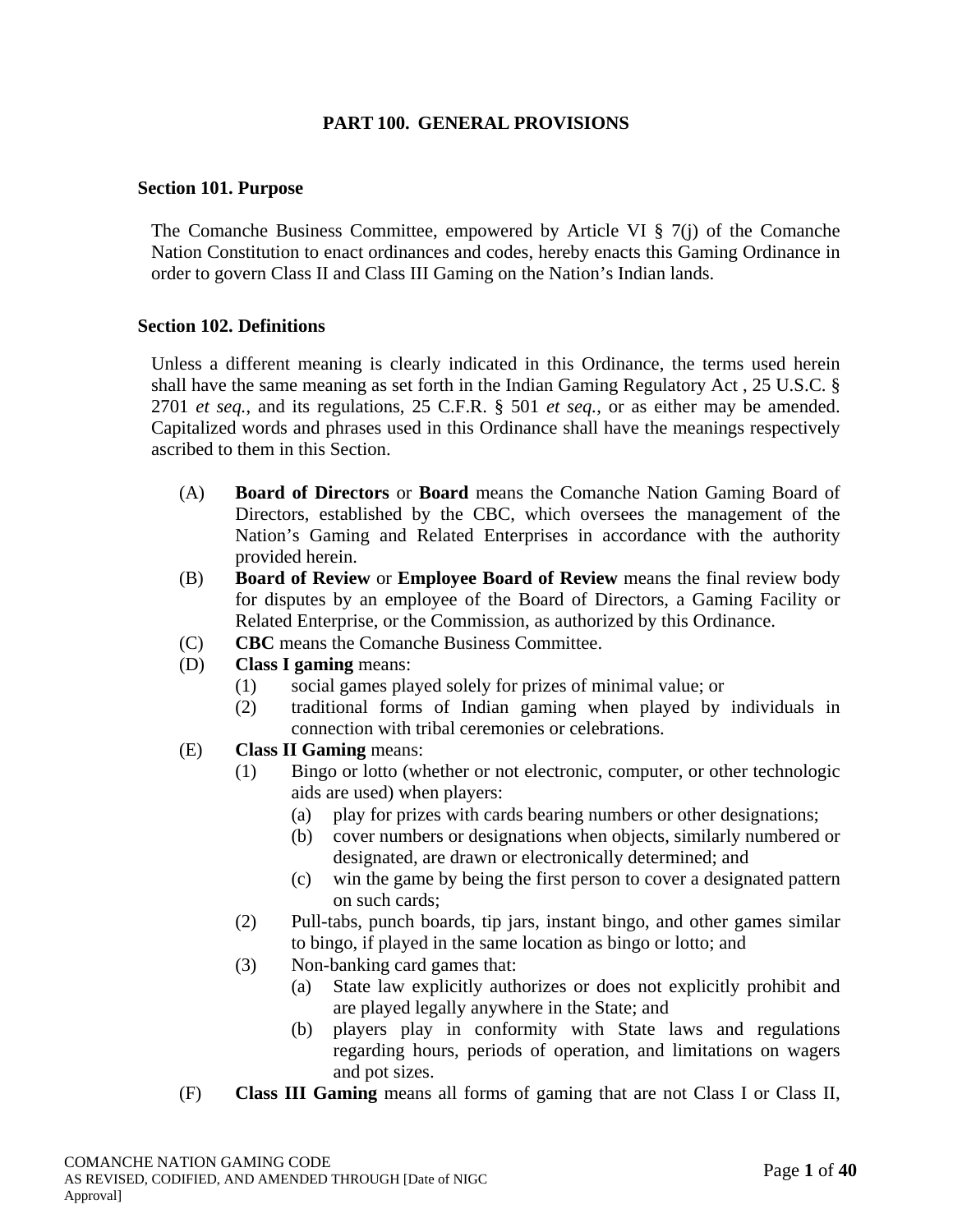including, but not limited to:

- (1) Any house banking games, including but not limited to:
	- (a) Card games such as baccarat, chemin de fer, blackjack (21), and pai gow (if played as house-banking games); and
		- (b) Casino games such as roulette, craps, and keno;
- (2) Any slot machines, as defined in 15 U.S.C. §1171(a)(1), and electronic or electromechanical facsimiles of any game of chance;
- (3) Any sports betting and pari-mutuel wagering, including, but not limited to, wagering on horse racing, dog racing or jai alai; or
- (4) Lotteries.
- (G) **Commission** means the Comanche Nation Gaming Commission established by the CBC, which performs regulatory oversight and monitors compliance with applicable Gaming laws and regulations in accordance with the authority provided herein.
- (H) **Commission Employee** means a person employed by the Commission.
- (I) **Commissioner** means a person appointed by the CBC to serve on the Comanche Nation Gaming Commission.
- (J) **Compact** means the Comanche Nation State of Oklahoma Gaming Compact concerning Class III Gaming approved by the Secretary of the Interior and published in the Federal Register pursuant to 25 U.S.C. § 2710(d).
- (K) **Confidential Information** means all private and/or proprietary information of the Comanche Nation, Board, Commission, and/or the Board of Review that may have a significant adverse impact on the Nation, the Board, the Commission, the Board of Review, the Nation's employees, Patrons, and/or Vendors if it is published or its integrity compromised. Confidential Information includes information protected by tribal law, federal privacy laws, and the kind of information exempted from disclosure under the federal Freedom of Information Act.
- (L) **Director** means a person appointed by the CBC to serve on the Board of Directors.
- (M) **Executive Management** means those persons employed by the Board to perform the management, administration, and supervision of the day-to-day activities of the Nation's Gaming Facilities and Related Enterprises, which may include but not be limited to duties and functions normally associated with a chief executive officer, chief operating officer, chief information officer, chief financial officer, and general managers of the Gaming Facilities.
- (N) **Game** means the actual activity qualifying as Class II or Class III Gaming or, as appropriate, to engage in Class II or Class III Gaming.
- (O) **Gaming**, as used throughout this Ordinance, means conducting or, as appropriate, engaging in Class II and/or Class III Gaming on the Nation's Indian lands, but shall not include bona fide business transactions.
- (P) **Gaming Activity** means an endeavor associated with or directly related to (i) the manufacture, distribution, service, or maintenance of Gaming devices or (ii) the supervision, conduct, or operation of any Gaming (including accounting and marketing departments). **Gaming Activity** does *not include commercial activity* that is *not directly related* to Gaming, such as, but not limited to, hospitality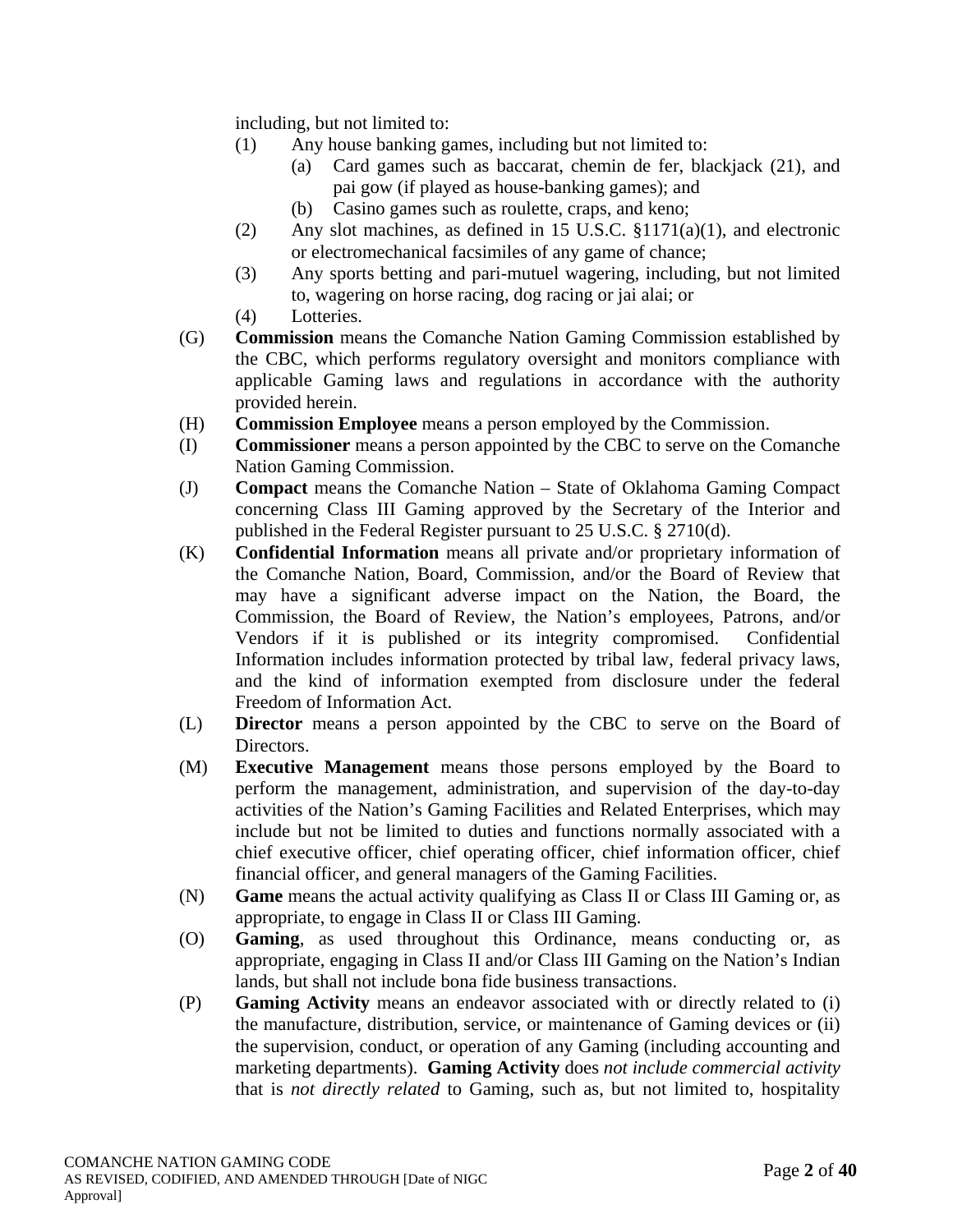services and retail activity.

- (Q) **Gaming Employee** means an employee of the Board, a Gaming Facility or Related Enterprise, or the Commission whose duties:
	- (1) are *directly* connected with a Gaming Activity; or
	- (2) require or authorize unescorted access to areas of a Gaming Facility that are both restricted and not open to Patrons.
- (R) **Gaming Facility** means any building, part of a building, or area located on Indian lands where Gaming Activities authorized and regulated by this Ordinance are conducted but does *not* include any Non-Gaming enterprises that are adjacent or attached to a Gaming Facility.
- (S) **Gaming Facility License** is a separate license issued by the Commission to each Gaming Facility.
- (T) **Gaming Vendor** means any person, business, or entity, who manufactures, distributes, sells, leases, supplies, markets, services, repairs, updates, installs, removes, or otherwise provides goods or services to the Board, a Gaming Facility, or the Commission, that are directly related and unique to a Gaming Activity.
- (U) **IGRA** means the Indian Gaming Regulatory Act, 25 U.S.C. § 2701 *et seq.*, including regulations promulgated thereunder, as now enacted or as may from time to time be amended, re-enacted, or replaced.
- (V) **Indian lands** means those lands meeting the requirements set forth in 25 U.S.C. § 2703(4) and 25 C.F.R. § 502.12 (*see also* 25 U.S.C. § 2719; 25 C.F.R. Part 292).
- (W) **Key Employee** means:
	- (1) A person who performs one or more of the following functions:
		- (a) Bingo caller;
		- (b) Counting room supervisor;
		- (c) Chief of security;
		- (d) Custodian of Gaming supplies or cash;
		- (e) Floor manager;
		- (f) Pit boss;
		- (g) Dealer;
		- (h) Croupier;
		- (i) Approver of credit;
		- (j) Custodian of Gaming devices, including persons with access to cash and accounting records within such devices;
	- (2) All Commission employees;
	- (3) Any employee of a Gaming Facility or the Board whose total cash compensation is in excess of \$50,000 per year;
	- (4) The four (4) most highly compensated persons in a Gaming Facility; and
	- (5) Any other Gaming or Gaming-related position that the Commission designates by regulation as a Key Employee position.
- (X) **Management Contract** shall have the meaning set forth at 25 C.F.R. § 502.15.
- (Y) **Nation** means the Comanche Nation.
- (Z) **Net Gaming Revenues** has the same meaning as set forth in the Nation's Revenue Allocation Plan and means Gaming revenue remaining at the end of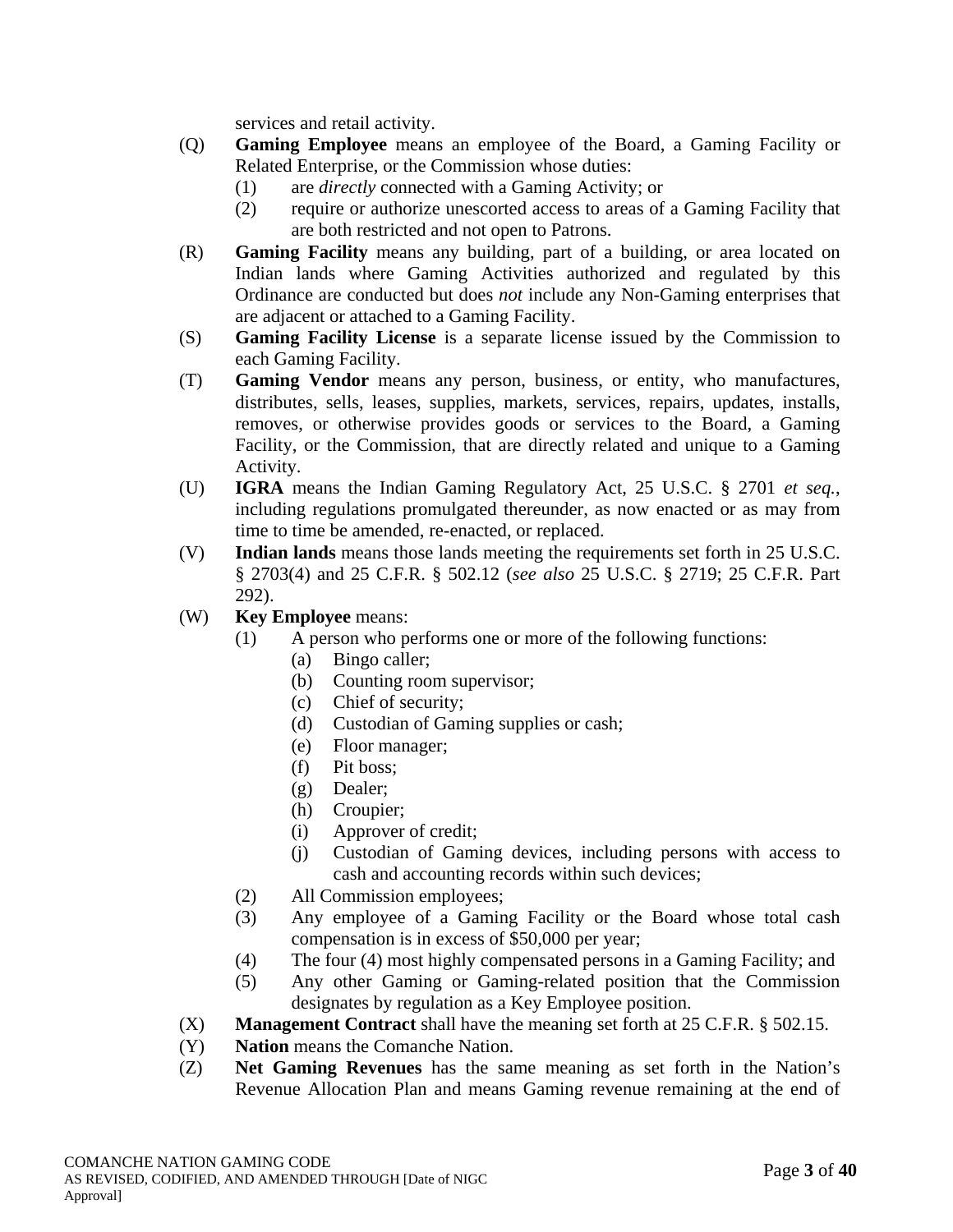each calendar month, after disbursement of operating expenses and dues, including but not limited to loan payments, player winnings, equipment costs, adequate contingency reserves, supplies, casino employee wages, salaries, fees, and all other expenses (excluding Management Contract fees, if applicable, as set forth at 25 U.S.C. § 2703(9) and 25 C.F.R. § 502.16), for that month or period.

- (AA) **NIGC** means National Indian Gaming Commission.
- (BB) **Non-Gaming Vendor** means any person, business, or entity that provides goods and services to the Commission, the Board, or a Gaming Facility that are not necessary for, or directly related to, the conduct of Gaming, including *but not limited to* construction, repair and maintenance services, and food and beverage services.
- (CC) **Patron** means any natural person who enters upon the premises of a Gaming Facility for the purpose of playing Games located therein.
- (DD) **Persons directly related to** means a spouse, child, parent, or sibling.
- (EE) **Person having a financial interest in a contract** includes:
	- (1) A natural person that is a party to a contract;
	- (2) Any beneficiary or trustee of a trust when that trust is a party to a contract;
	- (3) Any partner of a partnership when that partnership is a party to a contract;
	- (4) Any director or holder (either alone or in combination with a spouse, parent, child, or sibling) of five percent (5%) or more issued and outstanding stock of a corporation when that corporation is a party to a contract;
	- (5) All parties of an entity when that entity holds an interest in a trust, partnership, or corporation that is a party to a contract;
	- (6) Any person or entity that will receive an interest from those listed above through attribution, grant, pledge, or gift.
- (FF) **Primary Management Official** means:
	- (1) The person(s) having management responsibility for a Management Contract:
	- (2) Any person who is employed by a Gaming Facility or the Board and has authority:
		- (a) To hire and fire Gaming Facility employees;
		- (b) To establish and supervise working policies for a Gaming Facility; or
		- (c) The chief financial officer or other person who has financial management responsibility for the Nation's Gaming; or
	- (3) Any other Gaming or Gaming-related position that the Commission designates by regulation as a Primary Management Official.
- (GG) **Related Enterprise**, as used in this Ordinance, means a Non-Gaming enterprise managed and operated by the Board.
- (HH) **Revenue Allocation Plan** or **RAP** means that document setting forth the Nation's plan for allocating Net Gaming Revenue and, as required by IGRA, has been submitted to and approved by the Secretary of the Interior.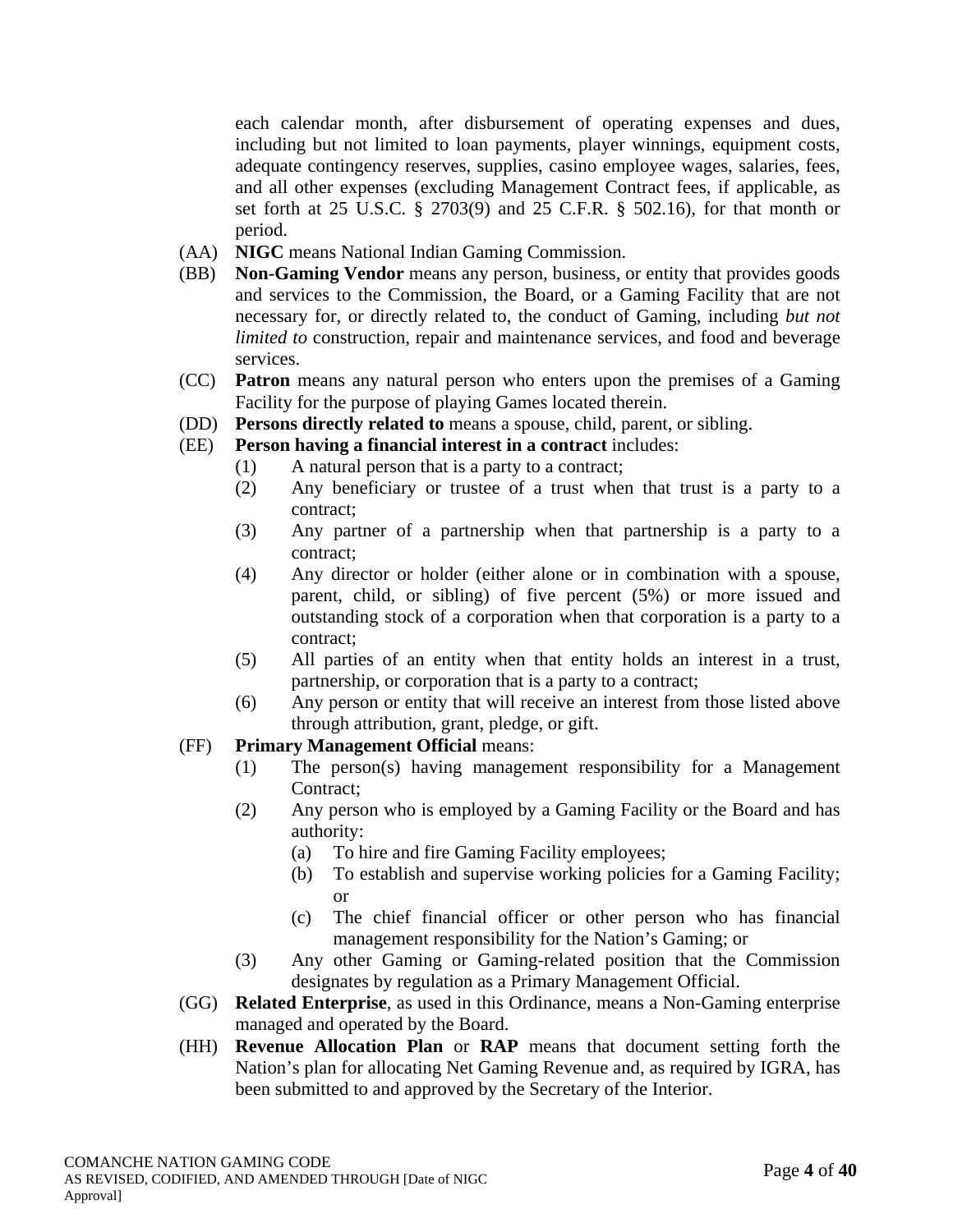- (II) **State** means the State of Oklahoma.
- (JJ) **Tribal Court** means either the Court of Indian Offenses for the Comanche Nation, which is operated by the Anadarko Agency of the Bureau of Indian Affairs on the Nation's behalf, or any successor court established by the Nation to hear disputes and that complies with the due process requirements set forth in the Indian Civil Rights Act, 25 U.S.C. §1302.

#### **Section 103. Gaming Authorized and Regulated**

- (A) Class II and Class III Gaming are hereby authorized to be conducted on the Nation's Indian lands in accordance with this Ordinance.
- (B) Any Class III Gaming shall be authorized if conducted in accordance with a Compact between the Nation and the State of Oklahoma or Secretarial procedures approved by the Secretary of the Interior.

# **Section 104. Ownership of Gaming**

The Nation shall have the sole proprietary interest in and responsibility for the conduct of any Gaming authorized by this Ordinance.

# **Section 105. Use of Net Gaming Revenues**

Net Gaming Revenues shall be distributed in accordance with the Nation's RAP and the CBC shall ensure that such funds are used only for the following purposes, as prescribed by IGRA:

- (A) To fund the Nation's government operations and programs;
- (B) To provide for the general welfare of the Nation and its members;
- (C) To promote the Nation's economic development;
- (D) To donate to charitable organizations; or
- (E) To help fund operations of local government agencies.

#### **Section 106. Per Capita Payments**

The Nation shall authorize and issue per capita payments to its members *only* in accordance with the Revenue Allocation Plan submitted to and approved by the Secretary of the Interior as required by 25 U.S.C. § 2710(b)(3).

#### **Section 107. Environment and Public Health and Safety**

- (A) Gaming Facilities shall be constructed, maintained, and operated in a manner that adequately protects the environment and the health and safety of the public.
- (B) The CBC shall, with input from the Board of Directors and Commission, adopt and enforce laws and standards applicable to Gaming Facilities to ensure adequate protection of the environment and the health and safety of the public.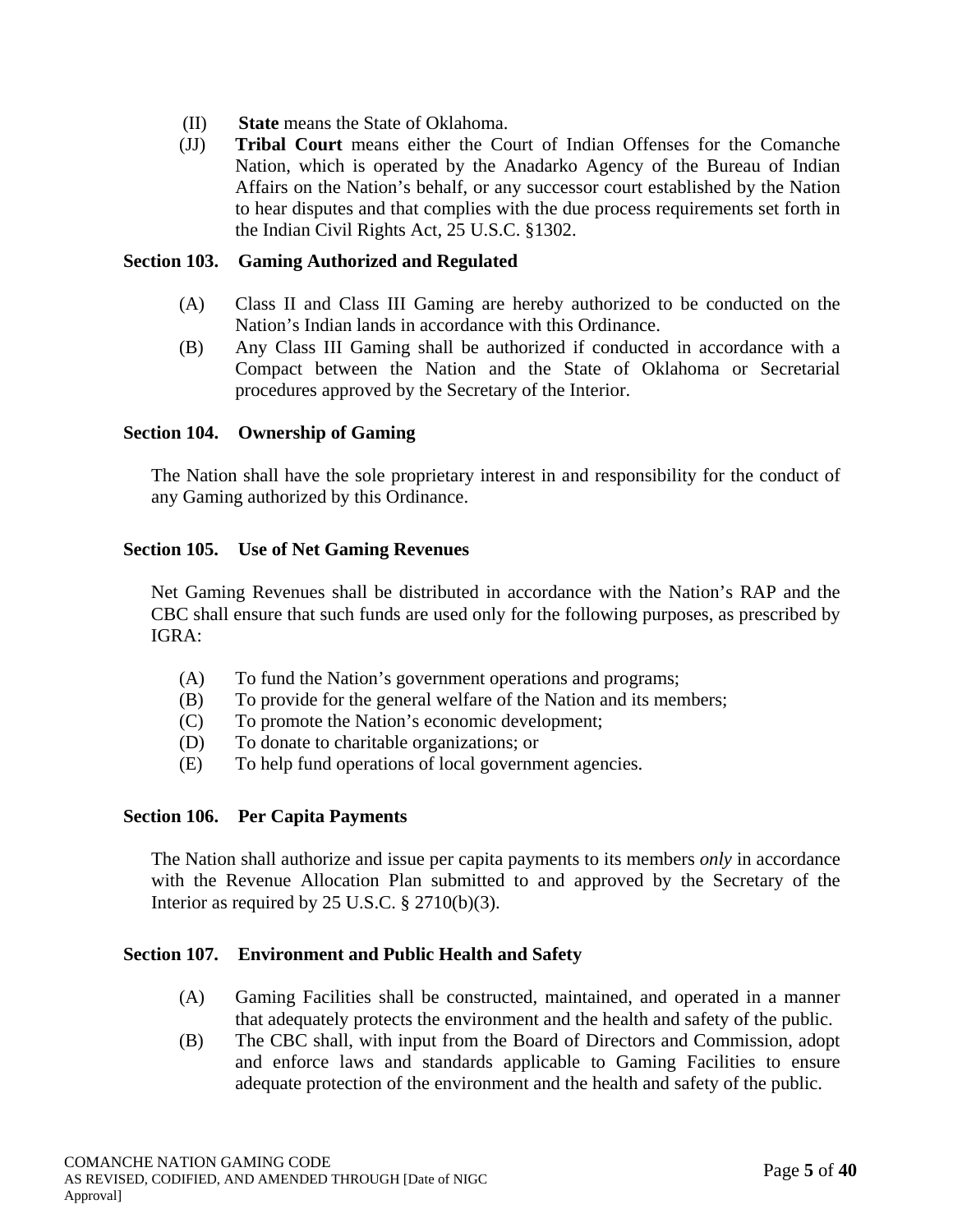#### **Section 108. Agent for Service of Process**

The Nation hereby designates the Chairman of the Comanche Nation as its agent for service of process, with notice sent to: 584 N.W. Bingo Road Lawton, OK 73507; With concurrent notice to: Chair, Comanche Nation Gaming Board of Directors 302 NW Rogers Lane Lawton, OK 73507; and Chair, Comanche Nation Gaming Commission 1915 East Gore Boulevard Lawton, OK 73501.

#### **Section 109. Compliance with Federal Law**

The Nation, Board, and Commission shall comply with all applicable federal law, including the Bank Secrecy Act, 31 U.S.C. § 5311 *et seq*., regulating the conduct of Gaming on Indian lands.

#### **Section 110. Repealer**

All prior Gaming ordinances and/or codes of the Comanche Nation are hereby repealed.

#### **Section 111. Tribal Member Access to Financial Information**

A copy of the annual outside independent audit, required by Sections 219 and 320 of this Ordinance, shall be available for review by Comanche Nation tribal members in accordance with established procedures.

#### **Section 112. Confidential Information**

- (A) Confidential Information shall be safeguarded with strong custody and access procedures by the Nation, the Board, and the Commission.
- (B) Confidential Information shall be made available only to authorized persons or for authorized functions on a "need to know" basis.
- (C) Confidential Information shall *not* be considered tribal records subject to disclosure to Comanche Nation tribal members as set forth at Article X § 4 of the Comanche Nation Constitution.

#### **Section 113. Political Activity Prohibited**

(A) Directors and Commissioners shall have the right to vote as they choose and to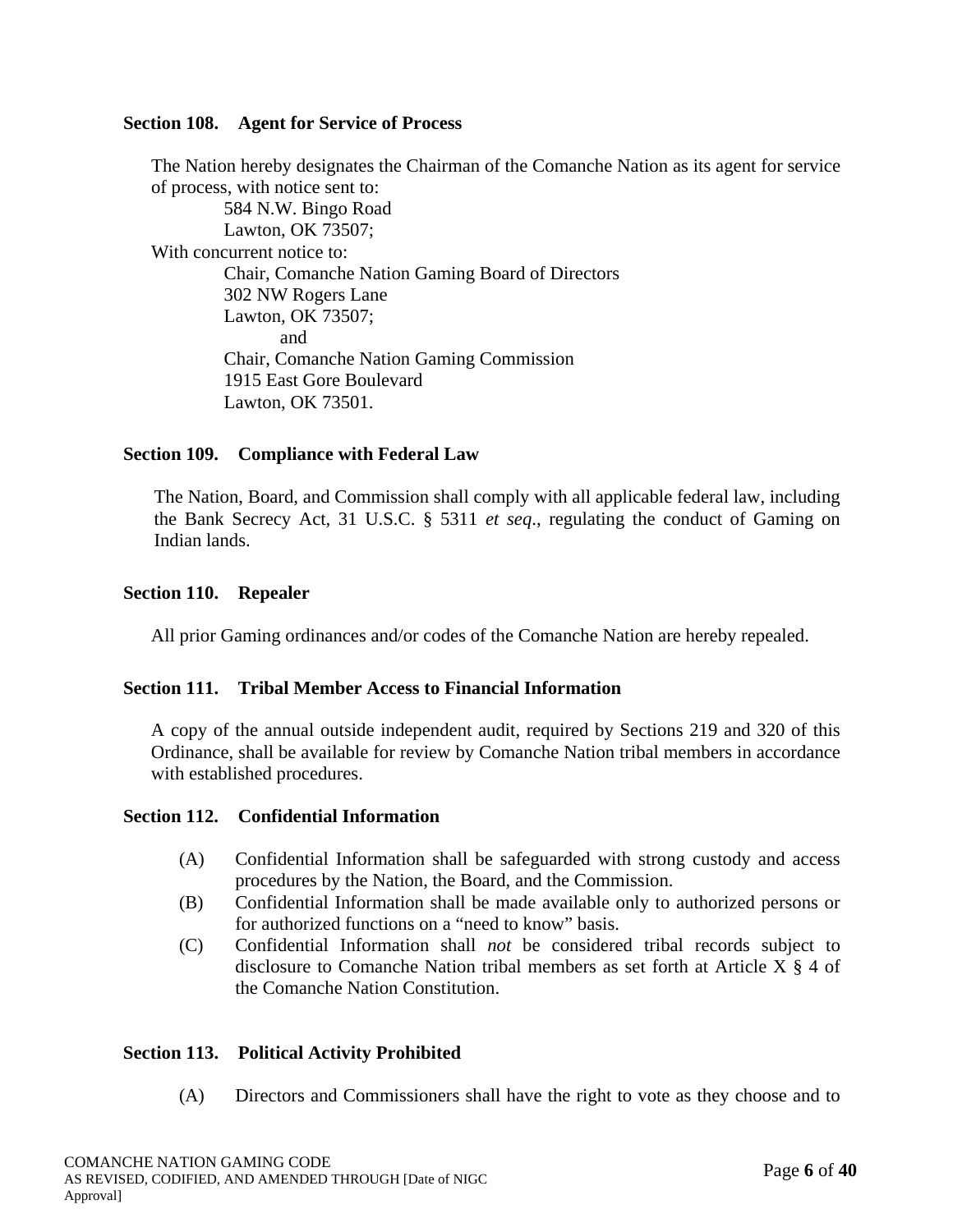express their personal opinion on political subjects and candidates, but shall not, at any time, while holding the position of Director or Commissioner:

- (1) take an active part in political campaigns for election to the Nation's public offices;
- (2) use his or her official authority or influence for the purpose of interfering with or affecting the result of an election to a public office of the Nation; or
- (3) knowingly solicit, accept, or receive a political contribution from any person.
- (B) No Director, Commissioner, vendor, contractor, employee of the Board, employee of a Gaming Facility or Related Enterprise, or employee of the Commission shall engage in any partisan political activity or political activity related to the Nation's public offices while:
	- (1) on duty;
	- (2) in any room or building where he or she performs his or her official duties; or
	- (3) wearing a uniform or official insignia identifying the office or position of the person.
- (C) No Director, Commissioner, vendor, contractor, employee of the Board, employee of a Gaming Facility or Related Enterprise, or employee of the Commission shall engage in or promote any partisan political activity or political activity related to the Nation's public offices while:
	- (1) using any vehicle owned or leased by the Board, Commission, Gaming Facilities or Related Enterprises; or
	- (2) using any equipment or property of the Board, Commission, Gaming Facilities or Related Enterprises.

#### **Sections 114 – 199 RESERVED**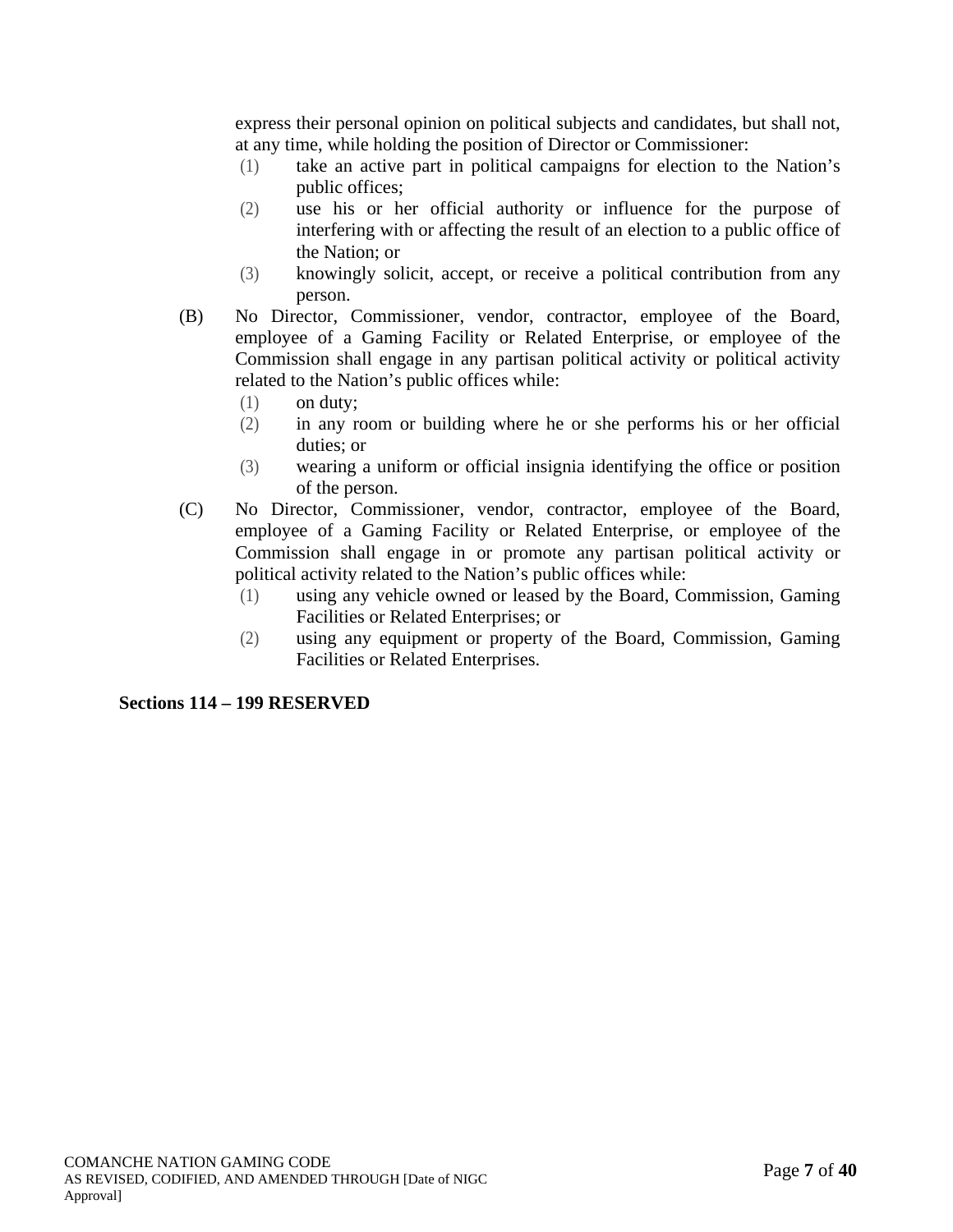# **PART 200. GAMING BOARD OF DIRECTORS**

#### **Section 201. Gaming Board of Directors Created**

- (A) There is hereby established an enterprise entity of the Nation that shall be known as the **Comanche Nation Gaming Board of Directors** and this entity shall possess the same immunity and tax status of the Nation.
- (B) The Board shall oversee and control the Nation's conduct of Gaming and Related Enterprises through oversight of Executive Management and the adoption of policies and procedures to govern the operations of Gaming Facilities and Related Enterprises.
- (C) The operations of the Board, including Executive Management and staff hired thereby, shall be an authorized Gaming-related operating expense for purposes of audit and determining Net Revenues, as defined by IGRA, and for purposes of determining Net Gaming Revenue subject to distribution under the Nation's RAP.
- (D) In the event that the Nation enters into a Management Contract approved by the NIGC, the Board may delegate some or all of its duties to the approved Management Contractor.
- (E) The actions and duties of the Board shall not violate applicable Gaming laws or interfere with the Commission's regulation of the Nation's Gaming Activities.

#### **Section 202. Board Composition; Quorum**

- (A) The Board shall consist of three (3) members and at least one of whom shall be an enrolled member of the Comanche Nation.
- (B) The Board shall elect a Chair from among themselves, whose duty it shall be to call for and preside over all meetings and to execute official documents of the Board.
- (C) A Vice-Chair shall also be elected from among the Directors who shall perform the duties of the Chair in the Chair's absence.
- (D) A majority of the members of the Board constitutes a quorum and the concurrence of a majority shall be required for any official action.
- (E) The Board may act in its official capacity even if there are vacancies on the Board.
- (F) Directors shall serve in such capacity until a successor is duly appointed and qualified unless such Director is removed in accordance with this Ordinance prior to the expiration of a term.

#### **Section 203. Director Terms**

Terms of office for Directors shall be three (3) years and each staggered by one year to result in the appointment of one (1) Director per year. A Director may be re-appointed by the CBC without limitation on the number of terms.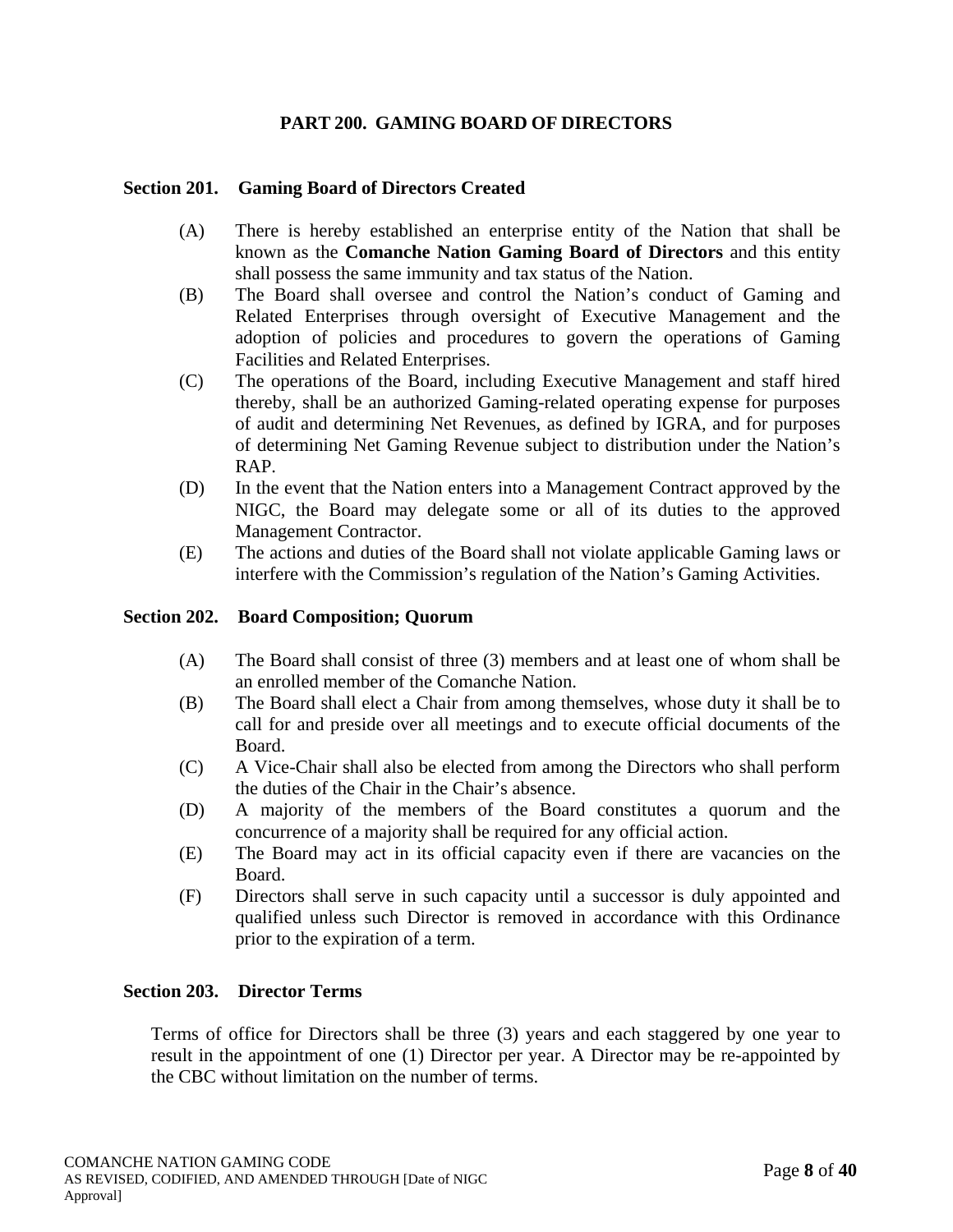### **Section 204. Director License**

Directors shall be subject to the same background check and license eligibility requirements as Key Employees and Primary Management Officials, found in Part 400 of this Ordinance and regulations promulgated hereunder, and each must be licensed accordingly in order to qualify for and retain office.

# **Section 205. Director Qualifications**

In addition to satisfying the licensing eligibility standards for Key Employees and Primary Management Officials set forth in Commission regulations, each candidate for Director must possess at least two (2) of the following qualities:

- (A) Degree in Business Administration, Accounting, Marketing, or an equivalent field;
- (B) Five (5) or more years' experience in business management;
- (C) Two (2) or more years' experience in casino management; or
- (D) Demonstrated knowledge of federal Indian law, the Indian Gaming Regulatory Act, and related statutes and regulations.

# **Section 206. Directors' Duties**

Directors shall have the following duties:

- (A) Hire, direct, and supervise a Chief Executive Officer in accordance with Sections 230-237 of this Ordinance, or a similarly qualified and approved Management Contractor;
- (B) Establish, adopt, and cause to be implemented policies and procedures for the Board, its staff, Gaming Facilities, and Related Enterprises to guide development, protect Patrons, employees, and property, promote operational efficiency, reduce operating costs, comply with relevant laws and regulations, and encourage growth of Net Gaming Revenues and other income;
- (C) Develop, approve, and present to the CBC, the annual operating budget for the Board's operations in accordance with Section 216 of this Ordinance;
- (D) Approve and enter into contracts and other agreements, in accordance with Section 208 of this Ordinance, on behalf of the Board, Gaming Facilities, and/or Related Enterprises;
- (E) Adopt personnel policies governing the employees of the Board, Gaming Facilities, and Related Enterprises;
- (F) Monitor and oversee the operations of Gaming Facilities and Related Enterprises to ensure Executive Management accomplishes the duties set forth in Section 233 of this Ordinance; and
- (G) Any other duties or powers not prohibited herein that the Directors determine are necessary to monitor and oversee the management of the Gaming Facilities and Related Enterprises.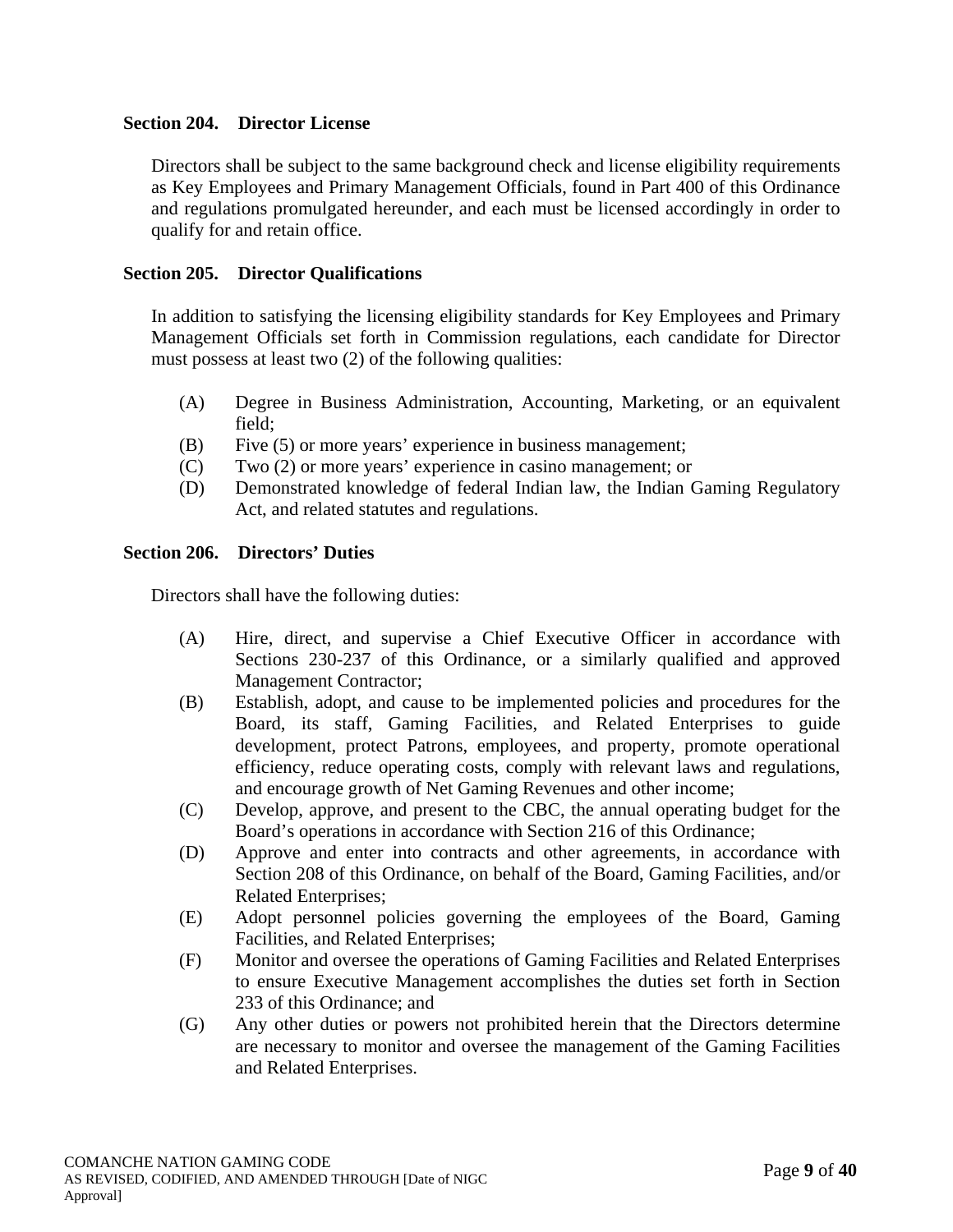# **Section 207. Board Role**

Directors shall not assume the role of, or act as, Executive Management personnel, but rather shall delegate all management functions to Executive Management and oversee the performance of Executive Management which shall consist of industry professionals and subject matter experts. Directors are entitled to rely on the advice of such experts and professionals so long as the Director believes that the advice was within the expert's professional competence, the expert was selected with reasonable care, and such reliance is in good faith.

# **Section 208. Board Contracting Limitations**

CBC approval, by resolution, is needed prior to the Board entering into any contract or agreement that is:

- (A) a Management Contract, as defined by IGRA;
- (B) for the construction or purchase of buildings or any other improvements to real property or buildings thereon exceeding \$3,000,000.00;
- (C) with any other Indian tribe or its agency, or any unit of federal, state, tribal or local government; *provided however* that a contract or agreement for the following is not included in this limitation:
	- (1) the routine provision of emergency services and utilities (including but not limited to water, electric, telephone, sewer, sanitation, fiber optics); and
	- (2) other goods and services related to a Gaming Facility or a Related Enterprise (including but not limited to marketing, transportation, lodging, and distribution);
- (D) granting any person a possessory interest in real property;
- (E) in violation of, by its terms, the Nation's Gaming laws, IGRA, or other applicable federal law; or
- (F) purporting to waive the Nation's sovereign immunity; *provided however* that a contract or agreement satisfying the following requirements is not included in this limitation and may be entered into without prior CBC approval:
	- (1) Waiver and consent to suit is non-assignable, non-transferable, and limited to claims against the Board of Directors arising only from acts or omissions of the Board of Directors that breach the contract, and such waiver and consent shall terminate upon expiration of the contract;
	- (2) Enforcement under such contract is limited to injunctive relief or to actual contract damages and limited to specifically identified security or assets within the sole control of the Board of Directors, excluding property held in trust by the United States on behalf of the Nation and excluding identifiable assets of the Nation, and such damages shall not exceed \$3,000,000.00;
	- (3) Jurisdiction is limited to the Tribal Court; and
	- (4) Expressly approved as to form by legal counsel for the Board of Directors.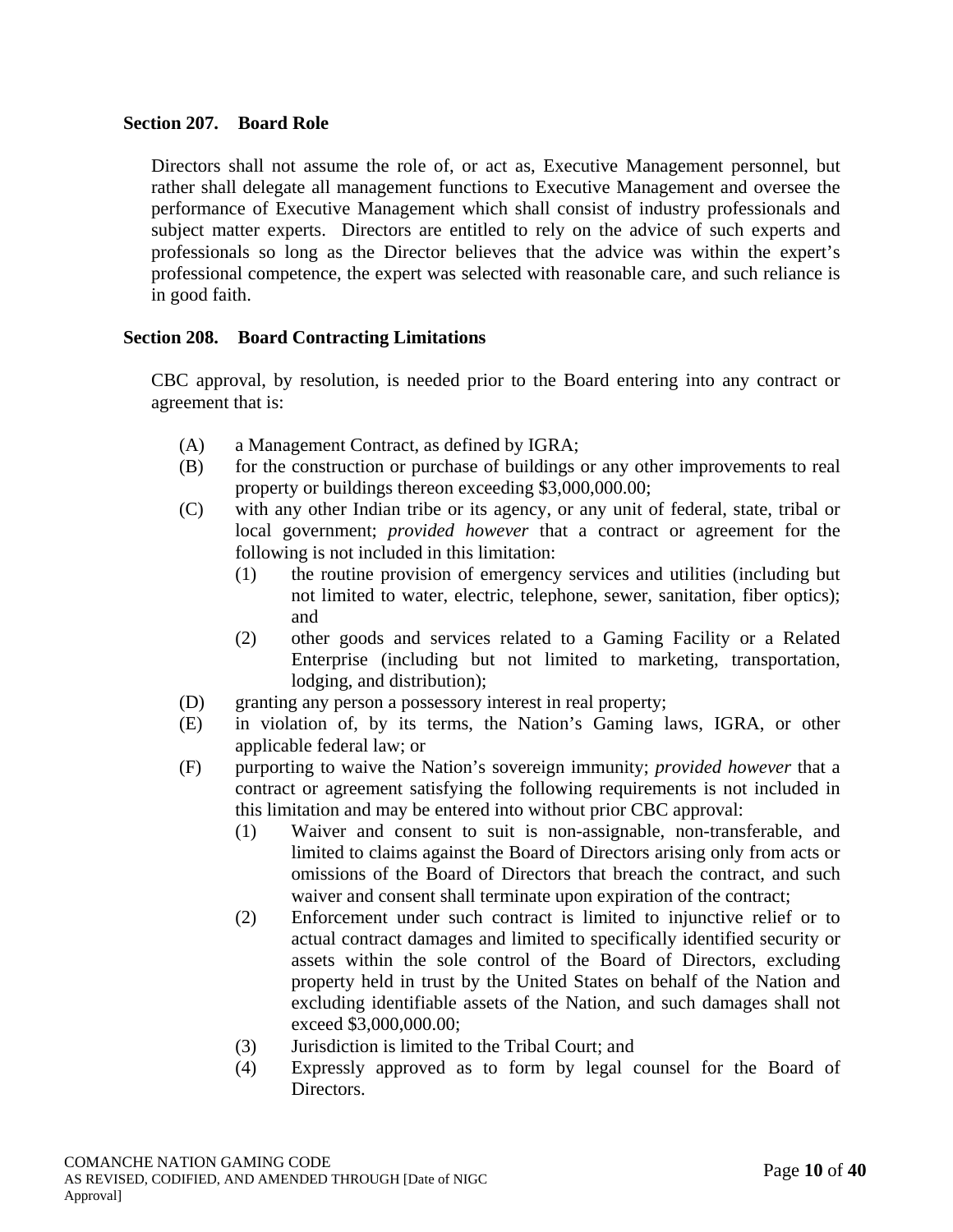# **Section 209. Void Contracts**

Any contract or agreement of the Board of Directors or other Board entity that, by its terms, violates any provision of Section 208 of this Ordinance shall be null, void, and unenforceable *ab initio* in its entirety including any provision for dispute resolution therein.

# **Section 210. Appointment of Director**

- (A) For any vacancy on the Board of Directors, the Chairman of the Comanche Nation shall call for resumes from qualified candidates.
- (B) The CBC shall review resumes received and shall choose from among them a person meeting the qualifications of this Ordinance.
- (C) The CBC shall confirm such appointment by resolution.

# **Section 211. Director Eligibility**

The Nation recognizes the importance of an independent Board of Directors in maintaining well-managed Gaming Facilities and the need to avoid potential conflicts of interest in the operation and regulation of the Gaming Facilities. The Nation hereby finds that, at a minimum, the following persons are *not* eligible to serve on the Board of Directors:

- (A) Member of the CBC, the Commission, or a Primary Management Official of a direct competitor to the Nation's Gaming Facilities;
- (B) Persons having a financial interest in a contract to which the Board of Directors, the Commission, a Gaming Facility, or a Related Enterprise are a party;
- (C) Persons directly related to or sharing a residence with any of the above;
- (D) Employees of the Board, Commission, Gaming Facilities or Related Enterprises, while employed as such; and
- (E) Persons ineligible to be licensed as Key Employees or Primary Management Officials.

#### **Section 212. Removal of Director**

- (A) A Director may be removed from office by the CBC prior to the expiration of his/her respective term only for neglect of duty, misconduct, malfeasance, or other acts that would render the Director unqualified for his/her position.
- (B) When the CBC believes that a removal is appropriate, it shall notify the Director, in writing, setting forth the grounds for such removal and the date, time, and place of the hearing on the matter, providing the Director at least three (3) days' advance notice.
- (C) Any allegations of neglect of duty, misconduct, malfeasance, or other acts that would render the Director unqualified for his/her position must be substantiated by a preponderance of the evidence.
- (D) The CBC may opt to preliminarily remove a Director pending the hearing.
- (E) At the hearing, such Director shall be given an opportunity to provide evidence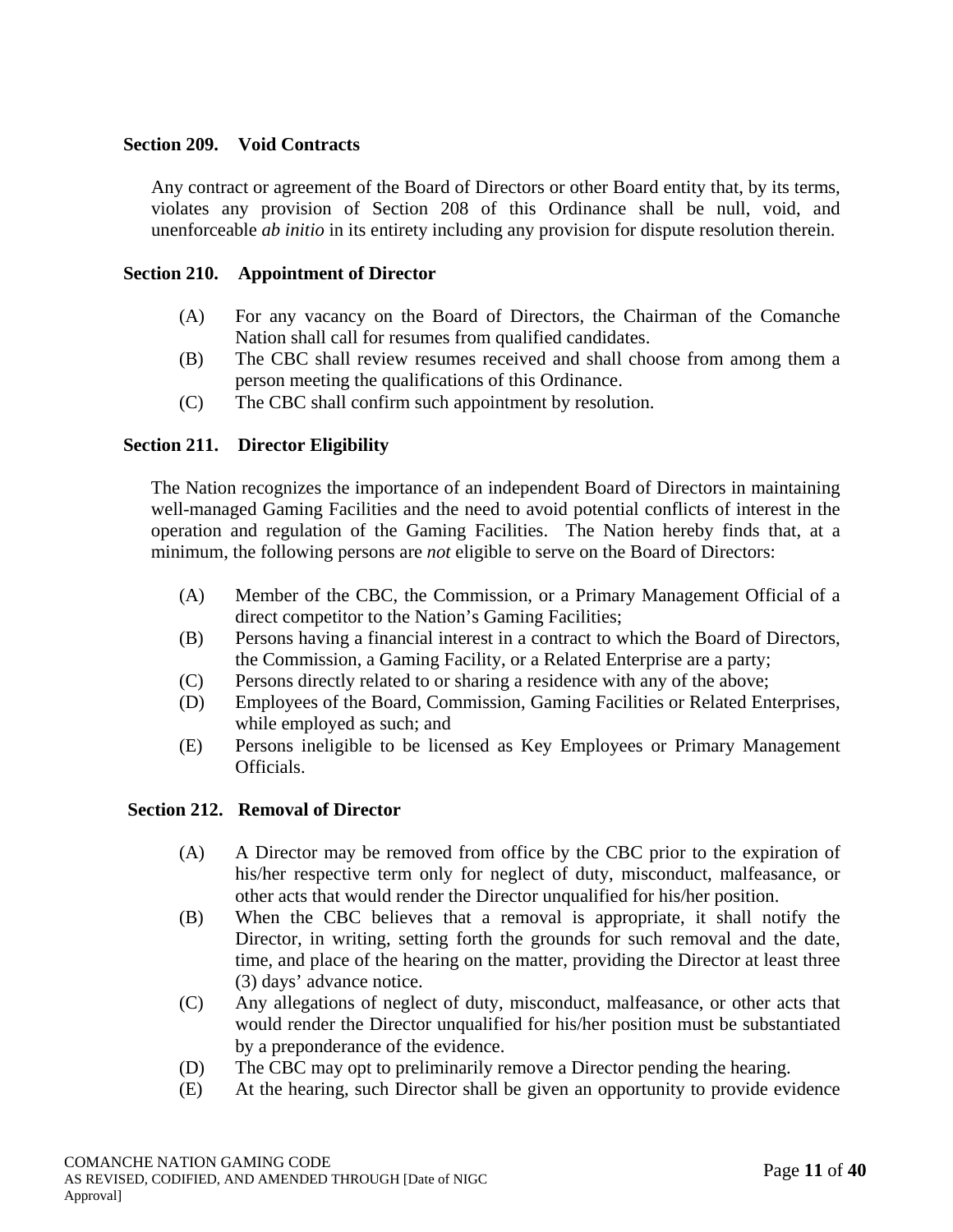rebutting the grounds for his/her removal before the removal is voted upon.

- (F) A vote of the CBC on the appropriateness of removal shall be final and not subject to further appeal.
- (G) A finding by the CBC that a preliminary removal was wrongful shall entitle the affected Director to compensation for expenses incurred in an appeal and any other compensation withheld.
- (H) The unexpired term of a Director removed under this Section shall be filled in accordance with this Ordinance.

# **Section 213. Director Compensation**

- (A) Directors shall be compensated at a level determined by the CBC.
- (B) Directors shall not be considered employees of the Nation, the Board, a Gaming Facility, or Related Enterprises, for any purpose and shall carry out the responsibilities of their terms on a part-time periodic basis.

# **Section 214. Directors' Meetings**

- (A) The Board of Directors shall hold regular meetings monthly and special meetings as needed.
- (B) The Board of Directors shall keep a written record of all meetings and make such records available to the CBC or the Commission upon request.

# **Section 215. Board Reports**

The Board of Directors shall make financial reports to the CBC monthly and as requested.

#### **Section 216. Board Budget**

- (A) The Board of Directors shall develop annually, prior to the beginning of the Nation's fiscal year, a projection of the Net Gaming Revenue to be distributed to the Nation and a budget for the Board of Directors' operations, including personnel costs, proposed capital expenditures, loan payments, contingency reserves, and other expenses, for the following fiscal year.
- (B) Said proposed budget shall be submitted to the CBC for approval by resolution.
- (C) The Board of Directors, Gaming Facilities, and Related Enterprises, may obtain and pay for such capital improvements, furnishings, equipment, supplies, stationery, subscriptions, employees, and services as it deems necessary or desirable to carry out its functions within the limit of the budgeted funds and expenditures approved by the CBC pursuant to this Section.

#### **Section 217. Distribution of Net Gaming Revenues**

(A) The Board of Directors shall determine and distribute monthly to the Nation the Net Gaming Revenues generated by the Gaming Facilities in accordance with projected Net Gaming Revenue distributions in the manner directed by CBC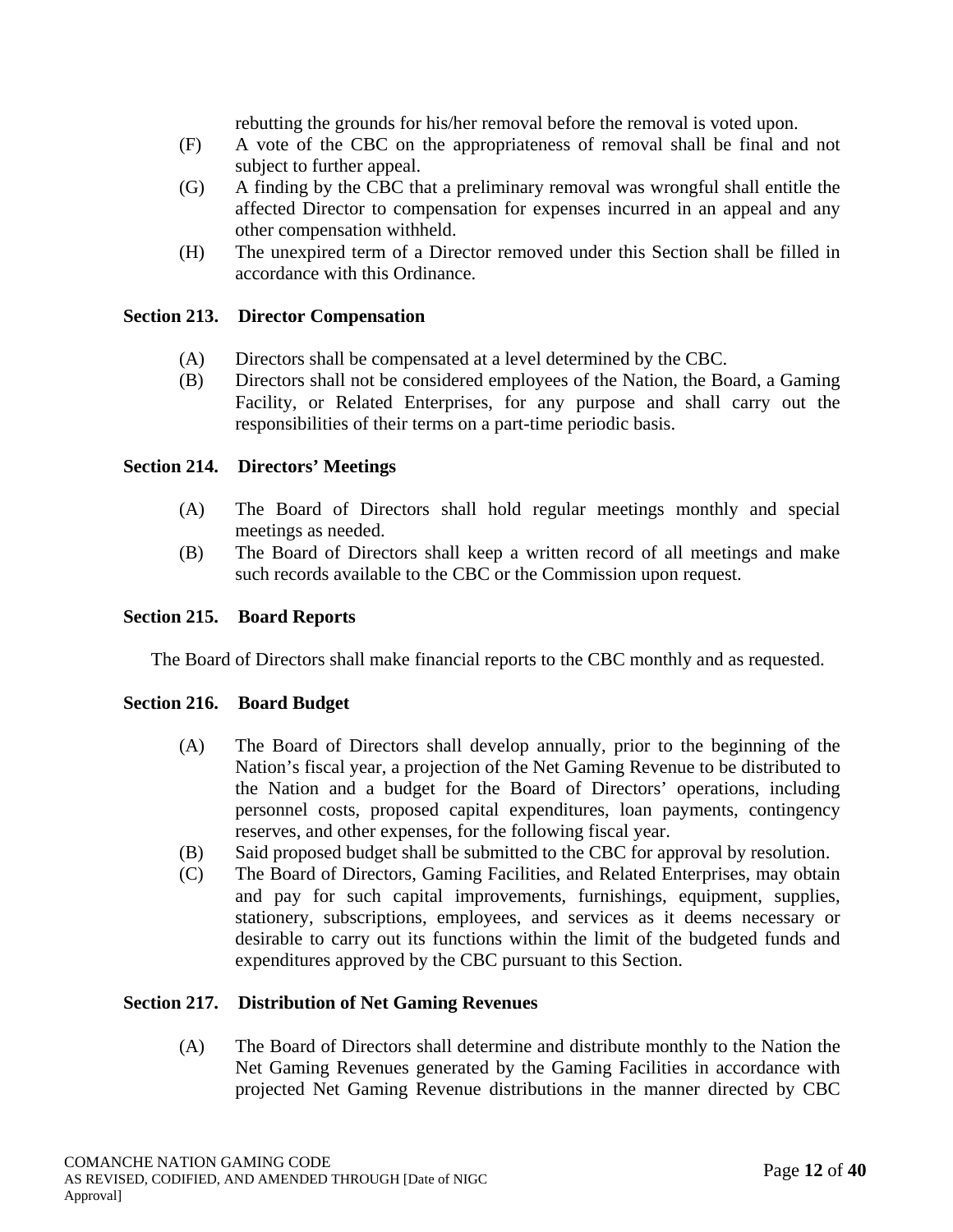resolution.

(B) The Board of Directors shall distribute to the Commission monthly, or less frequently if requested by the Commission, a *pro rata* share for such period of the Commission's budget approved by the CBC pursuant to Section 319 of this Ordinance and this shall be considered a distribution to the Commission for accounting purposes and deducted from Net Gaming Revenues for RAP purposes.

# **Section 218. Incorporation of Board**

The CBC may organize the Board of Directors into a corporation, agency, or other appropriate business entity.

#### **Section 219. Gaming Annual Audit**

- (A) The Nation, through the Board of Directors, shall cause to be conducted an annual outside independent audit of Gaming Facilities (including the operations of the Board), which may be encompassed within existing independent audit systems of the Nation. The resulting audit reports shall be submitted to the CBC, Commission, and NIGC within 120 days from the close of the fiscal year.
- (B) All Gaming-related contracts that result in the purchase of supplies, services, or concessions in excess of \$25,000.00 in any fiscal year (except contracts for professional legal and accounting services) shall be specifically included within the scope of the audit required by Subsection (A) above.

#### **Sections 220-229 RESERVED**

#### **Section 230. Office of Chief Executive Officer Established**

In the absence of a Management Contractor approved by the CBC and NIGC, there is established the position of Chief Executive Officer of the Board of Directors because effective operation of the Nation's Gaming Facilities and Related Enterprises requires active supervision by a qualified individual on a daily basis, and also requires that management oversight be separated from the daily management of the workforce.

#### **Section 231. Appointment of Chief Executive Officer**

The Board shall hire and direct a Chief Executive Officer of the Board of Directors to oversee and manage the Nation's conduct of Gaming and other Related Enterprises and who shall serve as a full-time, at-will employee of the Board of Directors.

#### **Section 232. Removal of Chief Executive Officer**

The Board shall have the authority to remove the Chief Executive Officer at its discretion upon a majority vote of the Board at a meeting duly convened for such purpose. A decision to remove the Chief Executive Officer shall be final and not subject to further appeal to the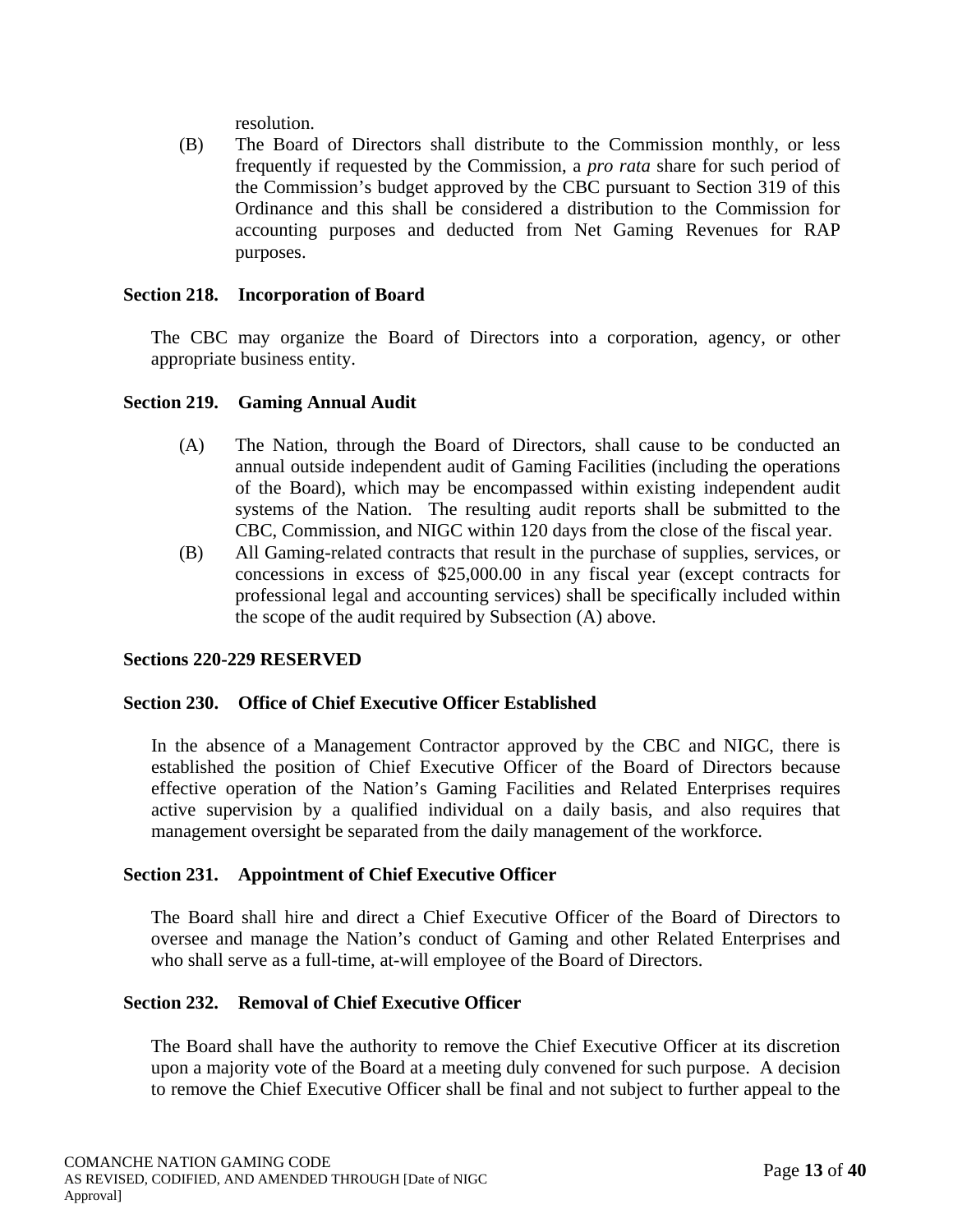Board of Review or any other venue.

# **Section 233. Duties of Chief Executive Officer**

The Chief Executive Officer shall have the following duties:

- (A) Budget management for the Board, Gaming Facilities, and Related Enterprises;
- (B) Inspect and examine, on a periodic basis, all books, records, and papers;
- (C) Development of policies and procedures to promote development, protect Patrons, employees, and property, promote operational efficiency, comply with relevant laws and regulations, and encourage growth of Net Gaming Revenue and other income;
- (D) Implementation of Board-approved policies and procedures and annual operating budget;
- (E) Direct supervisory authority over all employees of the Board and Primary Management Officials;
- (F) Scheduling for employees of the Board;
- (G) Monitor and ensure the performance of contracts;
- (H) Provide a copy of all Gaming-related contracts to the Commission to review for compliance with this Ordinance and other applicable Gaming laws and regulations;
- (I) Establish wager limits, prize limits, and pay-out ratios;
- (J) Develop marketing and strategic development plans;
- (K) Oversee the investigation, negotiation, and informal resolution of Patron complaints related to tort claims and prize claims and, if applicable, assist Gaming Facilities throughout the Commission's hearing process;
- (L) Ensure operations comply with applicable laws and regulations;
- (M) Delegate performance of duties, as needed, to other members of Executive Management; and
- (N) Other duties as assigned or delegated by the Board of Directors.

# **Section 234. Chief Executive Officer License**

The candidate for the position of Chief Executive Officer must satisfy the eligibility standards set forth for Key Employees and Primary Management Officials, found in Part 400 of this Ordinance, and regulations promulgated hereunder, and must be licensed accordingly in order to retain the position.

# **Section 235. Qualifications of Chief Executive Officer**

The Chief Executive Officer shall be subject to the same qualification requirements outlined in Section 205 of this Ordinance for the Directors, except that the Chief Executive Officer shall have a minimum of ten (10) years' work experience in the executive management of similarly-sized business entities, which may include professional casino management experience.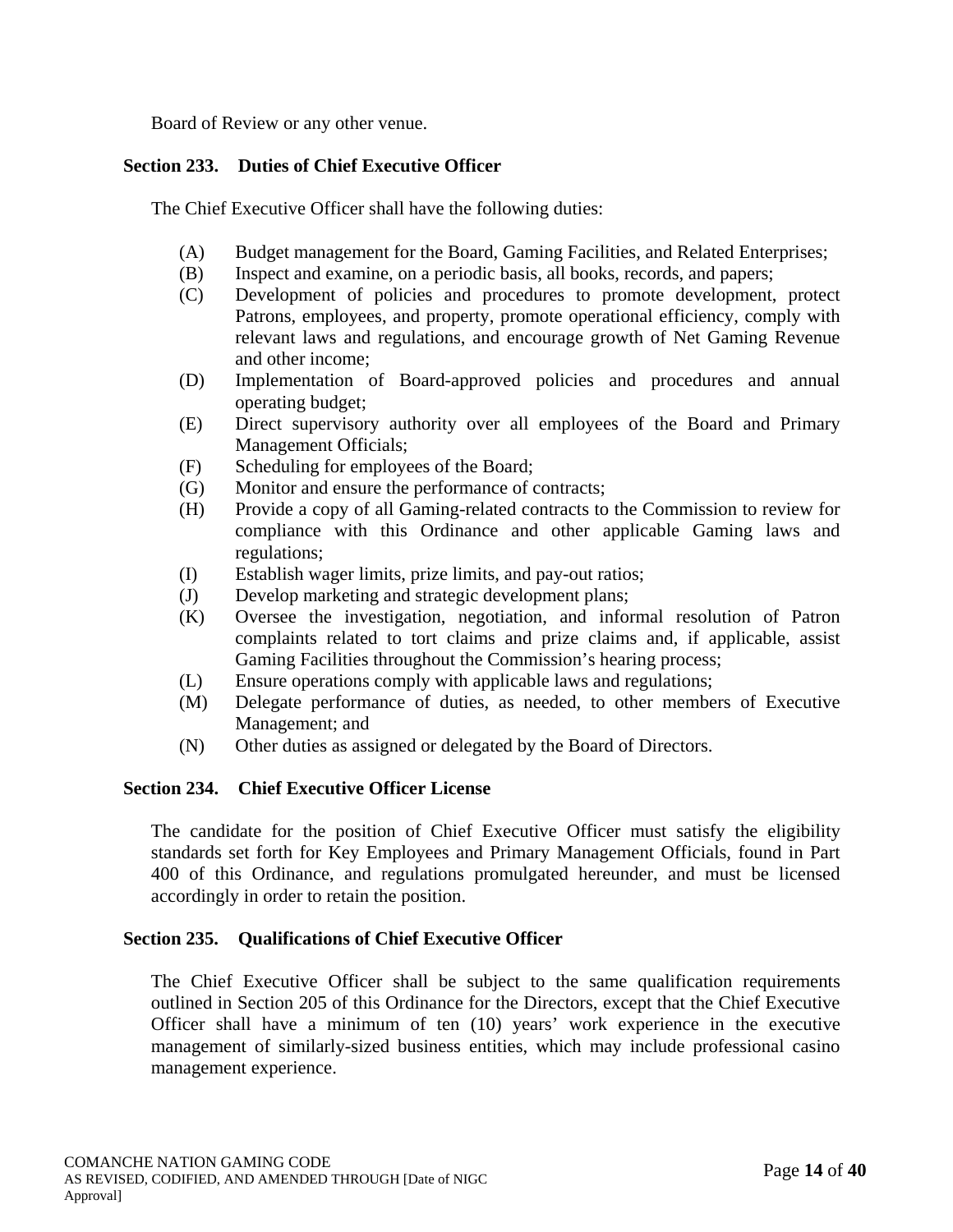# **Section 236. Compensation of Chief Executive Officer**

The Chief Executive Officer shall be compensated at a level determined by the Board and such compensation may be based on performance standards approved by the Board of Directors.

# **Section 237. Eligibility of Chief Executive Officer**

The Chief Executive Officer shall be subject to the same eligibility requirements that are imposed on the Directors, as found in Section 211 of this Ordinance.

#### **Sections 238 - 299 RESERVED**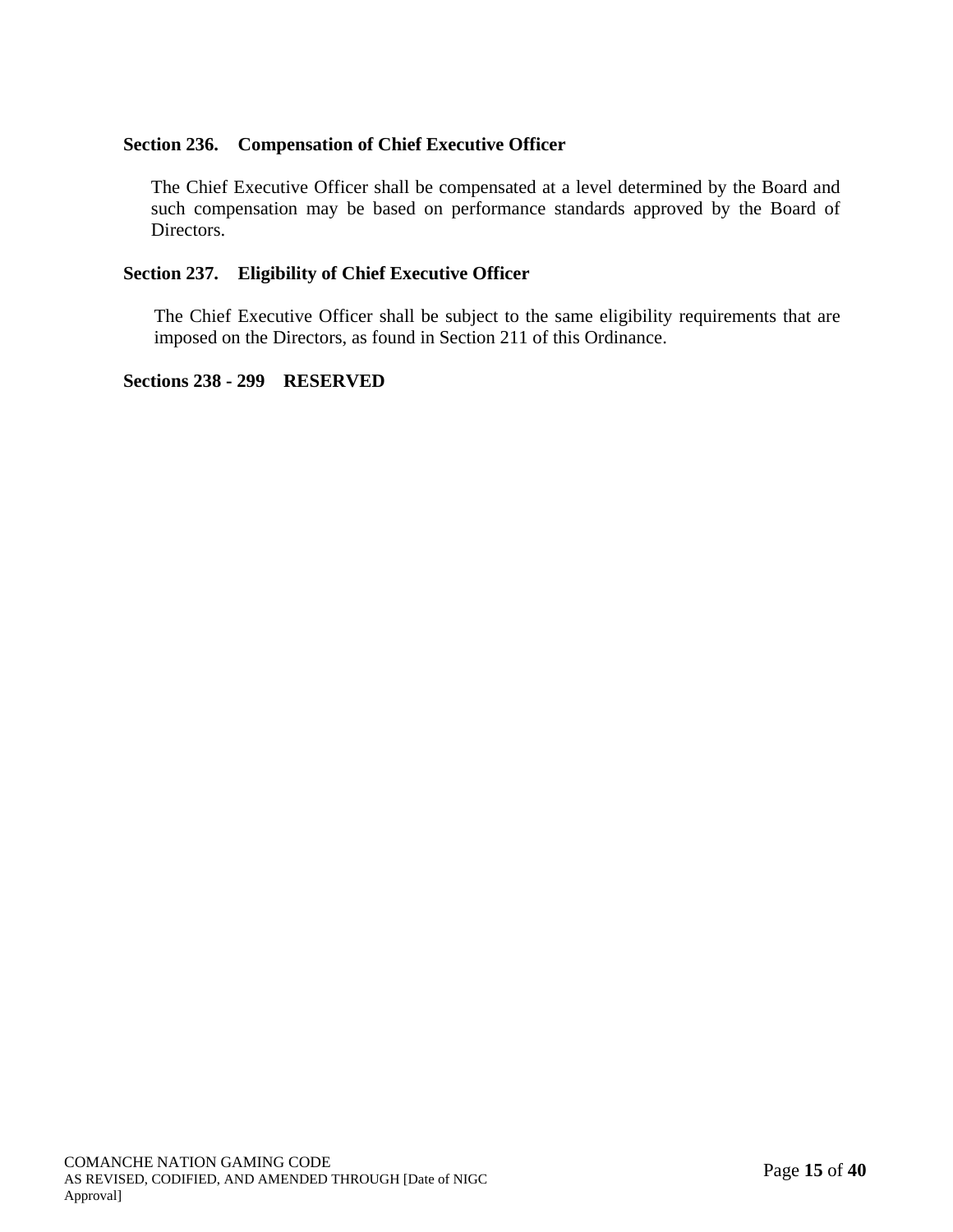# **PART 300. COMANCHE NATION GAMING COMMISSION**

#### **Section 301. Gaming Commission Established**

- (A) There is hereby established an agency of the Nation which shall be known as the **Comanche Nation Gaming Commission** whose duty it is to regulate the Nation's conduct of Gaming to ensure compliance with applicable Gaming laws and regulations.
- (B) The Nation recognizes the importance of an independent Commission in maintaining well-regulated Gaming. The Commission shall act independently and autonomously from the CBC in the enforcement of regulatory matters within its purview. No prior or subsequent review by the CBC of any actions of the Commission shall be required or permitted except as otherwise explicitly provided in this Ordinance.
- (C) The distributions made by the Board to the Commission pursuant to the Commission's budget, approved by the CBC, shall be considered a distribution to the Commission for accounting purposes and deducted from Net Gaming Revenue for RAP purposes.

#### **Section 302. Role of Commission and Commissioners**

- (A) The purpose of the Commission is regulatory, not managerial, and therefore, the Commission shall not interfere with the Nation's management or conduct of Gaming except for citing violations of, and enforcing compliance with, applicable Gaming laws and regulations.
- (B) The Commission and the Board have the common goal of ensuring that the Nation's Gaming is successful and conducted in full compliance with all applicable laws and regulations. To the extent allowed under applicable law, the Commission and the Board shall work together to informally resolve regulatory issues.
- (C) Commissioners' duties and responsibilities are limited and specific to ensure the fair and impartial review and adjudication of all matters related to licensing and enforcement of compliance with Gaming laws and regulations. Commissioners shall not participate in, direct, or attempt to influence the outcome, course, or direction of a Commission investigation into any aspect of compliance, surveillance, revenue control, background investigation, internal audit, or any other Commission activity, and must remain independent of all day-to-day activities to be prepared at all times to fairly and impartially judge all matters brought before them.
- (D) Nothing in this Ordinance shall prevent the Comanche Nation Police Department from investigating criminal activity within its jurisdiction.

#### **Section 303. Commission Composition; Quorum**

(A) The Commission shall consist of four (4) members, one of whom shall be designated as a non-voting alternate, and at least one of whom shall be an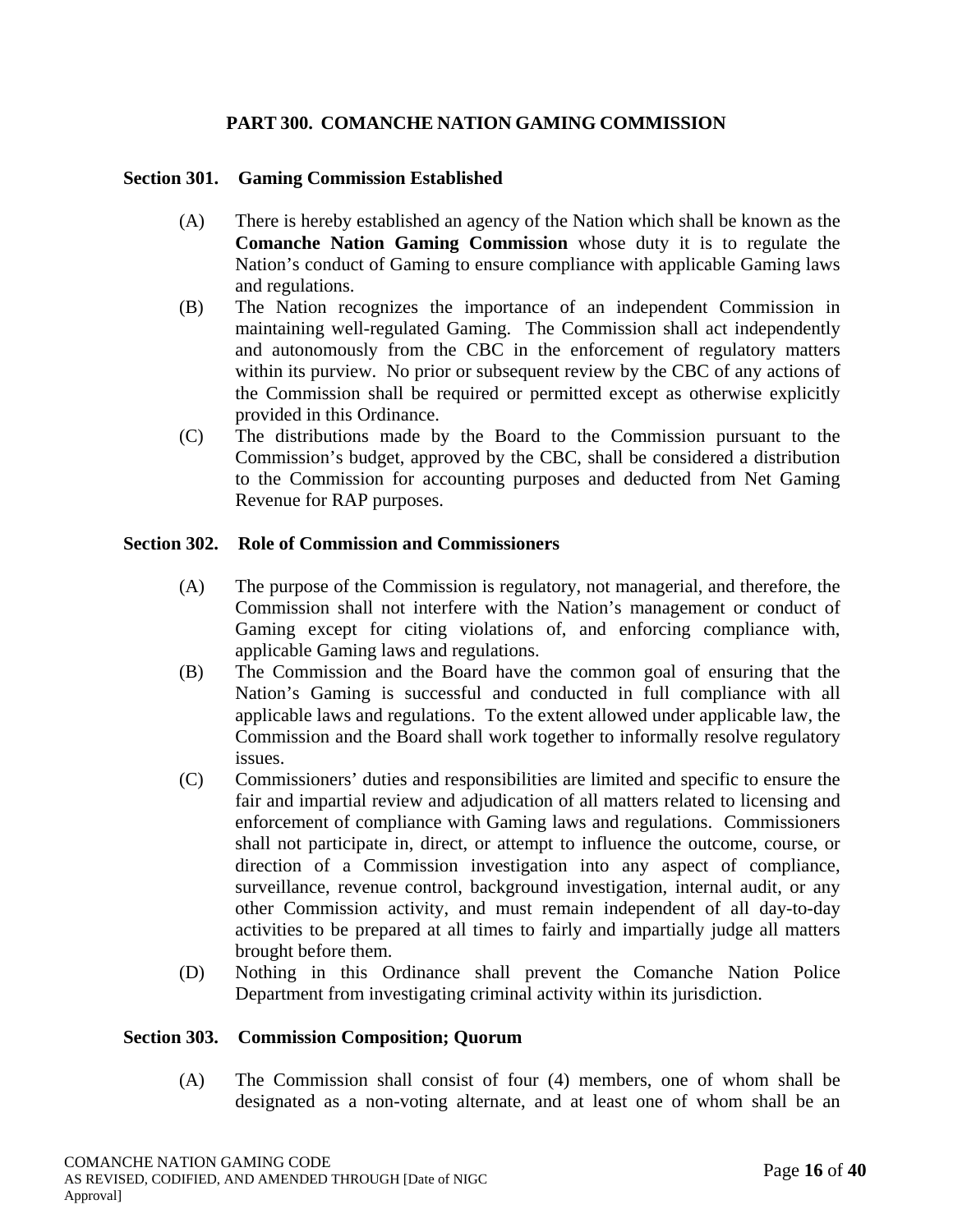enrolled member of the Comanche Nation.

- (B) The Commissioners shall elect a Chair from among them, whose duty it shall be to call for and preside over all meetings and hearings and to execute official documents of the Commission.
- (C) In addition, the Commissioners shall elect a Vice-Chair who shall perform the duties of the Chair in the Chair's absence.
- (D) A majority of the voting Commissioners shall constitute a quorum and the concurrence of a majority of the same shall be required for any official action.
- (E) The alternate Commissioner may attend all meetings of the Commission, but shall not count toward a quorum, vote, or take other official action unless a voting Commissioner is unavailable.
- (F) The Commission may act in its official capacity even if there are vacancies on the Commission.
- (G) Commissioners shall serve in such capacity until his/her respective successor is duly appointed and qualified unless removed in accordance with this Ordinance prior to the expiration of a term.

# **Section 304. Commissioner License**

Commissioners shall be subject to the same background check and license eligibility requirements as Key Employees and Primary Management Officials, found in Part 400 of this Ordinance and regulations promulgated hereunder, and each must be licensed accordingly in order to qualify for and retain office.

#### **Section 305. Commissioner Qualifications**

In addition to satisfying the licensing eligibility standards set forth for Key Employees and Primary Management Officials, each candidate for Commissioner must meet all the requirements of either (A) or (B) of this Section:

- (A) A high school diploma; four (4) or more years' work experience in a highlyregulated industry in the field of business management, compliance, or regulation; and at least one of the following:
	- (1) Demonstrated knowledge of licensing requirements for Gaming Facilities;
	- (2) Demonstrated knowledge of surveillance requirements for Gaming Facilities; or
	- (3) Demonstrated knowledge of compliance and audit requirements for Gaming Facilities; or
- (B) A Bachelor's degree in Business Administration, Management, Accounting, Marketing, Law, or another relevant field, with a preference given to candidates with a relevant graduate degree; two (2) or more years' work experience in a highly-regulated industry in the field of business management, compliance or regulation; and at least one of the following:
	- (1) Demonstrated knowledge of licensing requirements for Gaming Facilities;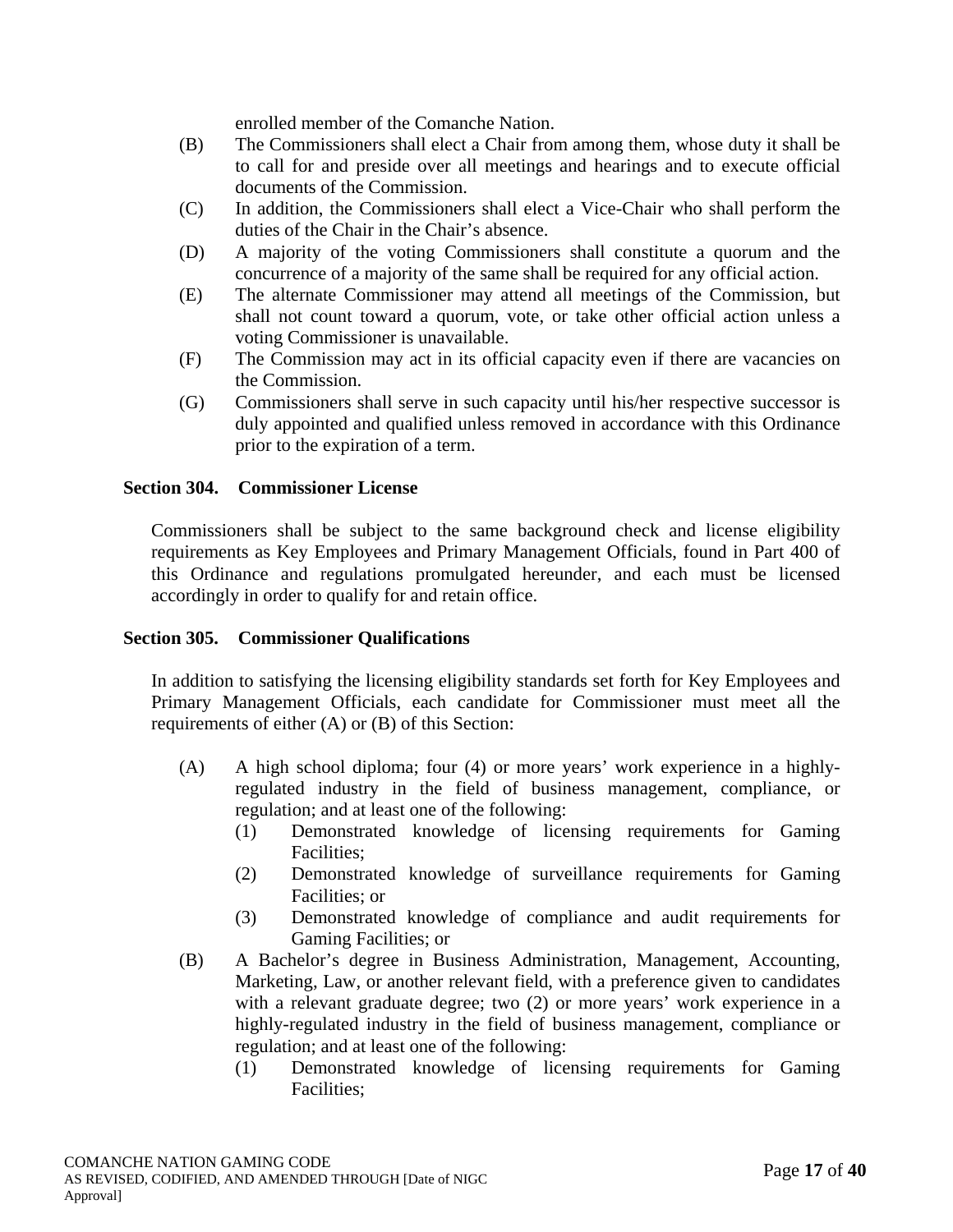- (2) Demonstrated knowledge of surveillance requirements for Gaming Facilities; or
- (3) Demonstrated knowledge of compliance and audit requirements for Gaming Facilities.

# **Section 306. Commissioners' Duties**

Commissioners shall have the following duties:

- (A) Hire, direct, and supervise an Executive Director of the Commission in accordance with Sections 330-337 of this Ordinance;
- (B) Comply and ensure compliance with this Ordinance, IGRA, the Compact, and any other applicable Gaming laws and regulations, including but not limited to any and all reporting requirements;
- (C) Promulgate the following tribal internal control standards, regulations, and procedures, all of which must be approved by the CBC, to implement the provisions of this Ordinance, to comply with other applicable Gaming laws and regulations, to track and audit the generation and expenditure of Gaming revenue, and to promote effective regulation of Gaming:
	- (1) Regulations for the licensure, including tiered licensure, or registration of vendors, employees, and Gaming Facilities as required in Part 400 of this Ordinance;
	- (2) Regulations and procedures governing the conduct of background investigations and that set forth eligibility standards for the different tiers of licensing and the registration of vendors, employees, and Gaming Facilities;
	- (3) Regulations providing for the levying of fees, including a schedule of such fees, associated with registering, permitting, and licensing, as applicable, of employees, vendors, and Gaming Facilities, and the certification, as applicable, of Gaming devices;
	- (4) Regulations governing enforcement actions, the levying of fines, including a schedule of such fines, and the denial, suspension, or revocation of any individual or vendor license, for violations of this Ordinance or any other applicable Gaming laws and regulations;
		- (a) Fines shall not be assessed against employees of the Board, employees of Gaming Facilities, or employees of the Commission;
	- (5) A list of regulatory authorities that conduct Gaming Vendor background investigations and licensing that are recognized as trustworthy;
	- (6) Procedures and standards for the internal audit of all major Gaming areas of the Nation's Gaming Facilities in accordance with the internal audit requirements set forth in 25 C.F.R. Parts 542 and 543;
	- (7) Procedures and regulations to provide any affected person or entity the right to due process and the right to appeal any adverse action taken by the Commission;
	- (8) Regulations governing hearings, the issuance of subpoenas, receipt of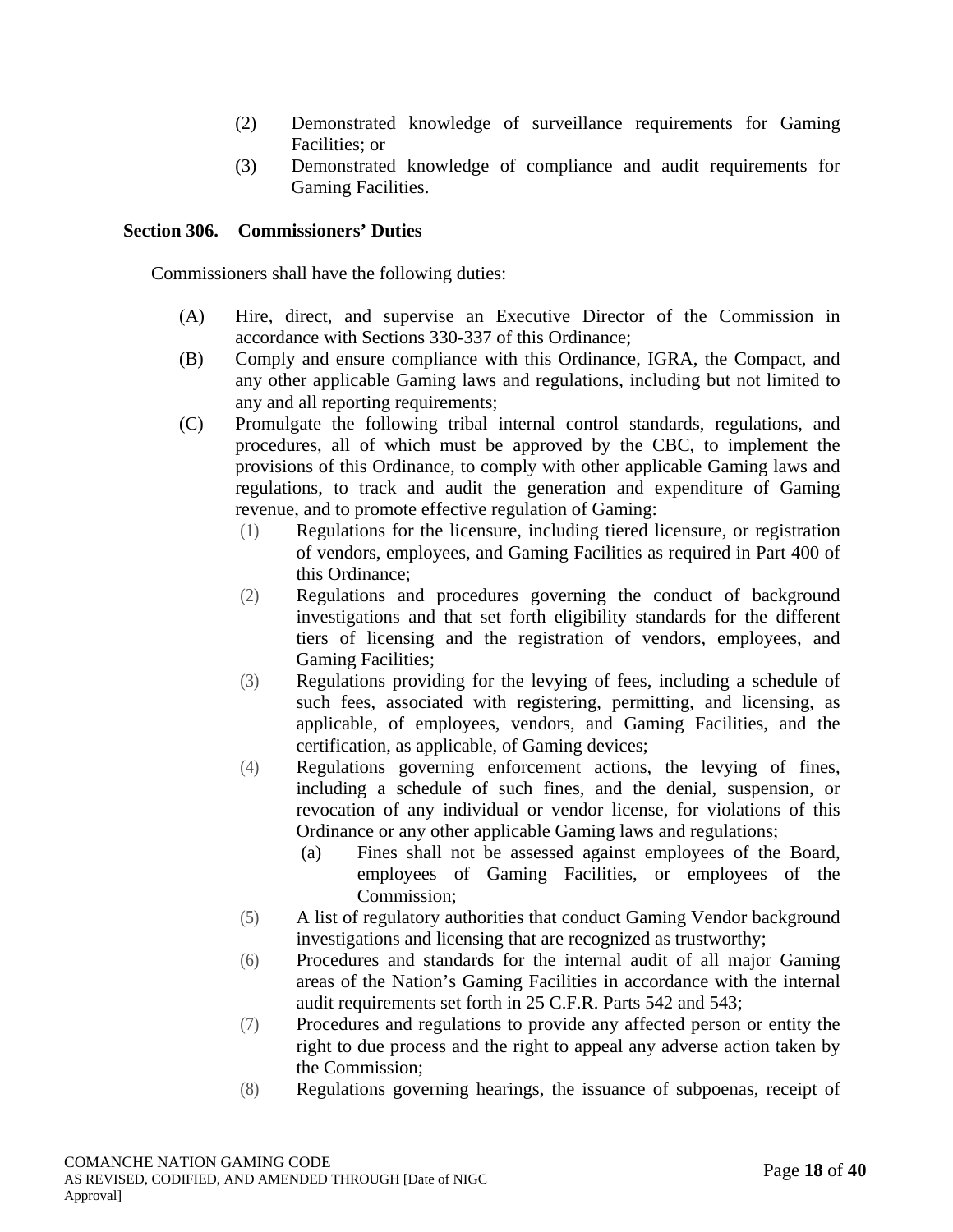evidence, and adjudication of appeals;

- (9) Regulations to allow for the voluntary and involuntary exclusion of certain persons from the Nation's Gaming Facilities;
- (D) Certify gaming devices in accordance with established procedures and as required by the Compact and 25 C.F.R. Parts 543 and 547;
- (E) Hold hearings, issue subpoenas, receive evidence, and adjudicate appeals, all in accordance with CBC-approved regulations, on matters related to licensing and enforcement actions taken by the Commission;
- (F) Adjudicate Patron tort claims and prize claims in accordance with applicable laws and CBC-approved regulations;
- (G) Approve and enter into contracts and other agreements on behalf of the Commission subject to the limitations set forth at Section 308 of this Ordinance;
- (H) Establish, adopt, and cause to be implemented policies and procedures, including personnel policies, that are applicable only to the Commission and its employees;
- (I) Monitor and oversee the regulation and enforcement of the Nation's Gaming by ensuring that the Executive Director and Commission staff accomplish the duties set forth in Section 333 of this Ordinance; and
- (J) Any other duties or powers not prohibited herein that the Commission determines are necessary to monitor and oversee the regulation of the Nation's Gaming.

# **Section 307. Hearings and Appeals**

- (A) Hearings
	- (1) The Commission shall afford applicants for licenses and licensees an opportunity for a hearing *prior* to any final action that:
		- (a) denies, suspends, revokes, limits, or terminates a license (except as allowed at Section 411(A) and (C) of this Ordinance);
		- (b) imposes sanctions upon a licensee; or
		- (c) may affect an individual's or entity's ability to obtain or maintain a gaming license issued by the Commission or other regulatory agency.
	- (2) Notice shall be served on the affected party clearly setting forth the following:
		- (a) The legal basis for the proposed adverse action;
		- (b) All evidence relied upon by the Commission in making its initial determination;
		- (c) The time, date, and place of the hearing; and
		- (d) The party's right to present testimony, exhibits, and any other evidence or testimony.
	- (3) All hearings shall be open, on the record, and the affected party or parties may be represented by an attorney.
		- (a) Any attorney appearing before the Commission must be duly qualified and admitted to practice before the Tribal Court.
	- (4) A party's failure to appear at a hearing may constitute grounds for: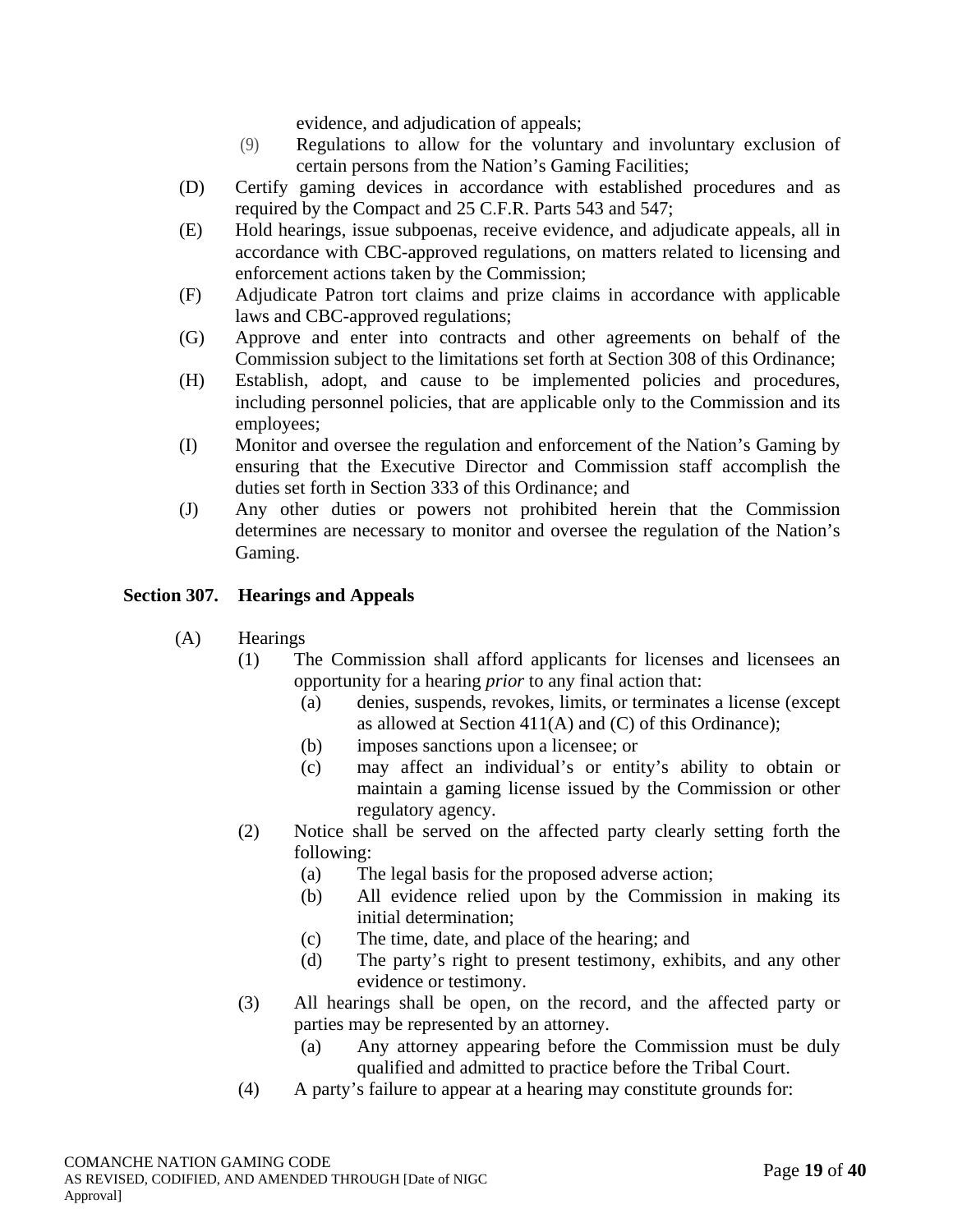- (a) Refusal to grant a license to the applicant;
- (b) Imposition of proposed sanctions; or
- (c) Revocation, modification, or suspension of a license, as proposed in the notice.
- (5) The Commission shall not be bound by technical rules relating to evidence and witnesses but the basic principles of relevancy, materiality, and probative force shall govern the proof of all questions of fact.
- (B) Appeals
	- (1) The Tribal Court shall have exclusive appellate jurisdiction over a final determination made by the Commission related to licensing and enforcement actions.
	- (2) An affected party shall have the right to appeal a final determination of the Commission to the Tribal Court provided that a notice of appeal is filed with the Tribal Court and the Commission within thirty (30) days of receiving the written determination. Upon receipt of the notice of appeal, the Commission shall promptly file the full record of the Commission's proceedings with the Tribal Court.
	- (3) Failure to seek review of a final determination of the Commission within thirty (30) days of receiving the written determination shall constitute a waiver of all rights of appeal and further shall deprive the Tribal Court of jurisdiction over the matter.
	- (4) In all appeals, the Tribal Court shall give proper deference to the Commission's interpretation of its regulations.
	- (5) The Tribal Court shall not set aside, modify, or remand any determination by the Commission unless it finds that such determination is:
		- (a) Arbitrary and capricious;
		- (b) An abuse of the Commission's discretion;
		- (c) Unsupported by substantial evidence; or
		- (d) Contrary to law.
	- (6) The Tribal Court shall issue a written decision on all appeals and such decision shall be final.
	- (7) The Commission expressly waives sovereign immunity solely for the purpose of allowing appeals to the Tribal Court from final determinations of the Commission related to licensing and enforcement actions and such consent is limited to declaratory and injunctive relief; *provided however*, the Tribal Court may award the prevailing party or parties reasonable costs and attorney fees, as set by the Tribal Court.

#### **Section 308. Commission Contracting Limitations**

CBC approval, by resolution, is needed prior to the Commission entering into a contract or agreement that is:

(A) for the construction or purchase of buildings or any other improvements to real property or buildings thereon;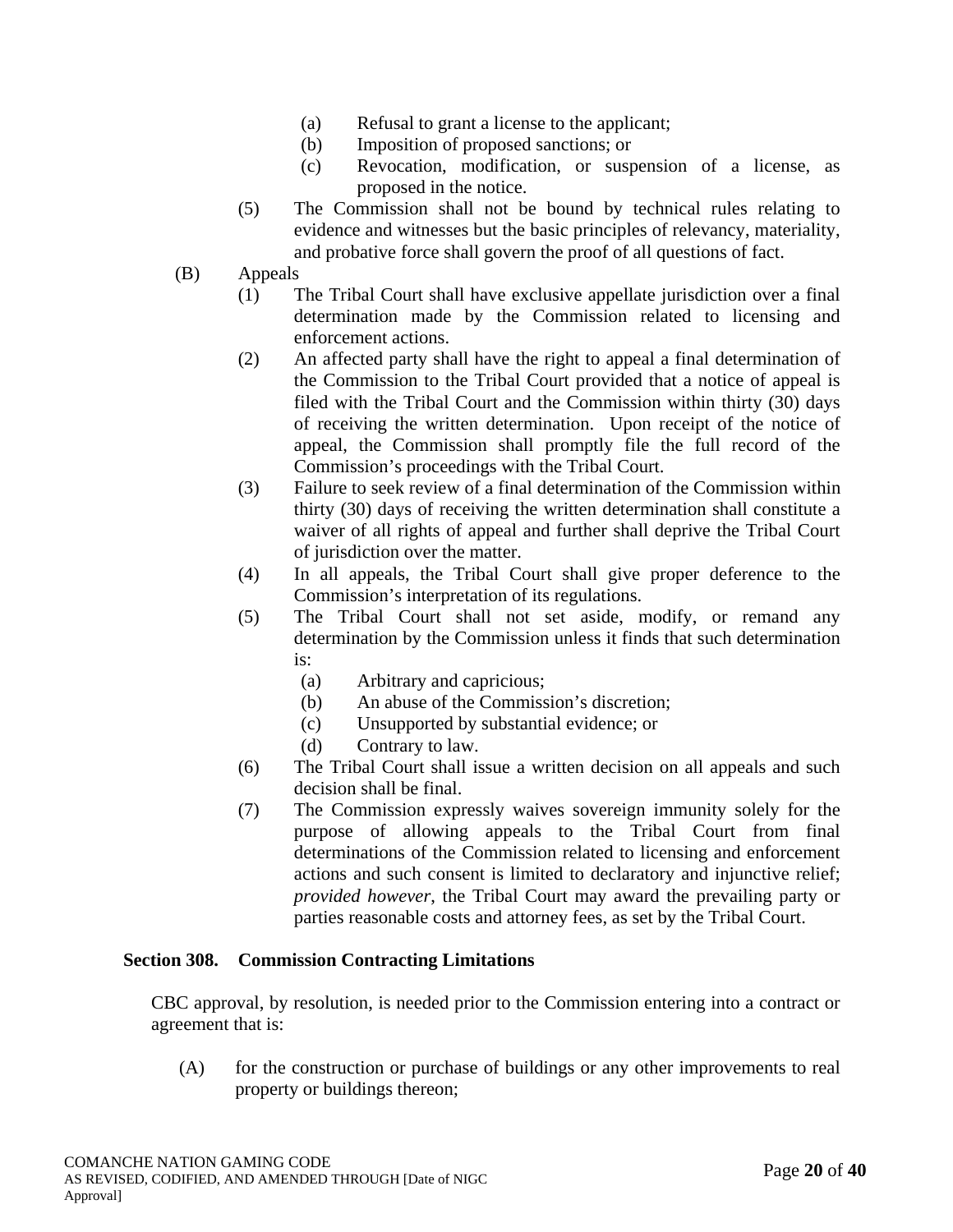- (B) with any other Indian tribe or its agency, or any unit of federal, state, tribal or local government; *provided however* that a contract or agreement for the following is not included in this limitation:
	- (1) the routine provision of utilities (including but not limited to water, sewer, electric, telephone, sewer, sanitation); and
	- (2) other goods and services related to the Commission operations (including but not limited to transportation and lodging);
- (C) granting any person a possessory interest in real property;
- (D) in violation of, by its terms, the Nation's Gaming laws, IGRA, or other applicable federal law; or
- (E) purporting to waive the Nation's and/or the Commission's sovereign immunity.

#### **Section 309. Void Contracts**

Any contract or action of the Commissioners or other authorized signatory that, by its terms, violates any provision of Section 308 of this Ordinance shall be null, void, and unenforceable *ab initio* in its entirety including any provision for dispute resolution therein.

#### **Section 310. CBC Review or Approval Needed**

(A) The adoption of, and any changes to, the Commission's regulations, rules, procedures, and/or standards that are applicable to any person or entity outside of the Commission, including but not limited to those set forth in Section 306(C), shall be considered rulemaking and shall not be effective until CBC approval is secured by resolution. At least thirty (30) days prior to submitting the proposed changes to the CBC for review and approval, the Commission shall forward a copy of the proposed changes to the Board and shall post notice of the proposed changes, at a minimum, on its website. Such notice shall set forth the proposed changes and the process and deadlines for submitting comments. The Commission shall compile all comments received and submit them, along with the proposed changes, to the CBC. The CBC shall provide due consideration to all comments received from persons and/or entities affected by the proposed changes.

#### **Section 311. Confidentiality of Commission Records**

- (A) The Commission shall ensure that all records and information obtained as a result of an investigation or other function shall be deemed Confidential Information and treated in accordance with Section 112 of this Ordinance.
- (B) Confidential Information obtained during the course of an investigation may be disclosed to Directors and Executive Management. This Confidential Information may also be disclosed to relevant human resource personnel on a need-to-know basis solely for actions taken in their official capacities.
- (C) The identity of persons interviewed in the course of conducting a background investigation shall be Confidential Information.
- (D) The prohibitions of this Section do not apply to: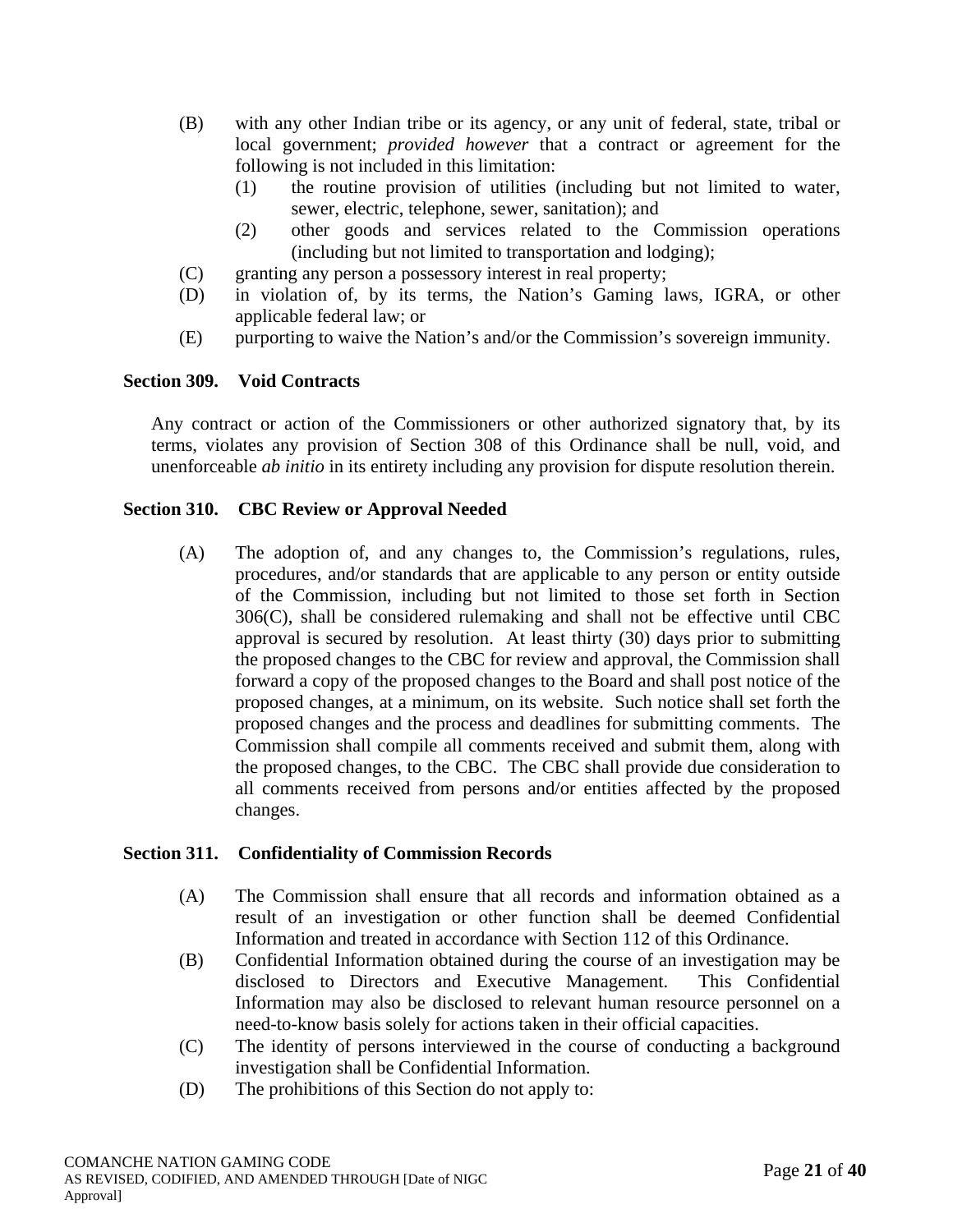- (1) Requests for Confidential Information from Tribal, Federal, or State law enforcement or regulatory agency with jurisdiction over the Nation's Gaming provided that the Commission receives a request in writing and reasonable assurances as to the continuing confidentiality of the information disclosed;
- (2) The Commission's statutory duty to provide Confidential Information to a Tribal, Federal, or State law enforcement or regulatory agency; or
- (3) The use of Confidential Information or records by the Commission and staff, solely in the performance of their official duties.

# **Section 312. Appointment of Commissioner**

- (A) For any vacancy on the Commission, the Chairman of the Comanche Nation shall call for resumes from candidates.
- (B) The CBC shall review resumes received and shall choose from among them a person meeting the qualifications of this Ordinance.
- (C) The CBC shall confirm such appointment by resolution.
- (D) Each Commissioner shall be designated as Commissioner 1, Commissioner 2, Commissioner 3, or Alternate Commissioner.

#### **Section 313. Commissioner Terms**

(A) Terms of Office for Commissioners shall be three (3) years and each staggered by one year to result in the appointment of one (1) Commissioner per year, except that the term of the Alternate Commissioner shall coincide with Commissioner 3. A Commissioner may be re-appointed by the CBC without limitation on the number of terms.

#### **Section 314. Commissioner Eligibility**

The Nation recognizes the importance of an independent Commission in the fair regulation of Gaming and the need to avoid potential conflicts of interest in the operation and regulation of the Gaming Facilities. The Nation hereby finds that the following persons, at a minimum, are *not* eligible to serve as a Commissioner:

- (A) Members of the CBC, Board of Directors, or a Primary Management Official of a direct competitor to the Nation's Gaming Facilities;
- (B) Persons having a financial interest in a contract to which the Board of Directors, the Commission, or a Gaming Facility are a party;
- (C) Persons directly related to or sharing a residence with any of the above;
- (D) Employees of the Commission, the Board, Gaming Facilities, or Related Enterprises, while employed as such; and
- (E) Persons ineligible to be licensed as Key Employees or Primary Management Officials.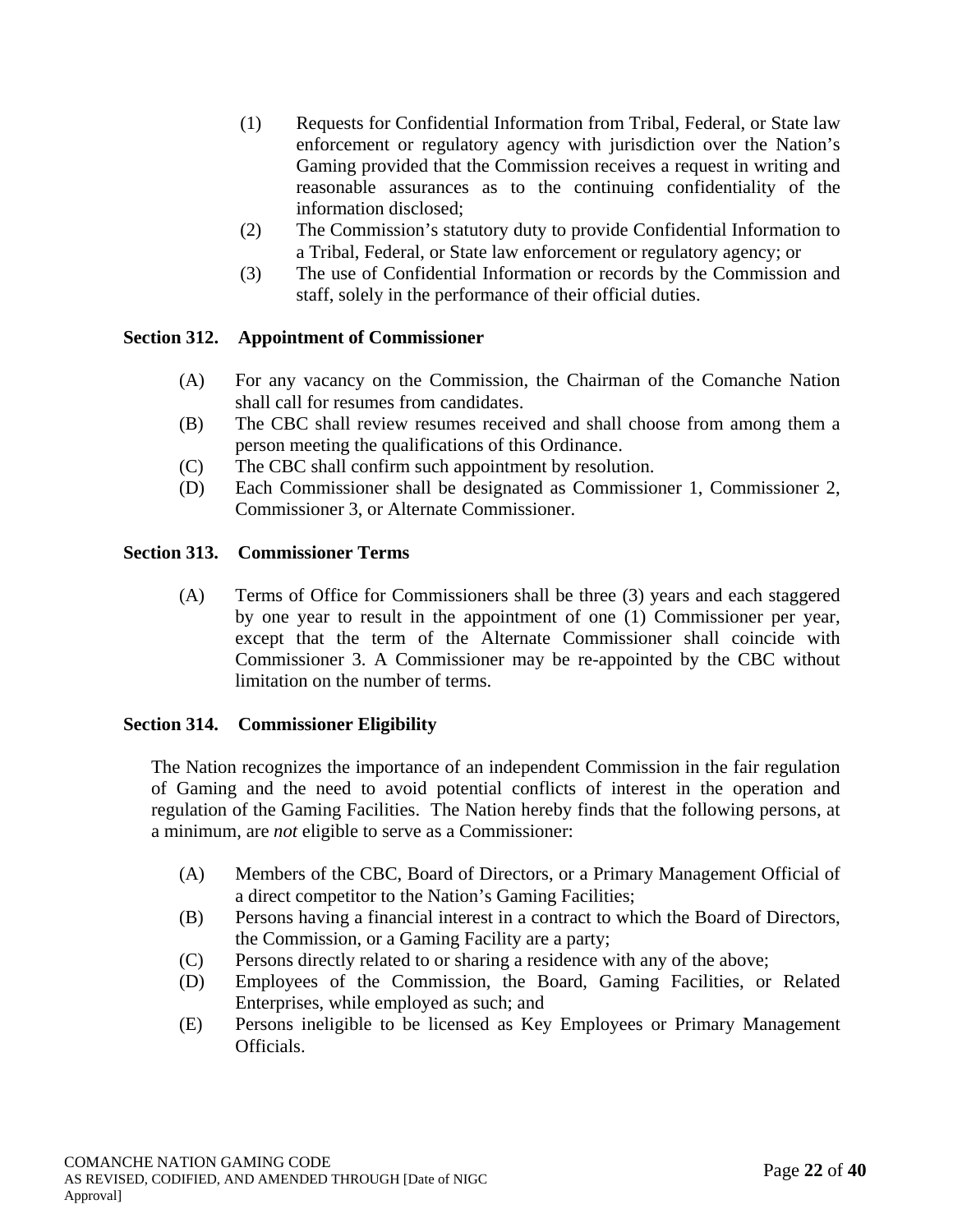# **Section 315. Removal of Commissioner**

The independence of the Commission is essential to the well-regulated conduct of Gaming. For this reason:

- (A) A Commissioner may only be removed from office by the CBC prior to the expiration of his/her respective term for neglect of duty, misconduct, malfeasance, or other acts that would render a Commissioner unqualified for his/her position.
- (B) When the CBC believes that a removal is appropriate, it shall notify the Commissioner, in writing, setting forth the grounds for such removal and the date, time, and place of the hearing on the matter, providing the Commissioner at least three (3) days' advance notice.
- (C) The CBC may opt to preliminarily remove a Commissioner pending the hearing.
- (D) Any allegations of neglect of duty, misconduct, malfeasance, or other acts that would render him/her unqualified for his/her position must be substantiated by a preponderance of the evidence.
- (E) At the hearing, such Commissioner will be given an opportunity to provide evidence rebutting the grounds for his/her proposed removal before the removal is voted upon.
- (F) A vote of the CBC on the appropriateness of removal shall be final and not subject to further appeal.
- (G) A finding by the CBC that a preliminary removal was wrongful shall entitle the affected Commissioner to compensation for expenses incurred in an appeal and any compensation withheld.
- (H) The unexpired term of a Commissioner removed under this Section shall be filled in accordance with this Ordinance.

#### **Section 316. Commissioner Compensation**

- (A) Commissioners shall be compensated at a level determined by the CBC.
- (B) Commissioner compensation shall *not* be based on a percentage of Gaming revenue to ensure the Commissioners are not improperly influenced.
- (C) Commissioners shall not be considered employees of the Nation, the Commission, or a Gaming Facility for any purpose and shall carry out the responsibilities of their terms on a part-time periodic basis.

#### **Section 317. Commissioner Meetings**

- (A) The Commissioners shall hold regular meetings monthly and special meetings or hearings as needed.
- (B) The Commission shall keep a written record of all Commissioner meetings and hearings and make such records available to the CBC upon request.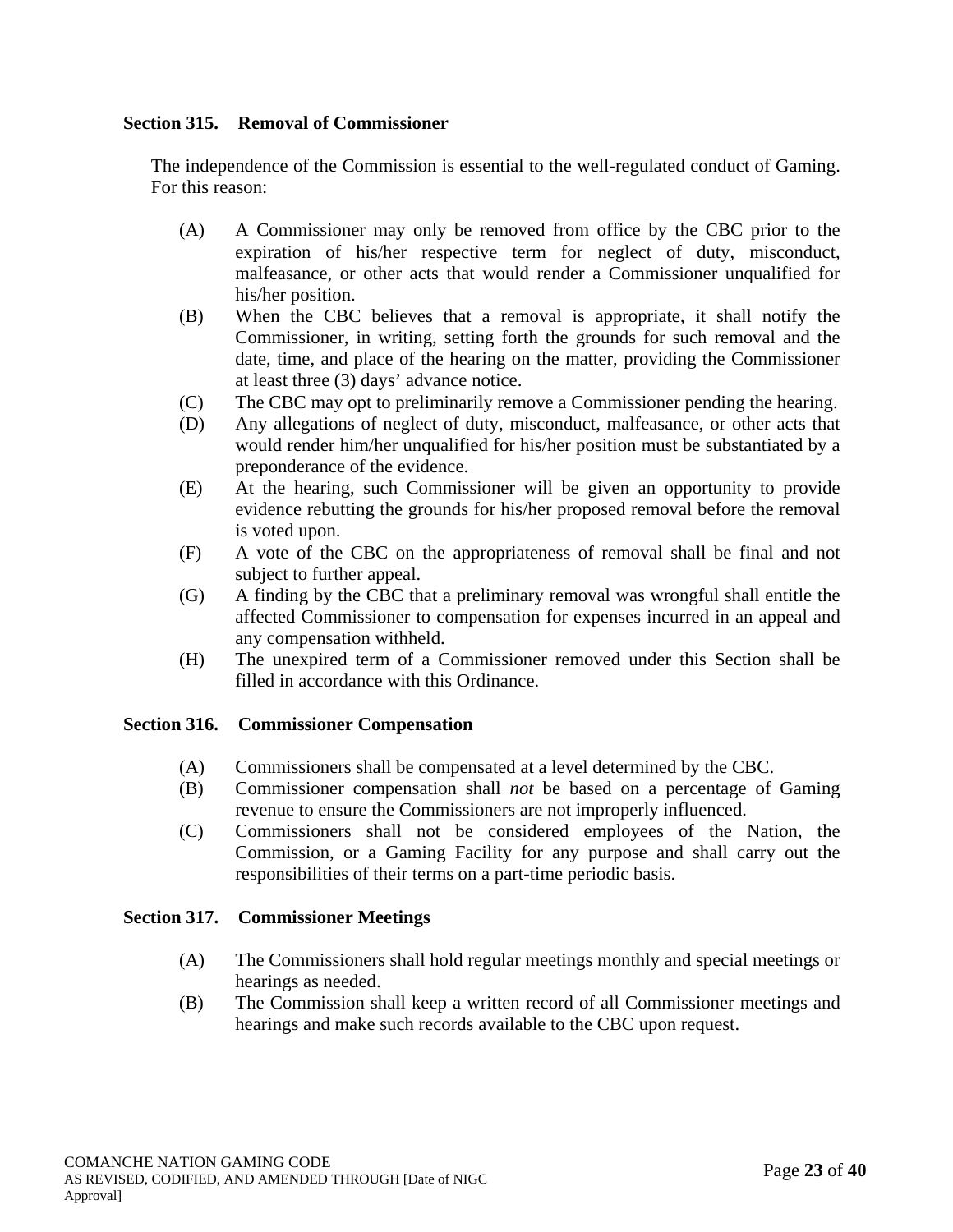#### **Section 318. Commission Reports**

The Commission shall make reports, at least monthly, to the CBC summarizing the Commission's activities. Upon request, compliance reports shall be provided to the Board of Directors.

#### **Section 319. Commission Budget**

- (A) The Commission shall develop annually, prior to the beginning of each fiscal year, a budget for its operations, including personnel costs, capital expenditures, and equipment upgrades. This budget shall include a projection of fees expected to be collected over the year. Surplus cash reserves at the end of the fiscal year shall be included in the following year's budget.
- (B) The Commission shall submit said proposed budget to the CBC for approval by resolution.
- (C) The Commission may obtain such furnishings, equipment, supplies, stationery, subscriptions, employees, and services as it deems necessary or desirable to carry out its functions within the limit of the budgeted funds approved by the CBC pursuant to this Section.

#### **Section 320. Commission Annual Audit**

(A) The Nation, through the Commission, shall cause to be conducted an annual outside independent audit of the Commission's operations, which may be encompassed within existing independent audit systems of the Nation. The resulting audit reports shall be submitted to the CBC within 120 days from the close of the fiscal year.

#### **Section 321. Patron Dispute Resolution**

- (A) The CBC shall approve regulations, with input from the Board of Directors and the Commission, governing the procedures for resolving Patron tort claims and prize claims against the Gaming Facilities, its employees, or Management Contractor.
- (B) Such procedures shall at a minimum be consistent with any applicable legal requirements.
- (C) The maximum amount of damages payable for any tort claim for personal injury or property damage shall be limited to the amount of liability insurance coverage maintained by the Gaming Facility which shall, at a minimum, be consistent with any applicable Compact requirements.
- (D) The maximum amount payable for any prize claim shall be the amount of the prize which the claimant establishes he/she was entitled to be awarded and shall not exceed the maximum payout available for that particular Game.

#### **Sections 322-329 RESERVED.**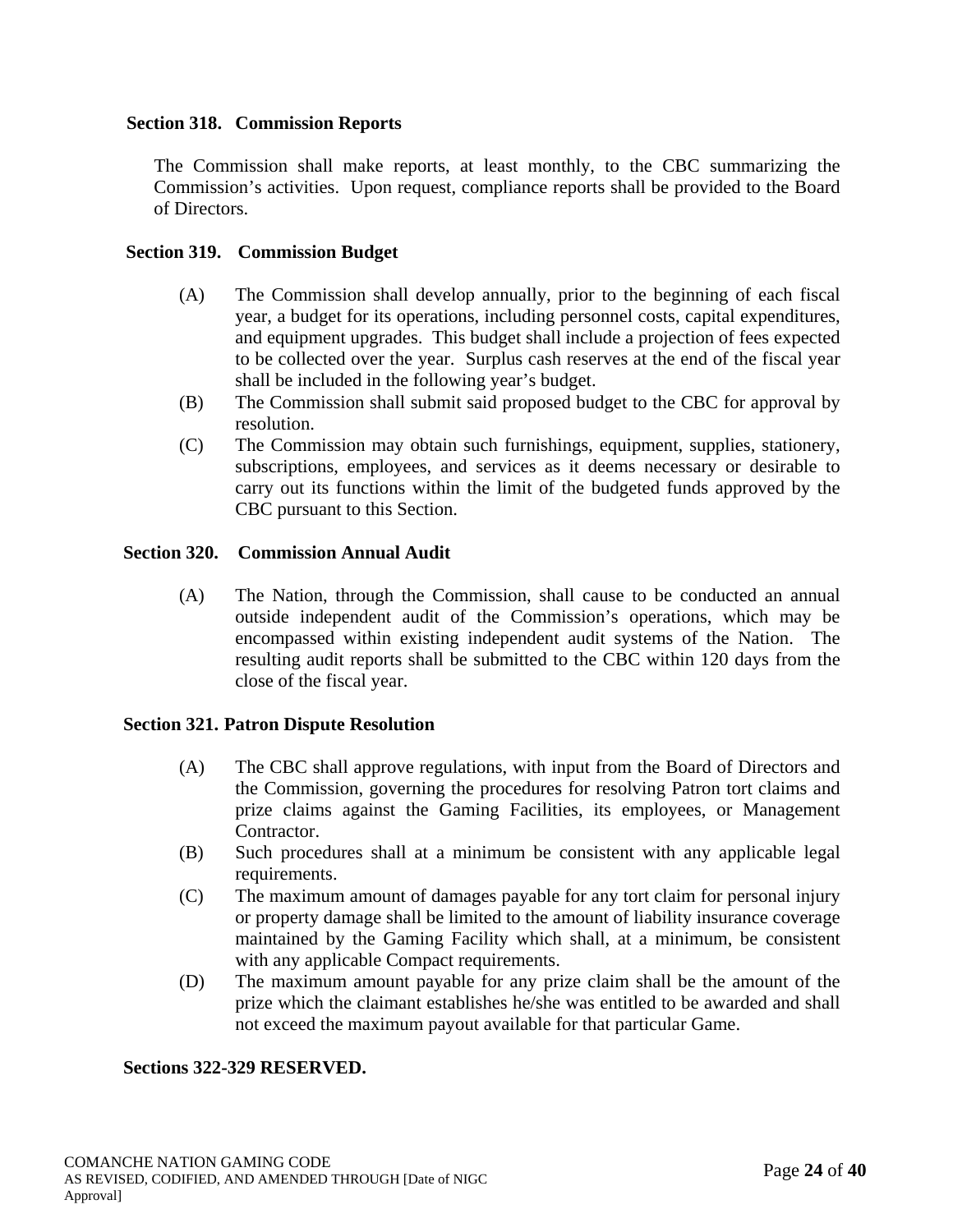#### **Section 330. Office of Executive Director Established**

There is established the position of Executive Director of the Commission because effective operation of a Commission requires active supervision on a daily basis, and also requires that fair regulation should be separated from the daily management and activities of a Commission workforce.

#### **Section 331. Appointment of Executive Director**

The Commissioners shall hire and direct an Executive Director of the Commission to oversee and manage the day-to-day operations and employees of the Commission, and who shall serve as an at-will, full-time employee of the Commission.

#### **Section 332. Removal of Executive Director**

The Commissioners shall have the authority to remove the Executive Director at their discretion upon a majority vote of the Commissioners at a meeting duly convened for such purpose; a decision to remove the Executive Director shall be final and not subject to further appeal to the Board of Review or any other venue.

#### **Section 333. Duties of Executive Director**

The Executive Director shall have the following duties:

- (A) Management of the Commission budget;
- (B) Development of regulations, rules, standards, and procedures necessary for the effective regulation of the Nation's Gaming;
- (C) Implementation of Commission-approved policies and procedures and annual operating budget;
- (D) Direct supervisory authority over all employees of the Commission;
- (E) Organize the Commission staff and functions to carry out its duties efficiently and effectively;
- (F) Commission employee scheduling;
- (G) Execution of approved Commission policy and procedure;
- (H) Enforcement of this Ordinance and CBC-approved regulations, including but not limited to:
	- (1) Conduct appropriate background investigations of Primary Management Officials, Key Employees, and other persons required to be licensed;
	- (2) Report results of background investigations, as required, to the NIGC;
	- (3) Obtain and process fingerprints, or designate a law enforcement agency to obtain and process fingerprints;
	- (4) Make licensing eligibility determinations and issue tiered Gaming licenses for Gaming Employees, Gaming Vendors, and others whose licensure is required:
	- (5) Issue Gaming Vendor licenses by reciprocity to applicants that are currently licensed by trustworthy regulatory authorities;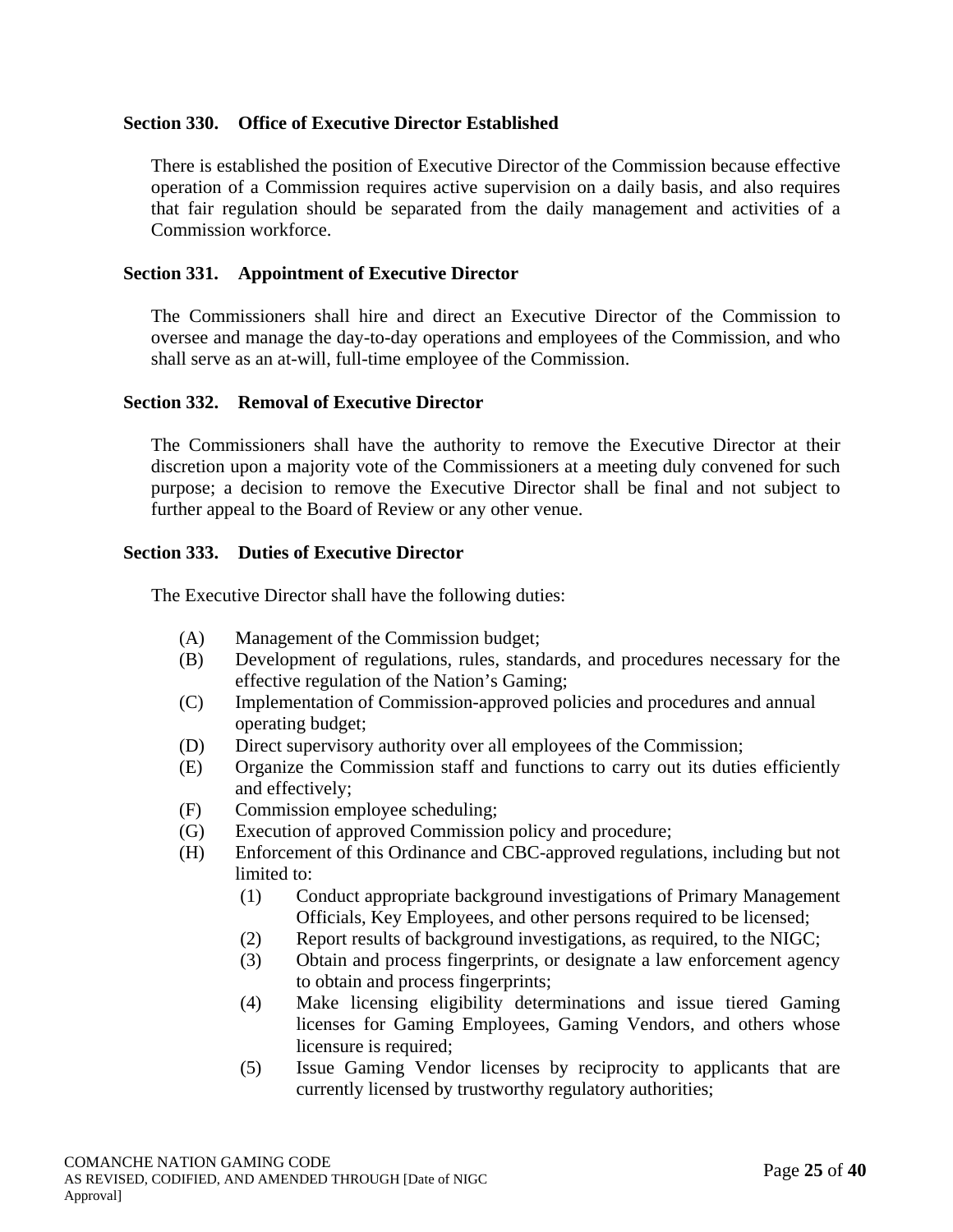- (6) Register or issue permits to employees of the Board, employees of Gaming Facilities, vendors, and others requiring registration or permitting;
- (7) Issue Gaming Facility licenses;
- (8) Assess and collect fees related to the processing of applications for permits, registration, and licensure, as applicable, of employees of the Board, employees of Gaming Facilities, employees of the Commission, and vendors;
- (9) Assess fines, as applicable, related to enforcement actions for violations of this Ordinance or any other applicable Gaming laws and regulations; all fines assessed shall be paid directly to the Comanche Nation Tax Commission;
- (10) Inspect, examine and monitor all Gaming Activities to ensure compliance with applicable Gaming laws and regulations;
	- (a) In order to carry out this regulatory duty, authorized staff of the Commission shall have unrestricted access to all areas and records of the Board and the Gaming Facilities, during the regular business hours of the Board and each Gaming Facility, and may review, inspect, examine, photocopy and audit such records; provided however, every reasonable effort shall be made to avoid unnecessary disruptions to the Nation's Gaming Activities;
- (11) Perform the internal audit of all major Gaming areas of the Nation's Gaming Facilities;
- (12) Investigate any suspicion of wrongdoing associated with any Gaming Activity;
- (13) Establish a list of persons not allowed to Game in the Nation's Gaming Facilities or allowed to hold a Gaming license in order to maintain the integrity of the Gaming;
- (14) Establish and maintain a list of persons who have voluntarily asked to be excluded from the Nation's Gaming Facilities;
- (15) Provide referrals and information to the appropriate law enforcement officials when such information indicates a violation of Tribal, Federal, or State statutes;
- (16) Review, solely for compliance with this Ordinance and other applicable Gaming laws and regulations, the following items and activities of the Board and Gaming Facilities if such item or activity is directly related to Gaming or a Gaming Activity:
	- contracts;
	- policies and procedures;
	- promotions planned by Gaming Facilities;
	- implementation, maintenance, and removal of software systems, servers, and slot management systems;
	- installation, maintenance, and removal of gaming devices;
	- (a) The foregoing shall not be revised by the Commission and shall only be approved or denied;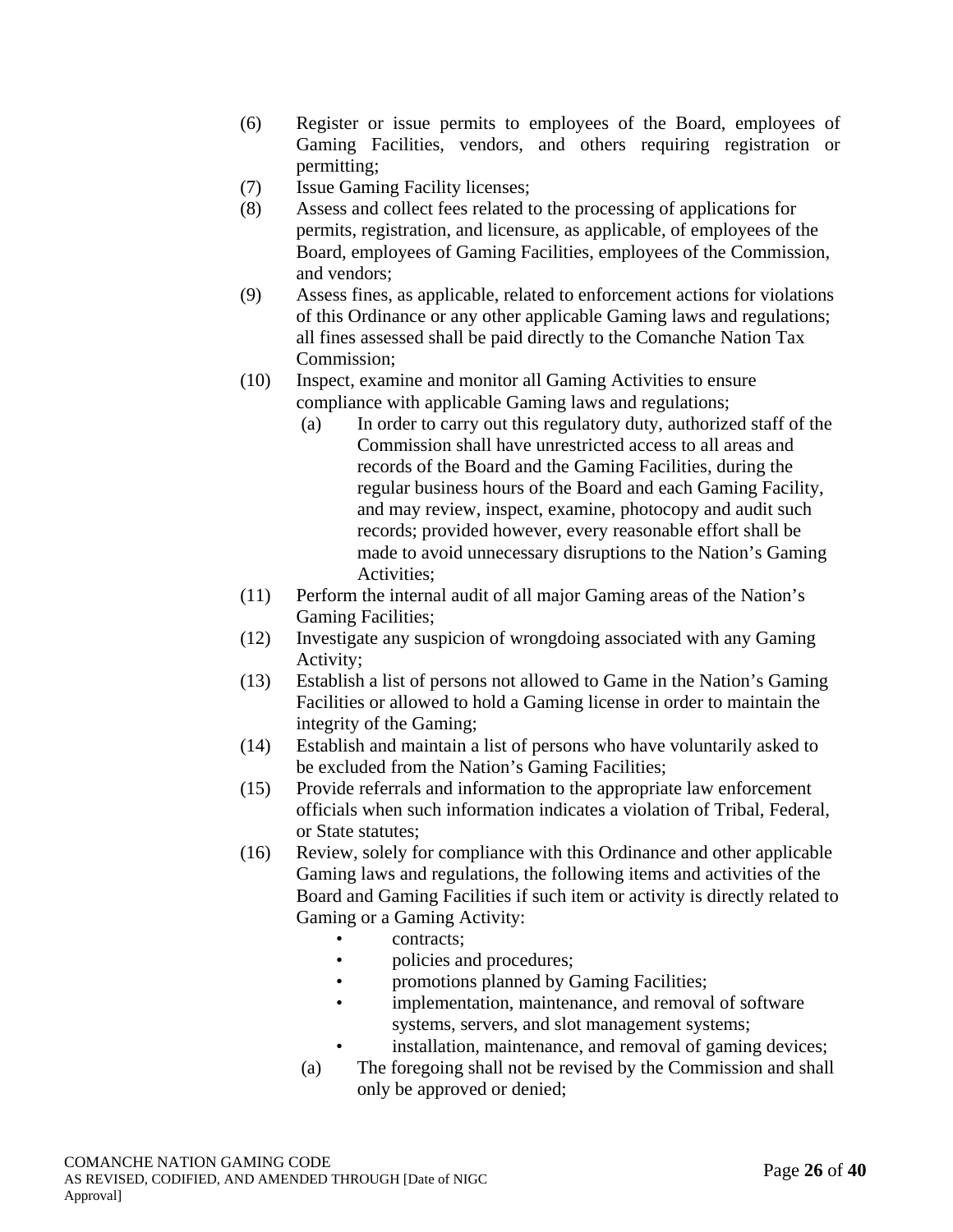- (b) If denied, documentation shall be provided to the Board that sets forth the section(s) and language of the submitted item or process that is(are) non-compliant and the applicable section(s) of law(s) or regulation(s) with which the item or process does not comply;
- (I) Delegate other duties, as needed, to Commission staff; and
- (J) Other non-adjudicatory duties as assigned or delegated by the Commissioners.

#### **Section 334. Executive Director License**

The candidate for the position of Executive Director must satisfy the eligibility standards set forth for Key Employees and Primary Management Officials, found in Part 400 of this Ordinance, and regulations promulgated hereunder, and must be licensed accordingly in order to retain the position.

#### **Section 335. Qualifications of Executive Director**

The Executive Director shall be subject to the same qualification requirements outlined in Section 305 of this Ordinance for the Commissioners, except that the Executive Director shall have a minimum of five (5) years' work experience in the management, compliance, or regulation of a business in a highly-regulated industry.

#### **Section 336. Compensation of Executive Director**

The Executive Director shall be compensated at a level determined by the Commissioners and such compensation shall *not* be based on a percentage of Gaming revenue.

#### **Section 337. Eligibility of Executive Director**

The Executive Director shall be subject to the same eligibility requirements that are imposed on the Commissioners, as found in Section 314 of this Ordinance.

#### **Sections 338-399 RESERVED.**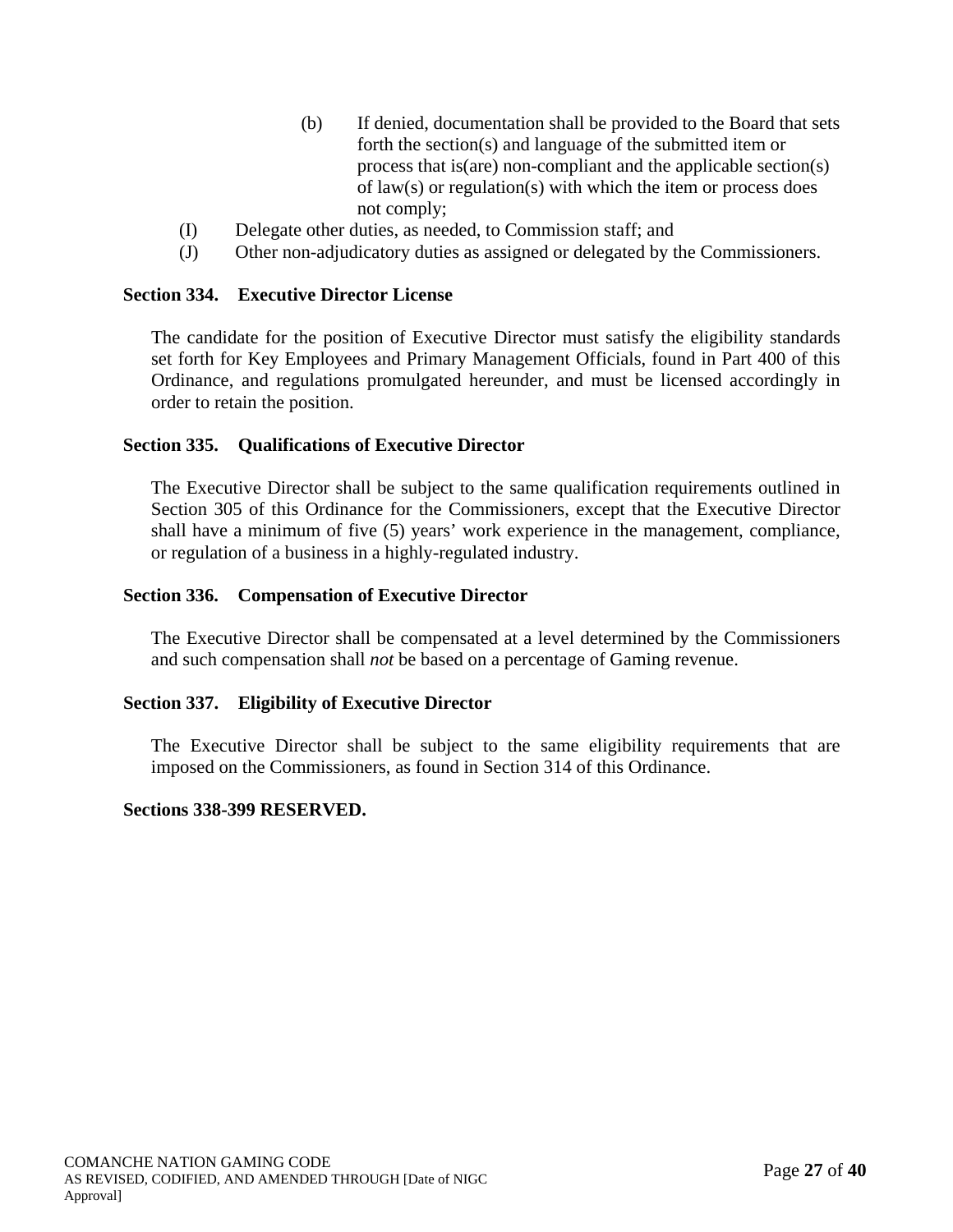# **PART 400. LICENSING**

#### **Section 401. Employee Licenses**

- (A) The Nation, through the Commission, shall ensure that the requirements set forth in this Ordinance are implemented with respect to Key Employees and Primary Management Officials and any other persons required by this Ordinance to have a Gaming license.
- (B) The Nation, through the Commission, shall issue licenses and perform background investigations for Key Employees and Primary Management Officials according to requirements at least as stringent as 25 C.F.R. Parts 556 and 558.
- (C) Key Employees and Primary Management Officials must have a Gaming license issued by the Commission and shall not be employed if such person has not been issued a fully-approved Gaming license within ninety (90) days of beginning work.
- (D) The Commission shall promulgate regulations and standards that have been approved by the CBC concerning the licensing, tiered licensing, and permitting of Gaming Employees.

#### **Section 402. License Application Forms**

- (A) The following notices shall be placed on the Nation's Gaming license application form for a Key Employee or a Primary Management Official before it is filled out by an applicant:
	- (1) In compliance with the Privacy Act of 1974, the following information is provided: Solicitation of the information on this form is authorized by 25 U.S.C. §§ 2701 *et seq*. The purpose of the requested information is to determine the eligibility of individuals to be granted a gaming license. The information will be used by the Commission and the National Indian Gaming Commission (NIGC) members and staff who have need for the information in the performance of their official duties. The information may be disclosed by the Nation or the NIGC to appropriate Federal, Tribal, State, local, or foreign law enforcement and regulatory agencies when relevant to civil, criminal or regulatory investigations or prosecutions or when pursuant to a requirement by a tribe or the NIGC in connection with the issuance, denial, or revocation of a gaming license, or investigations of activities while associated with a tribe or a gaming operation. Failure to consent to the disclosures indicated in this notice will result in a tribe being unable to license you for a primary management official or key employee position.
	- (2) The disclosure of your Social Security Number (SSN) is voluntary. However, failure to supply a SSN may result in errors in processing your application.
	- (3) A false statement on any part of your license application may be grounds for denying a license or the suspension or revocation of a license. Also,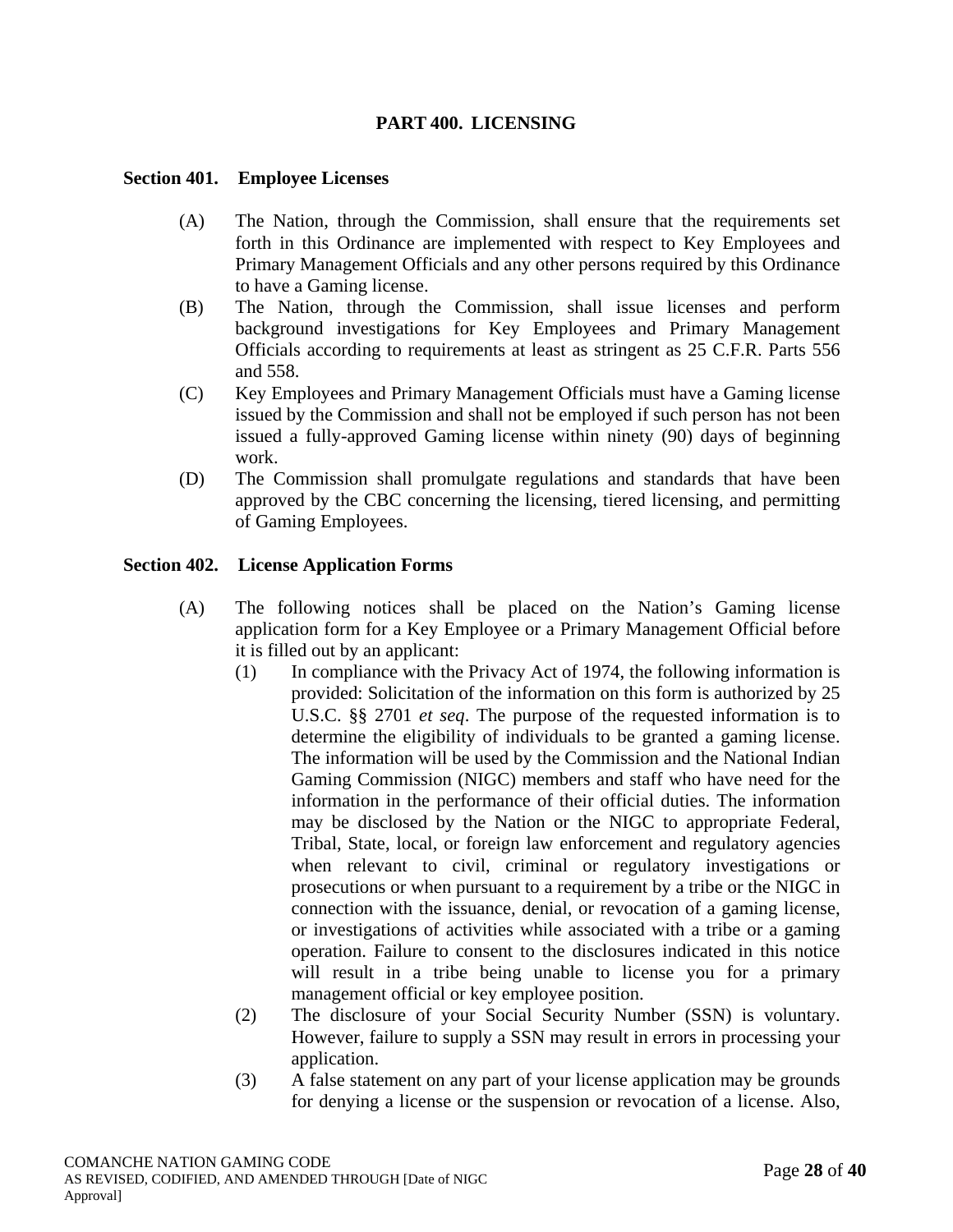you may be punished by fine or imprisonment. (U.S. Code, title 18, section 1001).

- (B) Any existing Key Employees and Primary Management Officials who have not yet done so shall be notified in writing by the Commission of the need to sign a statement acknowledging receipt of the notices required by 25 C.F.R. Part 556 and consent to the routine uses described in the notices.
- (C) License Applications shall also contain a notice of consent to the jurisdiction of the Commission and the Tribal Court as follows, with a separate signature line immediately below such notice for the applicant to accept such jurisdiction:
	- (1) Acceptance of a Commission-issued license by an employee or vendor shall constitute acceptance by that individual or entity of the jurisdiction of the Comanche Nation Gaming Commission and the Court of Indian Offenses for the Comanche Nation, operated by the Anadarko Agency, Bureau of Indian Affairs on its behalf, or any successor court, for all licensure actions and any violations of such licensure or this Ordinance.

# **Section 403. Fingerprints**

- (A) The Commission shall require fingerprints as part of the license application procedure for each Key Employee, Primary Management Official, or other person required to obtain such level of Gaming license.
- (B) Fingerprints shall be forwarded to the NIGC or a designated law enforcement agency for processing through the Federal Bureau of Investigation and the National Criminal Information Center to determine the applicant's criminal history, if any.

#### **Section 404. Background Investigations**

- (A) The Commission is responsible for conducting background investigations for each Primary Management Official and Key Employee that is sufficient to allow the Commission to make an eligibility determination in accordance with Section 405 of this Ordinance.
- (B) The Commission shall obtain from each Primary Management Official and from each Key Employee or other person required to obtain such level of Gaming license all of the following information:
	- (1) Full name, other names used (oral or written), social security number, birth date, place of birth, citizenship, gender and all languages spoken and/or written;
	- (2) Currently, and for the previous five (5) years, business and employment positions held, ownership interests in those businesses, business and residential addresses, and drivers' license numbers;
	- (3) The names and current addresses of at least three (3) personal references, including one (1) personal reference who was acquainted with the applicant during each period of residence listed under paragraph (B)(2) of this Section;
	- (4) Current business and residential telephone numbers, and all cell phone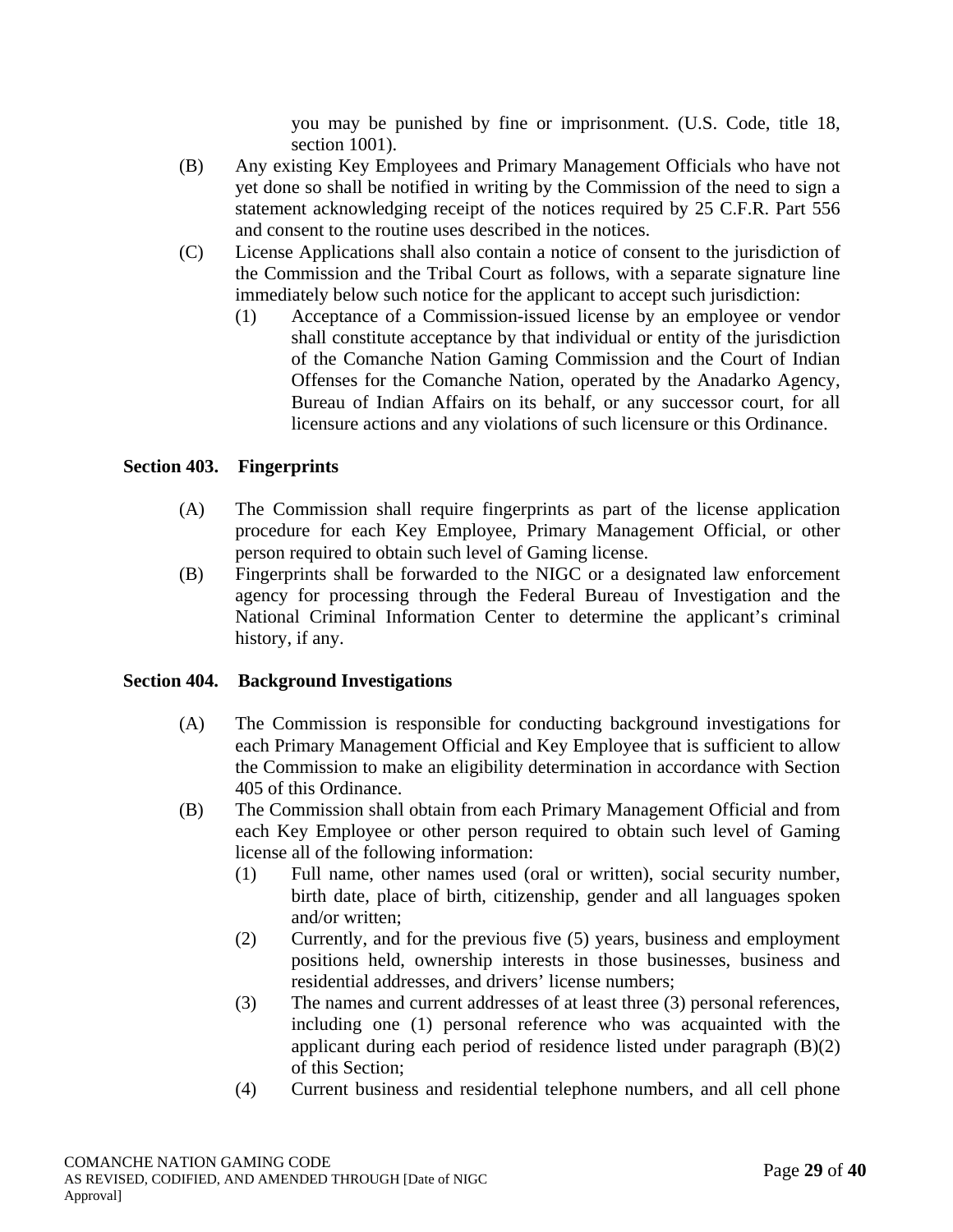numbers;

- (5) A description of any existing and previous business relationships with Indian tribes, including any ownership interests in those businesses;
- (6) A description of any existing and previous business relationships with the Gaming industry generally, including ownership interests in those businesses;
- (7) The name and address of any licensing or regulatory agency with which the person has filed an application for a license or permit related to Gaming, whether or not such license or permit was granted;
- (8) For each felony for which there is an ongoing prosecution or a conviction, the charge, the name and address of the court involved, and the disposition, if any, and date of disposition;
- (9) For each misdemeanor conviction or ongoing misdemeanor prosecution (excluding minor traffic violations), within ten (10) years of the date of the application, the name and address of the court involved and the disposition, if any, and date of disposition;
- (10) For each criminal charge (excluding minor traffic charges), whether or not there is a conviction, if such criminal charge is within ten (10) years of the date of the application, and is not otherwise listed pursuant to paragraph  $(B)(8)$  or  $(B)(9)$  of this Section, the criminal charge, the name and address of the court involved, and the disposition, if any, and date of disposition;
- (11) The name and address of any licensing or regulatory agency with which the person has filed an application for an occupational license or permit, whether or not such license or permit was granted;
- (12) A photograph taken within a year of the date of application;
- (13) Fingerprints obtained in accordance with CBC-approved procedures required by 25 C.F.R.  $\S$  522.2(h); and
- (14) Any other information required by the CBC-approved procedures for background investigations of Primary Management Officials and Key Employees.
- (C) The identity of persons interviewed in the course of conducting a background investigation shall be Confidential Information.
- (D) The Commission shall create and maintain an investigative report for each background investigation of a Primary Management Official or Key Employee. The investigative report must be created prior to issuing a Gaming license to a Primary Management Official or a Key Employee and shall include all of the following information:
	- (1) Steps taken in conducting the investigation;
	- (2) Results obtained;
	- (3) Conclusions reached; and
	- (4) The basis for those conclusions.

# **Section 405. Gaming License Eligibility Determination**

(A) Before a Gaming license is issued to a Primary Management Official or a Key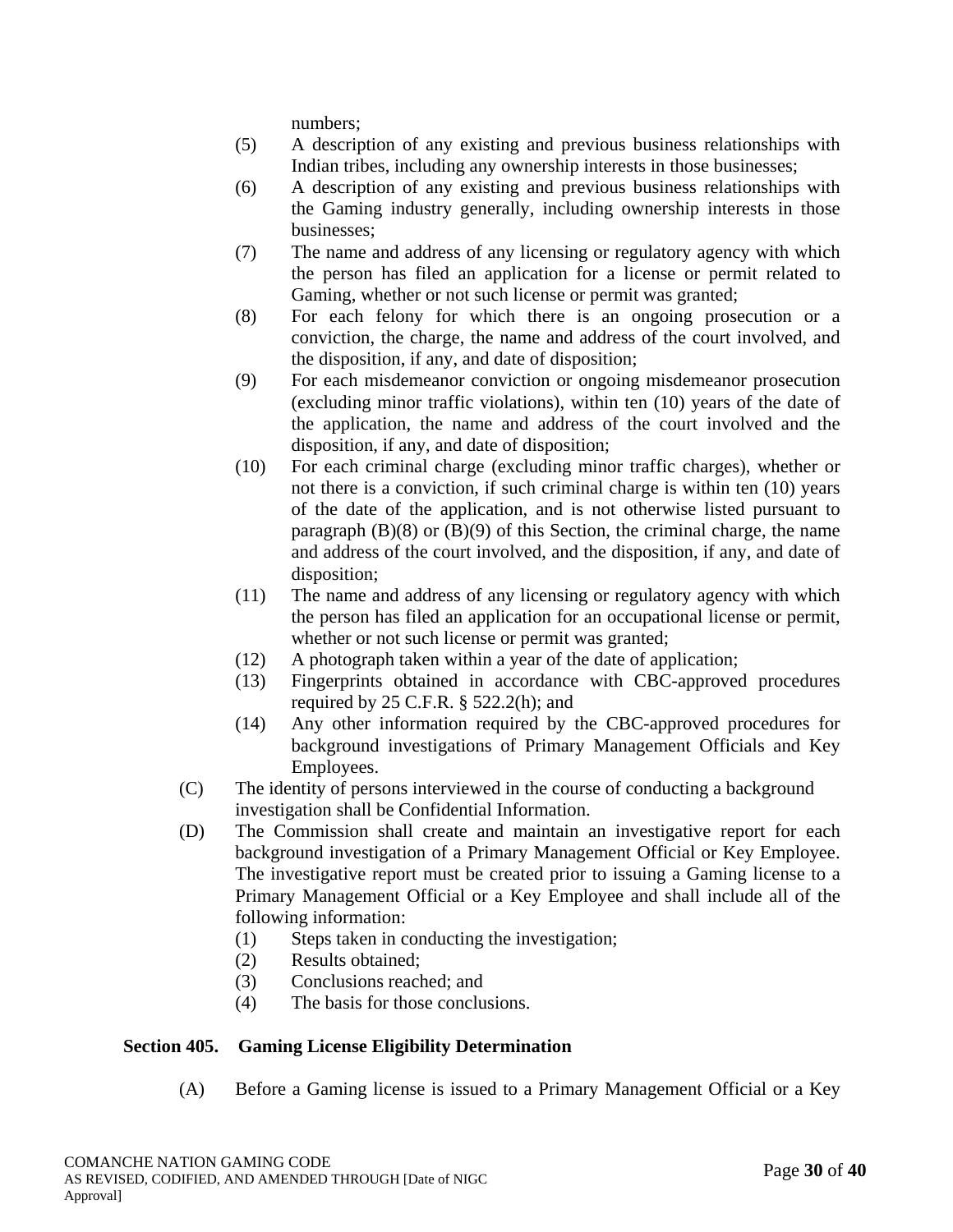Employee, the Commission shall make a finding concerning the eligibility of that person for receiving such a license, according to CBC-approved eligibility standards, by reviewing that person's prior activities, criminal record, if any, and reputation, habits, and associations.

- (B) If the Commission, in applying the CBC-approved eligibility standards, determines that licensing that person poses a threat to the public interest or to the effective regulation of Gaming, or creates or enhances the dangers of unsuitable, unfair or illegal practices, methods, and/or activities in the conduct of Gaming, the Commission shall *not* license that person as a Key Employee or Primary Management Official.
- (C) Copies of the eligibility determination shall be included with the notice of results that must be submitted to the NIGC before the licensing of a Primary Management Official or Key Employee.

# **Section 406. Report to the NIGC**

- (A) Before issuing a Gaming license to a Primary Management Official or Key Employee, the Commission shall prepare a notice of results of the applicant's background investigation to submit to the NIGC. The notice of results must be submitted to the NIGC no later than sixty (60) days after the applicant begins working. The notice of results shall include all of the following:
	- (1) The applicant's name, date of birth, and social security number;
	- (2) The date on which the applicant began, or will begin, working as a Primary Management Official or Key Employee;
	- (3) A summary of the information presented in the investigative report, including:
		- (a) licenses that have previously been denied;
		- (b) Gaming licenses that have been revoked, even if subsequently reinstated;
		- (c) every known criminal charge brought against the applicant within the last 10 years of the date of the application;
		- (d) every felony offense of which the applicant has been convicted or any ongoing prosecution; and
	- (4) A copy of the eligibility determination made in accordance with Section 405 of this Ordinance.

#### **Section 407. Granting an Individual Gaming License**

- (A) The Commission may license a Primary Management Official or Key Employee applicant after submitting a notice of results of the applicant's background investigation to the NIGC, as required by Section 406 of this Ordinance. The Commission must notify the NIGC of the issuance of a license to a Primary Management Official or Key Employee within thirty (30) days of issuance.
- (B) If, within the thirty (30) day period following NIGC's receipt of the notice of results required by Section 406 of this Ordinance, the Commission receives from the NIGC a statement of itemized objections to the issuance of a license to a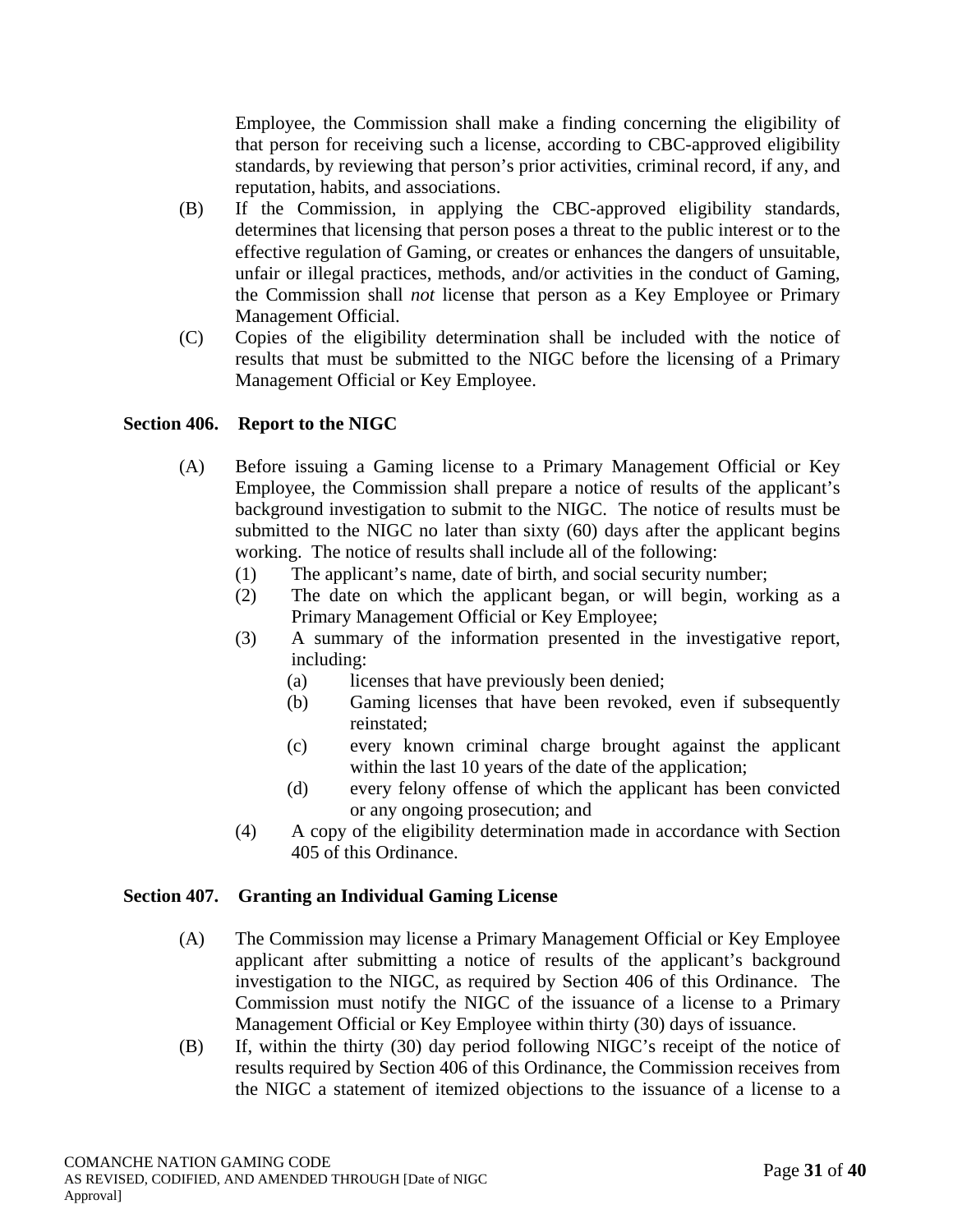Primary Management Official or Key Employee, the Commission must reconsider that application. The Commission must take into account the NIGC's objections; however, the Commission shall make the final decision whether to issue a license to that applicant for a Primary Management Official of Key Employee Gaming license.

(C) If the Commission has issued a license to a Primary Management Official or Key Employee before receiving the NIGC's statement of objections, written notice and a hearing shall be provided to the licensee, as required by Sections 411 and 412 of this Ordinance.

# **Section 408. Licenses for Vendors**

- (A) The Commissioners shall promulgate CBC-approved regulations governing the tiered licensing of Gaming Vendors with no less than the following tiers:
	- (1) Gaming Vendors that provide goods or services valued at \$25,000 or more annually;
	- (2) Gaming Vendors that provide goods or services valued at less than \$25,000 annually.
- (B) The Commissioners shall promulgate CBC-approved regulations governing the registration of Non-Gaming Vendors.
- (C) Such regulations shall set forth the process and the eligibility standards for the licensing and background investigation of vendors that must be licensed and the process for the registration of vendors that do not need to be licensed. The process for each tier of licensure shall be commensurate with the ability of the vendor to impact the integrity of Gaming.
- (D) The following types of vendors shall be exempt from the licensing and background investigation process:
	- (1) Tribal, local, state, or federal governments and associated agencies;
	- (2) Businesses and companies owned and/or chartered by the Nation;
	- (3) Sponsorships or charitable organizations;
	- (4) Public Utilities;
	- (5) Vendors that are regulated by a state or the federal government;
	- (6) Entertainment in the form of single event contracts;
	- (7) Restaurants and caterers;
	- (8) Insurance companies;
	- (9) Travel companies;
	- (10) Commercial transportation companies;
	- (11) Fleet service providers;
	- (12) Attorneys, accountants, and other professionals providing services covered by their respective professional license;
	- (13) Vendors licensed by regulatory authorities recognized as trustworthy;
	- (14) Publishers of newspapers, magazines, journals, periodicals, and other print media for routine subscriptions, *provided* that licensure shall be required if the services of such publisher are secured to publish tickets, coupons, or other instruments that may be used or redeemed for value for gaming activities in the Nation's gaming facilities;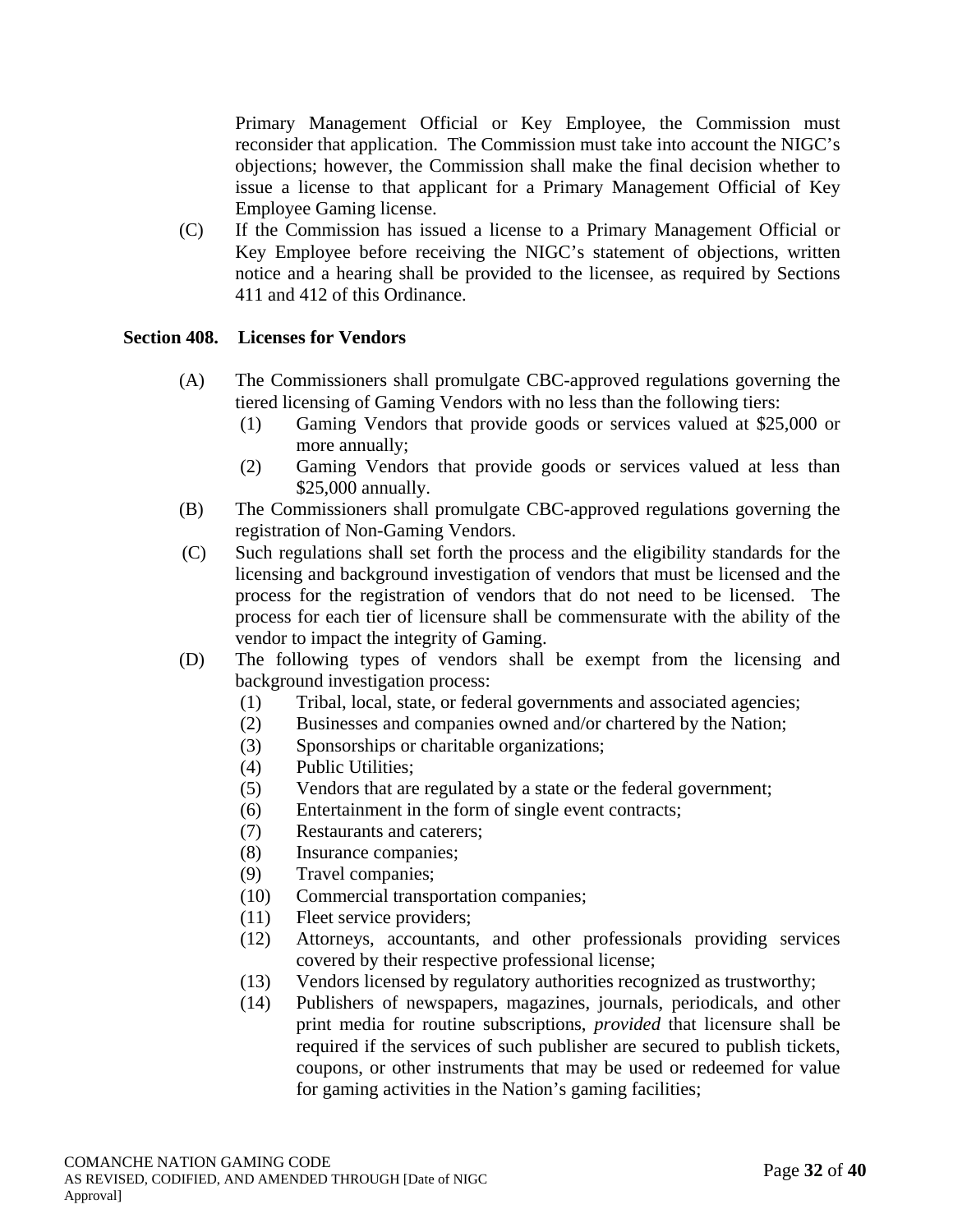- (15) Television, radio, and other media companies, unless such entity is to publish, provide, or distribute tickets, coupons, or other instruments that may be used or redeemed for value for gaming activities in the Nation's gaming facilities;
- (16) Providers of training and/or educational services if such provider is affiliated with an educational institution, professional association, notfor-profit organizational institution, tribal, federal, or state agency, or other public institution;
- (17) Federally- or state-chartered financial institutions;
- (18) Providers of medical equipment, supplies, and/or services; and
- (19) Any other vendor that provides goods or services of insubstantial or insignificant amounts or quantities and that shall not pose a threat to the public interest if they are not licensed.

#### **Section 409. Gaming Facility Licenses**

- (A) The Commission shall issue a separate license to each Gaming Facility once every three (3) years.
- (B) The Commission shall specify the form, conditions, and content for the application for Gaming Facility licenses, which shall be submitted by the Board of Directors, and the initial application shall include:
	- (1) a legal description of the lands whereon the facility is located and a certification that said premises constitute Indian lands as specified in IGRA; and
	- (2) a provision identifying the environmental, health, and public safety standards with which the facility must comply, and a certification that the facility is in compliance therewith.
- (C) Each subsequent application for the renewal of a Gaming Facility license shall identify any changes or additions to said legal description and applicable environmental, health, and safety standards, and shall include current certifications of compliance therewith.
- (D) The Commission shall only issue a Gaming Facility license if the application includes the required information and certifications and such further conditions as specified in the applicable regulations.

#### **Section 410. License Ineligibility**

- (A) Any person or entity determined ineligible for a Gaming license shall be afforded the opportunity for a hearing, in accordance with applicable law and regulations, prior to the Commission making a final determination on license eligibility.
- (B) After a hearing, the Commissioners shall issue a written determination whether the applicant is eligible for a Gaming license.
- (C) The Commissioners' eligibility determination shall be considered a final determination.
- (D) If the Commission decides not to issue a Key Employee or Primary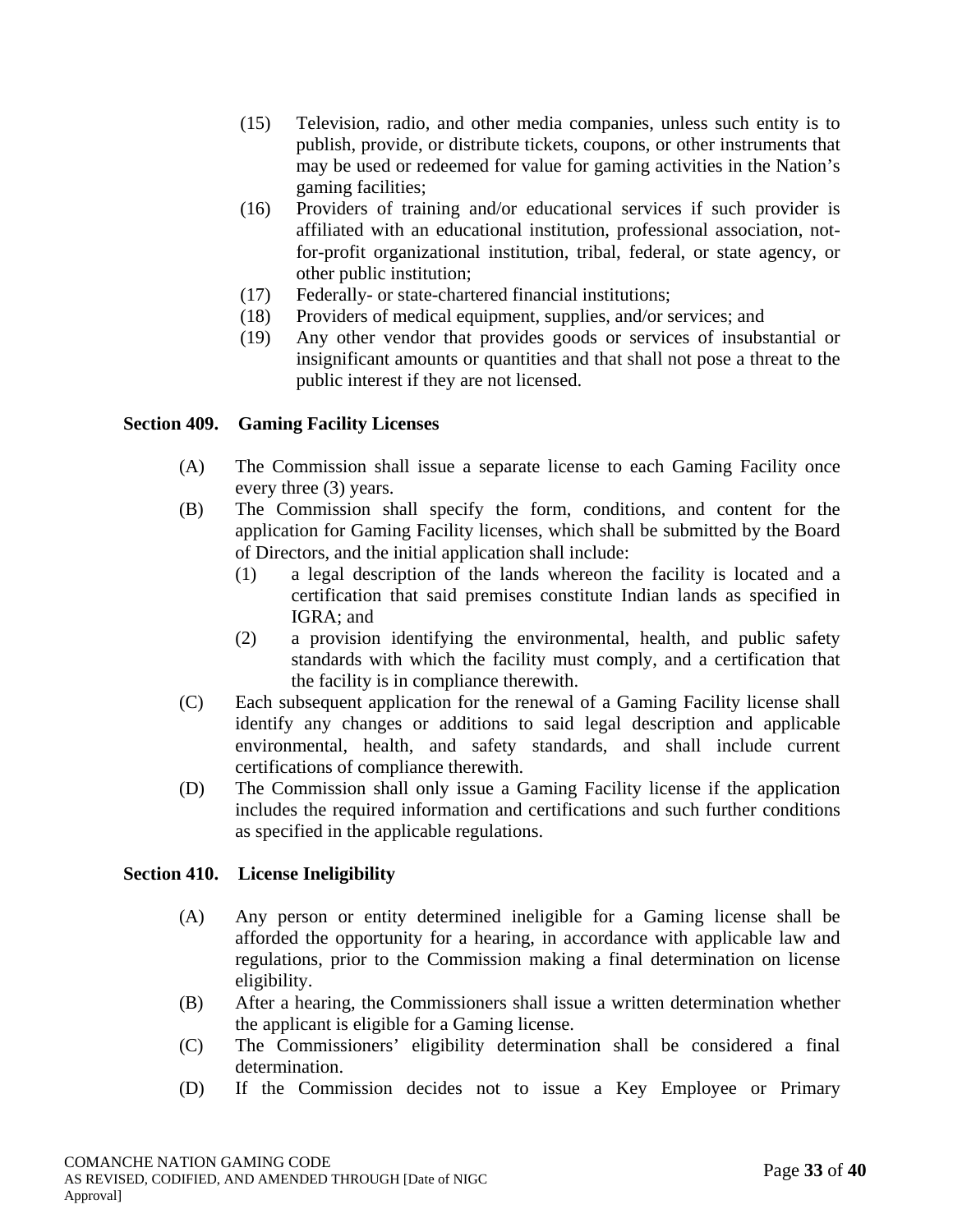Management Official license to an applicant, the Commission shall:

- (1) Notify the applicant of the basis for such denial;
- (2) Notify the Board of Directors of such denial; and
- (3) Notify the NIGC of the denial and forward copies of its eligibility determination and notice of results of the applicant's background investigation to the NIGC for inclusion in the Indian Gaming Individuals Records System after the expiration of any waived appeal process or after the conclusion of an unsuccessful appeal process.

#### **Section 411. License Suspensions and Revocations**

- (A) If, after a license is issued to a Primary Management Official or a Key Employee, the Commission receives notice from the NIGC that the Primary Management Official or Key Employee is not eligible for licensing and employment, the Commission shall:
	- (1) Immediately suspend the license;
	- (2) Provide written notice of the suspension and proposed revocation to the licensee and the Board's and employing Gaming Facility's designated agents for such notices;
	- (3) Provide written notice of a time and place for a hearing on the proposed revocation of the license to the licensee and the Board's and employing Gaming Facility's designated agents;
	- (4) Conduct the hearing in accordance with Section 412 of this Ordinance and applicable regulations; and
	- (5) Notify the NIGC of its decision to revoke or reinstate a license within forty-five (45) days of receipt of notice from the NIGC that the person is not eligible for licensing and employment as a Primary Management Official or Key Employee.
- (B) If, after the issuance of any Gaming license, the Commission receives or discovers reliable information indicating that any licensed employee, official, or vendor may no longer meet the applicable eligibility standards to retain such license, the Commission shall immediately notify the licensee and the Board's and employing Gaming Facility's designated agents for such notices, in writing, of the proposed suspension of such license and shall afford the licensee an opportunity for a hearing, conducted in accordance with Section 412 of this Ordinance and applicable regulations, *prior* to taking any action suspending or limiting such license.
- (C) The Commission may temporarily suspend a license without a hearing for up to fifteen (15) days in those cases where such extraordinary action is essential to protect the public safety or the integrity of Gaming and such action shall be taken only in those emergency cases where there is a clear need for these extraordinary measures. Such licensee shall be provided an opportunity for a hearing before an emergency suspension is extended.
- (D) A license suspension shall be effective only upon a specific order issued by the Commission to the licensee, the Board, and the employing Gaming Facility. A license shall not be suspended for more than sixty (60) days. If the Commission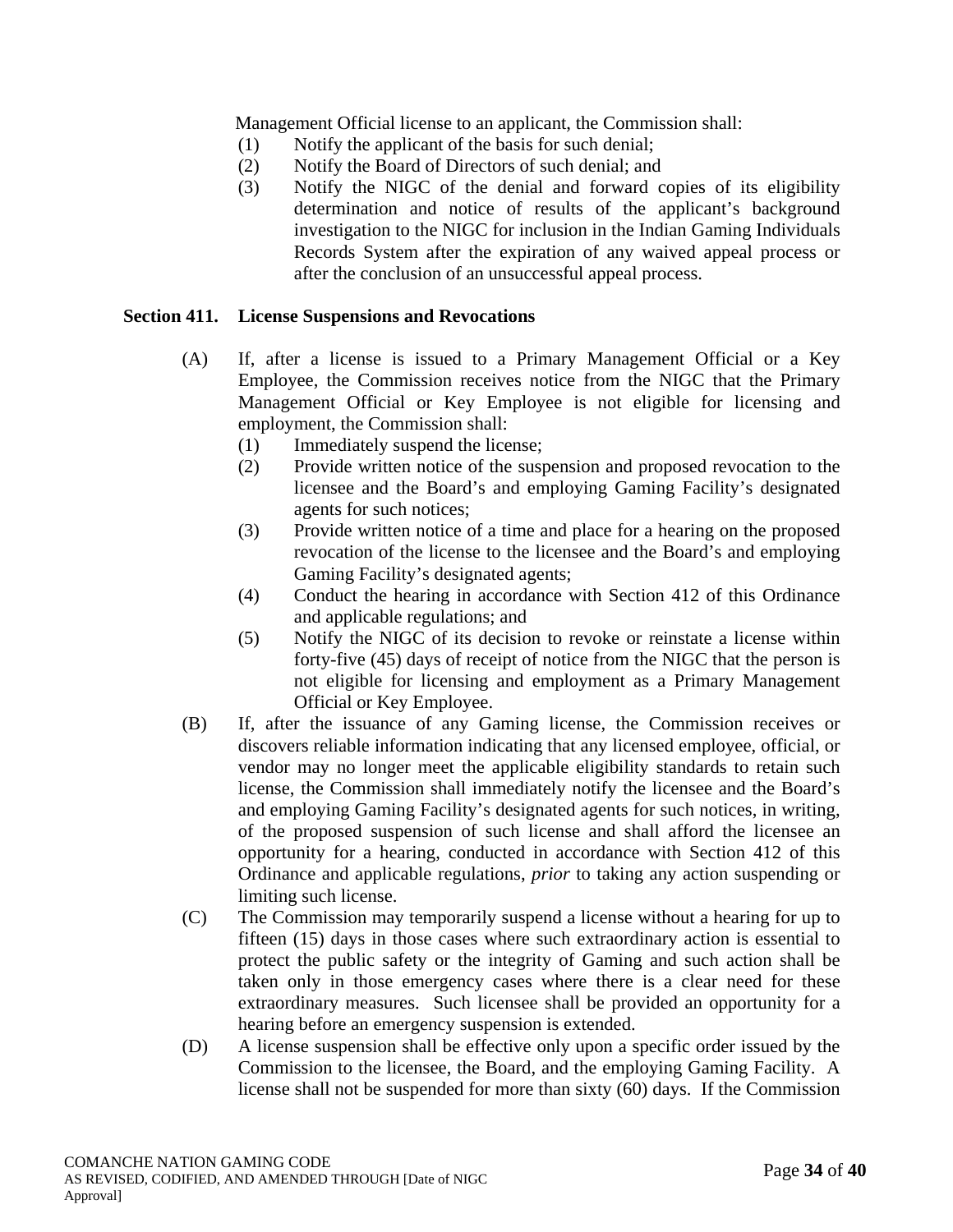does not fully reinstate the license or set a hearing on the revocation or conditional reinstatement of the license within sixty (60) days of the initial suspension, such suspension shall be considered a final determination and subject to appeal.

# **Section 412. License Hearing**

- (A) The Commission shall set a hearing on a proposed suspension, revocation or conditional reinstatement of a license in accordance with regulations approved by the CBC and promulgated hereunder and shall notify the licensee and the Board's and employing Gaming Facility's designated agents for such notices, in writing, of a time and a place for such hearing.
- (B) No more than seven (7) days after a licensing hearing, the Commissioners shall issue a final written determination to revoke or to reinstate the license, with or without conditions, and shall forward such determination to the licensee, the Board of Directors, the employing Gaming Facility, and, if required, the NIGC.
- (C) The right to a revocation hearing vests when a Gaming license is granted pursuant to this Ordinance, once the Ordinance has been approved by the NIGC.

#### **Section 413. Retention of License Records**

The Commission shall retain, for no less than three (3) years from the date of termination of employment, the following documentation for each Primary Management Official and Key Employee:

- (A) Application for licensing (including all information required by Section 404(B) of this Ordinance);
- (B) Investigative report (including all information required by Section 404(D) of this Ordinance); and
- (C) Eligibility determination.

#### **Sections 414 – 499 RESERVED**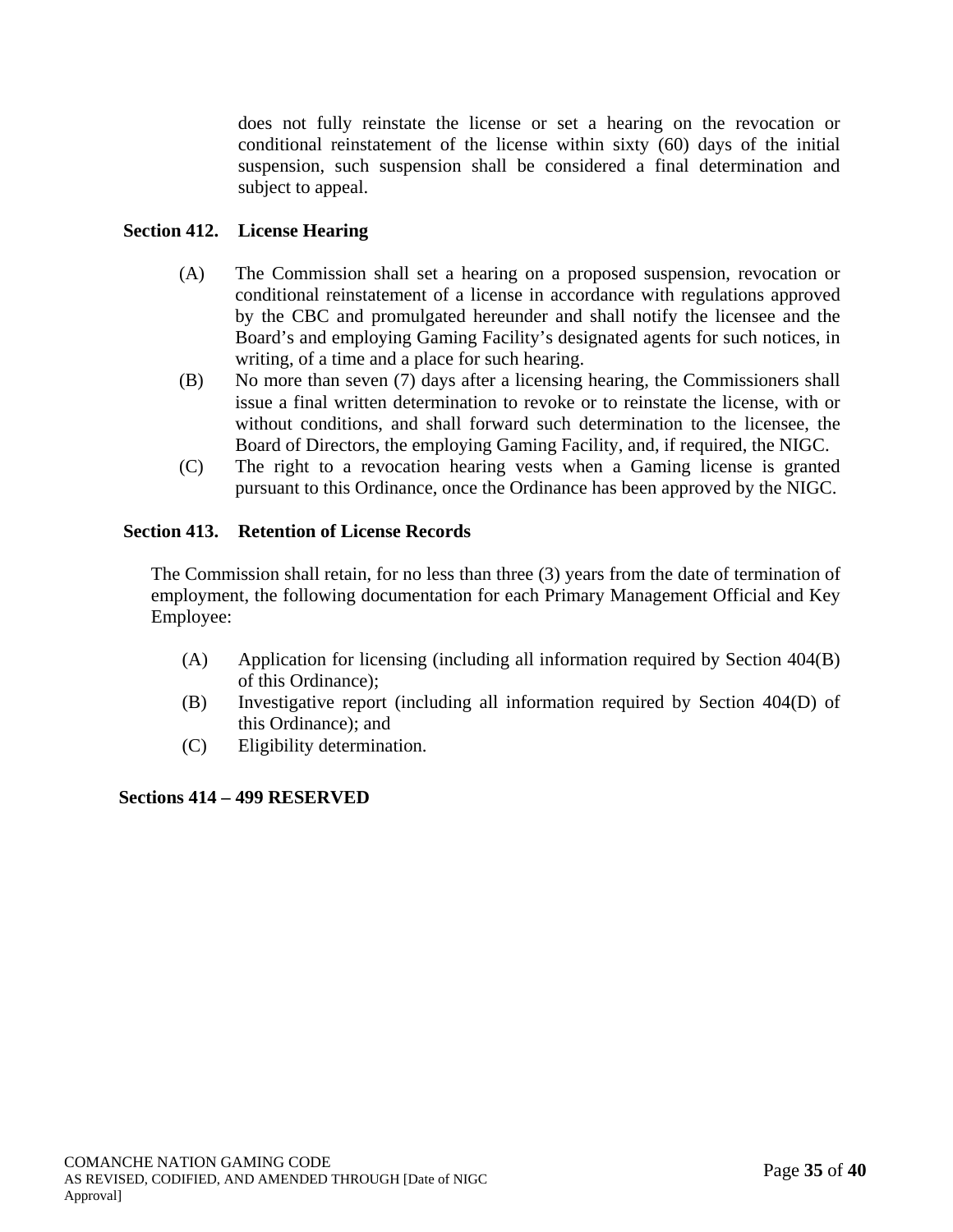# **PART 500. ETHICS**

#### **Section 501. Standards for Directors and Commissioners**

The Nation recognizes that the duties of the Directors and the Commissioners include making important decisions on highly sensitive, pecuniary, and sometimes controversial issues, and as such, the Nation has determined that the Directors and the Commissioners shall be held to extremely high ethical standards.

#### **Section 502. Guiding Principles of Ethical Conduct**

Prior to taking their positions as Directors or Commissioners, each shall agree to be bound by the following principles:

- (A) No Director or Commissioner shall use or attempt to use, any actual or apparent authority of their position or office, which places or could reasonably be perceived as placing their financial interests, or the financial interests of a family member, or any other business interest with which they are associated, before the best interests of the Comanche Nation.
- (B) The Directors and Commissioners are operating with the paramount goal of carrying out the best interest of the Comanche Nation.
- (C) It is the intent of this Part, that Directors and Commissioners avoid any action, whether or not specifically prohibited herein, which could result in, or create an appearance of:
	- (1) Using their office for private gain;
	- (2) Giving improper preferential treatment to any person or business;
	- (3) Compromising the complete independence or impartiality of their actions;
	- (4) Making a decision outside of the scope of his or her official duties and capacity that interferes with, as a Commissioner, the conduct of Gaming, or as a Director, the actions of the Commission; or
	- (5) Adversely affecting the confidence of the Comanche Nation members in the integrity of Gaming or the Commission.
- (D) No Director or Commissioner shall use or disclose Confidential Information gained in the course of, or by reason of, their official position or duties to unauthorized persons or entities, or to further the financial interest or personal interest of any entity or person other than the Nation.
- (E) A Director or Commissioner desiring to take employment under the supervision of either body must resign his/her position prior to applying for such employment.
- (F) No Director or Commissioner may serve in an operational or policymaking capacity with a tribal Gaming organization of another tribe.

#### **Section 503. Prohibited Complimentary Items**

(A) The use of complimentary items shall be governed by regulations approved by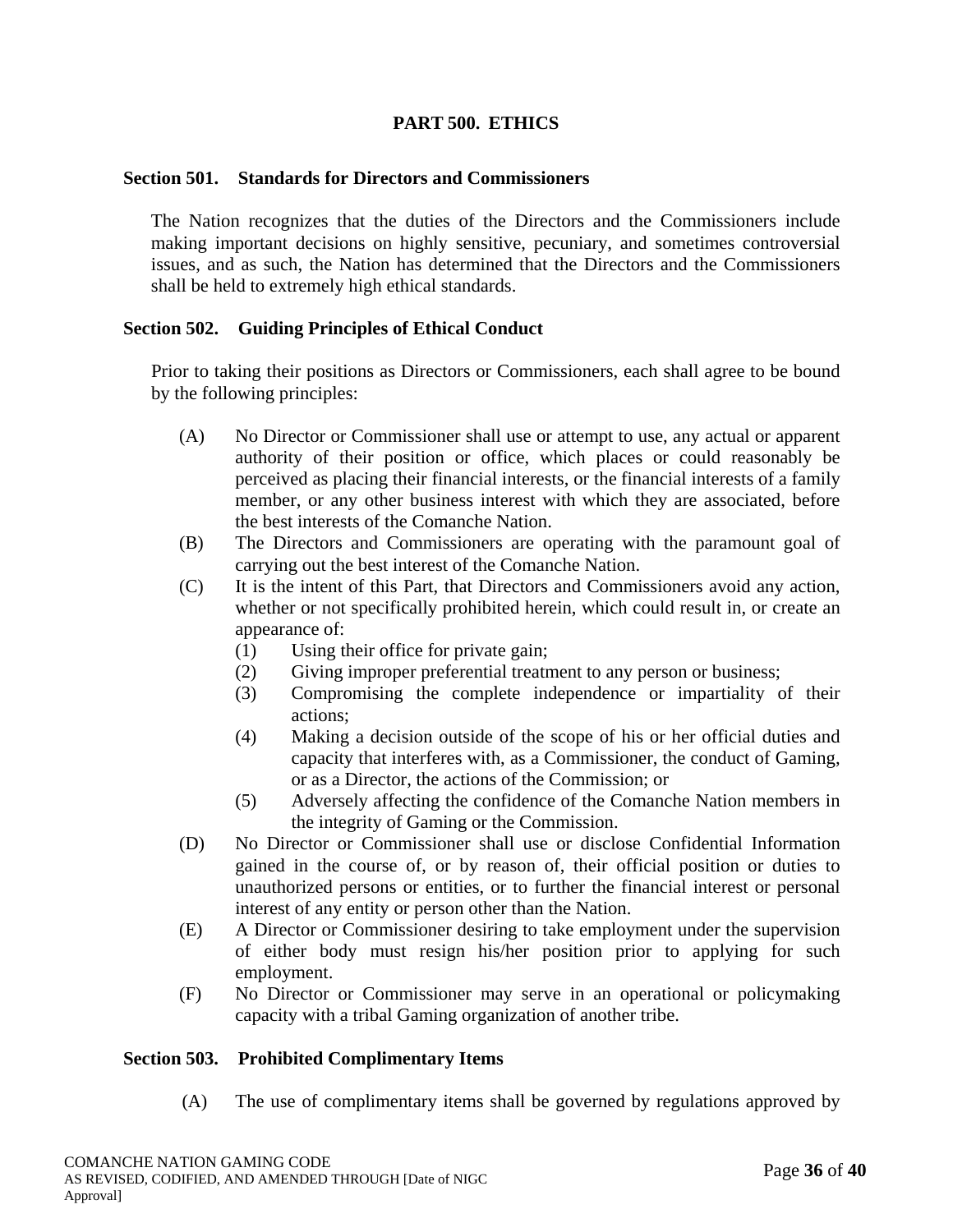the CBC and promulgated by the Commission.

- (B) No Key Employee, Primary Management Official, CBC member, Director, Commissioner, Commission employee, or any person directly related to or sharing a residence with such persons, shall accept complimentary items except those that are:
	- (1) Valued at twenty-five dollars (\$25) or less;
	- (2) Offered to the general public at a public event held at a Gaming Facility;
	- (3) Ceremonial gifts; or
	- (4) Traditionally or customarily offered by the Nation to such officials.
- (C) Complimentary items shall be included in each Gaming Facility's annual budget with maximum limits specified.

# **Section 504. Gambling Prohibited**

All Directors, all Commissioners, and those employees of the Board and the Commission that hold licenses for all Gaming Facilities are prohibited from gambling in any of the Nation's Gaming Facilities. Gaming Facility employees may gamble in the Nation's Gaming Facilities at which they are not directly employed or for which they do not hold a license.

#### **Section 505. Consequences of Ethical Violations**

Violations of this Part shall constitute just cause for removal as a Director or Commissioner or adverse action against an employee.

#### **Sections 506 – 599 RESERVED**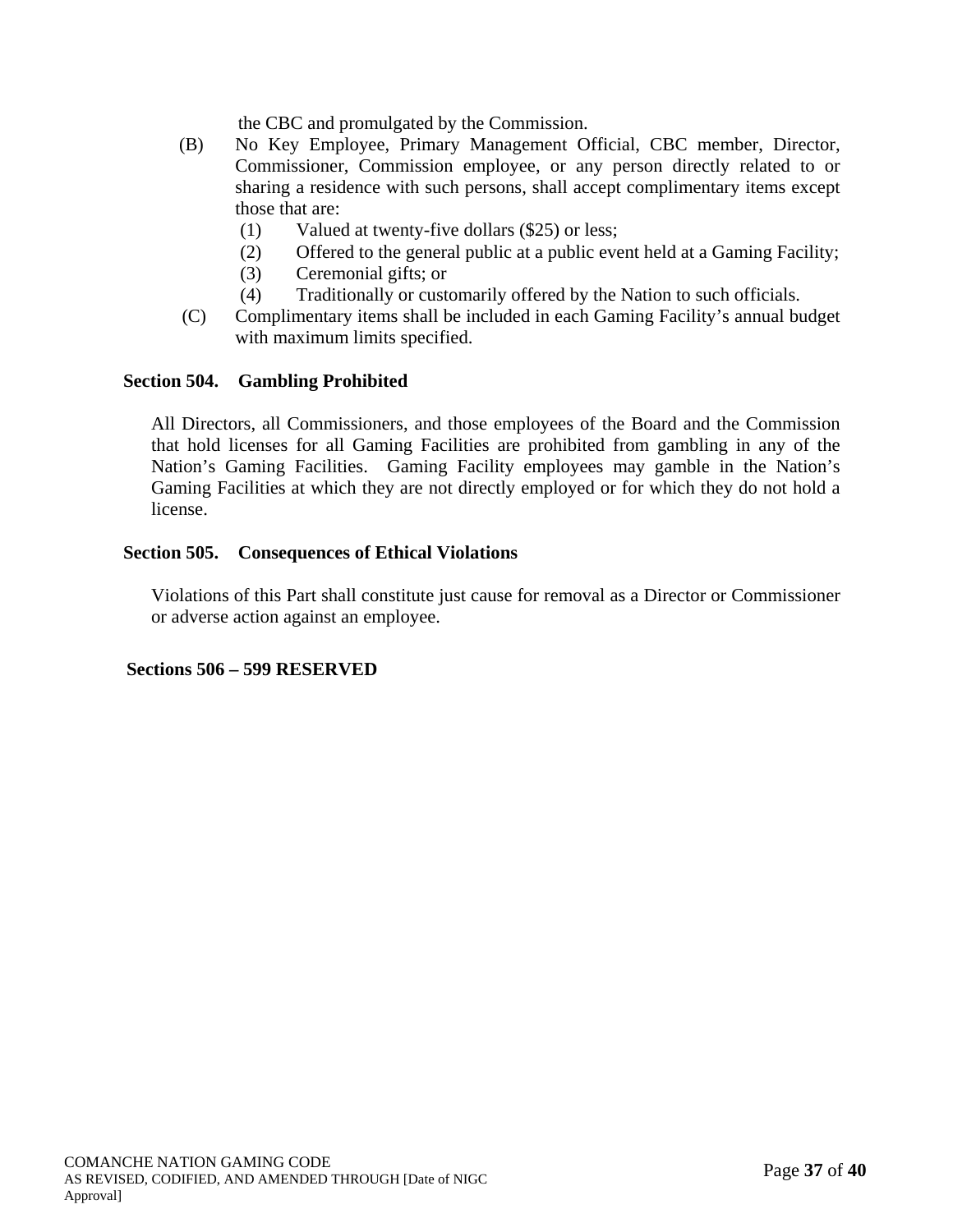# **PART 600. BOARD OF REVIEW FOR EMPLOYEE DISPUTES**

#### **Section 601. Board of Review Established**

The Nation has determined that, in order to adhere to adopted personnel policies and procedures and to provide a fair process, there shall be established an **Employee Board of Review** that shall serve as the final review body for disputes by any employee of the Board of Directors, a Gaming Facility or Related Enterprise, or the Commission, except those employees specifically excluded by this Ordinance, for appealable adverse employment actions taken pursuant to the applicable personnel policy.

#### **Section 602. Authorized Disputes**

For purposes of this Part, disputes subject to appeal to the Board of Review shall include only such disagreements with Executive Management, Gaming Facility management, Related Enterprise management, or Commission management concerning adverse employment actions for which the applicable personnel policy provides a right of appeal, but does not include those adverse employment actions taken based on the Commission's licensing actions.

#### **Section 603. Composition**

The Board of Review shall consist of five (5) members comprised of one member from the CBC, one Commission employee with management responsibilities and one Commission employee without management responsibilities, one Gaming Facility or Related Enterprise employee with management responsibilities, and one Gaming Facility or Related Enterprise employee without management responsibilities.

#### **Section 604. Selection**

- (A) The CBC shall select one committeeman to serve as an ex-officio member of the Board of Review and designate them as such by CBC resolution. The CBCrepresentative to the Board of Review shall not vote in any decision rendered by the Board of Review except to break a tie vote.
- (B) The employees representing the Commission shall be elected from their representative groups in accordance with procedures adopted by the Board of Review.
- (C) The employees representing the Gaming Facilities or Related Enterprises shall be elected from their representative groups in accordance with procedures adopted by the Board of Review.

#### **Section 605. Terms**

- (A) Board of Review members shall serve three (3) year terms and may be reappointed by the CBC without limitation on the number of terms served.
- (B) Board of Review members shall serve until his/her successor is duly appointed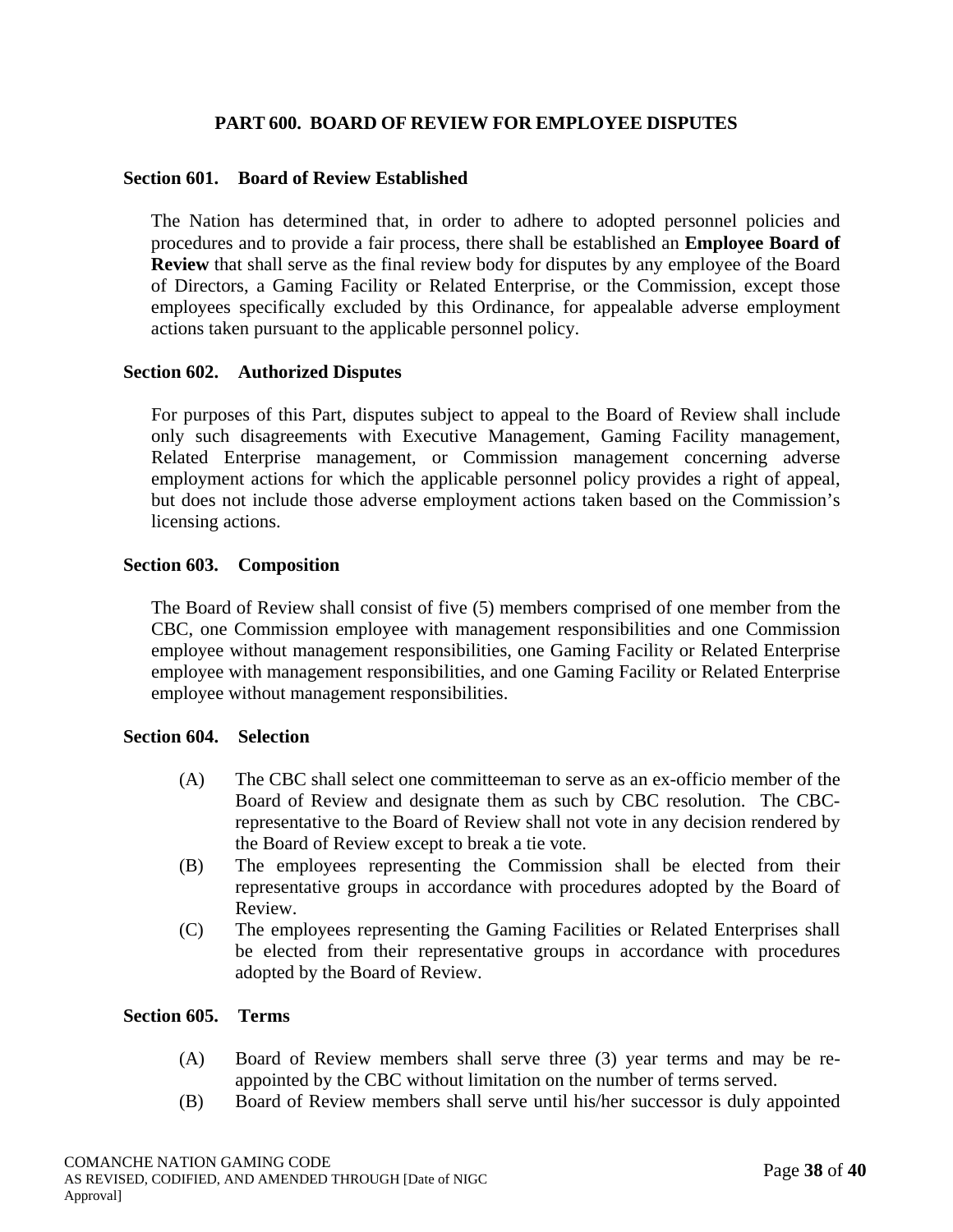and qualified unless removed in accordance with this Part prior the expiration of his/her term.

#### **Section 606. License**

A member of the Board of Review shall be subject to a background check and licensure, as set forth in regulations promulgated under this Part and approved by the CBC, and must be licensed accordingly prior to taking office and in order to retain office.

#### **Section 607. Compensation**

- (A) The Board of Review members who are employed by a Gaming Facility or Related Enterprise or the Commission shall receive their normal rate of pay for the time they participate in meetings and hearings and shall also be compensated at a rate set by the CBC per meeting or hearing in recognition of the additional duties and responsibilities the employee is undertaking.
- (B) Board of Review members not employed by a Gaming Facility, Related Enterprise, or the Commission shall be compensated at a rate set by the CBC per meeting or hearing.
- (C) All Board of Review members shall be reimbursed for actual costs incurred during the scope of his/her duties as a member of the Board of Review.

#### **Section 608. Operational Costs and Administrative Assistance**

- (A) Costs for the operation of the Board of Review shall be shared on a *pro rata* basis by the Commission, the Board of Directors, each Gaming Facility, and Related Enterprise.
- (B) The Commission shall provide administrative assistance to the Board of Review.

#### **Section 609. Regulations**

The Board of Review shall promulgate regulations related to Board of Review requirements and procedures that have been approved by the CBC, provide due process for all parties, and are not inconsistent with this Part.

#### **Section 610. Organization**

- (A) The Board of Review members shall elect a Chair from among them, whose duty it shall be to preside over all meetings and hearings.
- (B) In addition, the members shall elect a Vice-Chair who shall be the custodian of any evidence submitted, and who shall preside in the Chair's absence.